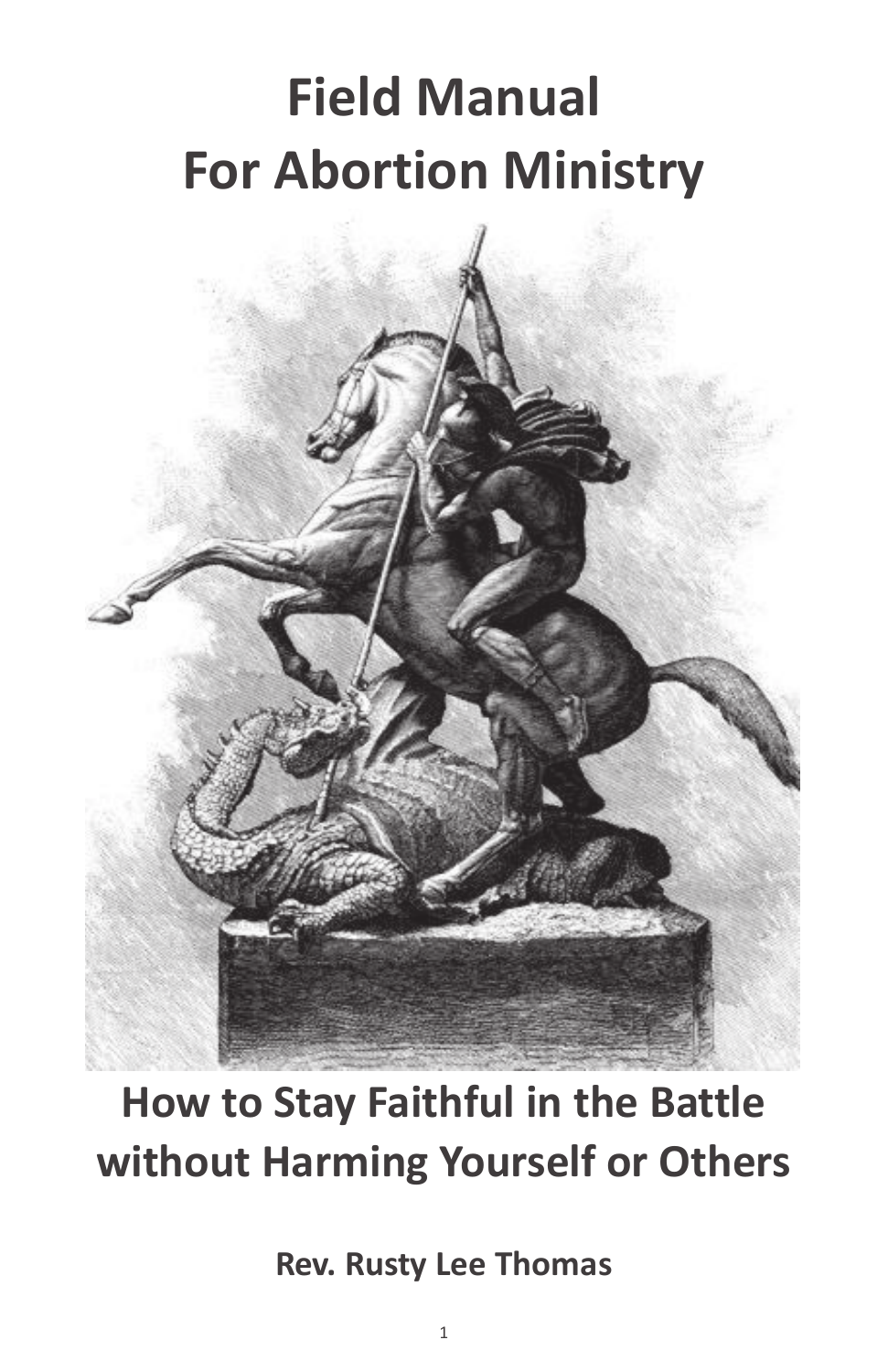## **Field Manual for Abortion Ministry:**

## **How to Stay Faithful in the Battle without Harming Yourself or Others**

And they overcame him by the blood of the lamb and by the word of their testimony, and they did not love their lives to the death.

Revelation 12:11



#### **The name Malachi means, "My messenger"**

If I profess with the loudest voice and clearest exposition every portion of the truth of God except precisely that little point which the world and the devil are at that moment attacking, I am not confessing Christ, however boldly I may be professing Christ. Where the battle rages, there the loyalty of the soldier is proved, and to be steady on all the battlefield besides is mere flight and disgrace if he flinches at that point.

Martin Luther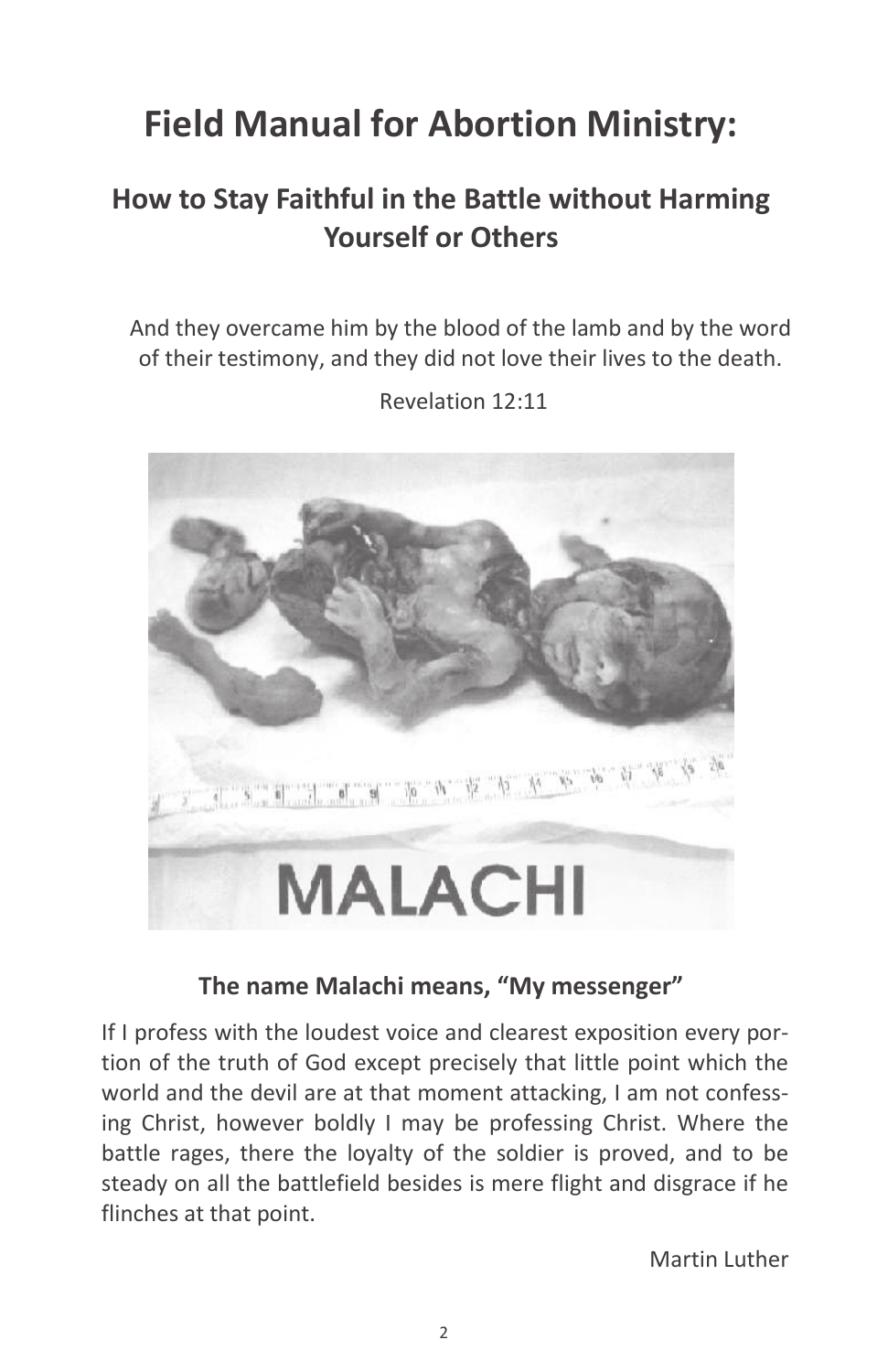In light of this quote by German Reformer Martin Luther, a few questions are in order. Are you aware of where the world and the devil are attacking the truth of Christ in this generation? Specifically, are your eyes open to the horror of abortion? Does your heart break for the plight of the preborn child, made in the image of God? Does God's Word convict you to intervene, love your neighbor as yourself, be your brother's keeper, speak for those who cannot speak for themselves, and rescue those unjustly sentenced to death (Matthew 22:39; Genesis 4:9; Proverbs 31:8, 9; Proverbs 24:11, 12)? Are you living out your faith at the gates of hell, the place of child sacrifice and the shedding of innocent blood?

If you answered yes to any of these questions, let me officially welcome you to "the battle."

## **The Battle of the Ages**

This battle rages throughout the pages of Holy Writ. It began in the heavens, continued in the Garden of Eden, and manifested most profoundly at the time of Christ. We see this battle throughout redemptive history and is current in our generation.

Biblically, this battle is a clash between two seeds, the seed of the serpent and the seed of the woman (Genesis 3:15). How do you discern the seed of the serpent? Just listen. Jesus thundered, "Brood of vipers! How can you, being evil, speak good things? *For out of the abundance of the heart the mouth speaks*" (Matthew 12:34, italic mine).

The seed of the serpent sounds something like this, "My rights, my body, and my choice. We do what we want to do; when we want to do it; and nobody is going to tell us what to do, not even God. Their second commandment is like it. "Thou shalt not judge." They take the text of Scripture, as found in Matthew 7:1, out of context to make it pretext. The sinning seed of the serpent demands, "don't judge me."

> And the Lord God said unto the woman, What is this that thou hast done? And the woman said, The serpent beguiled me, and I did eat.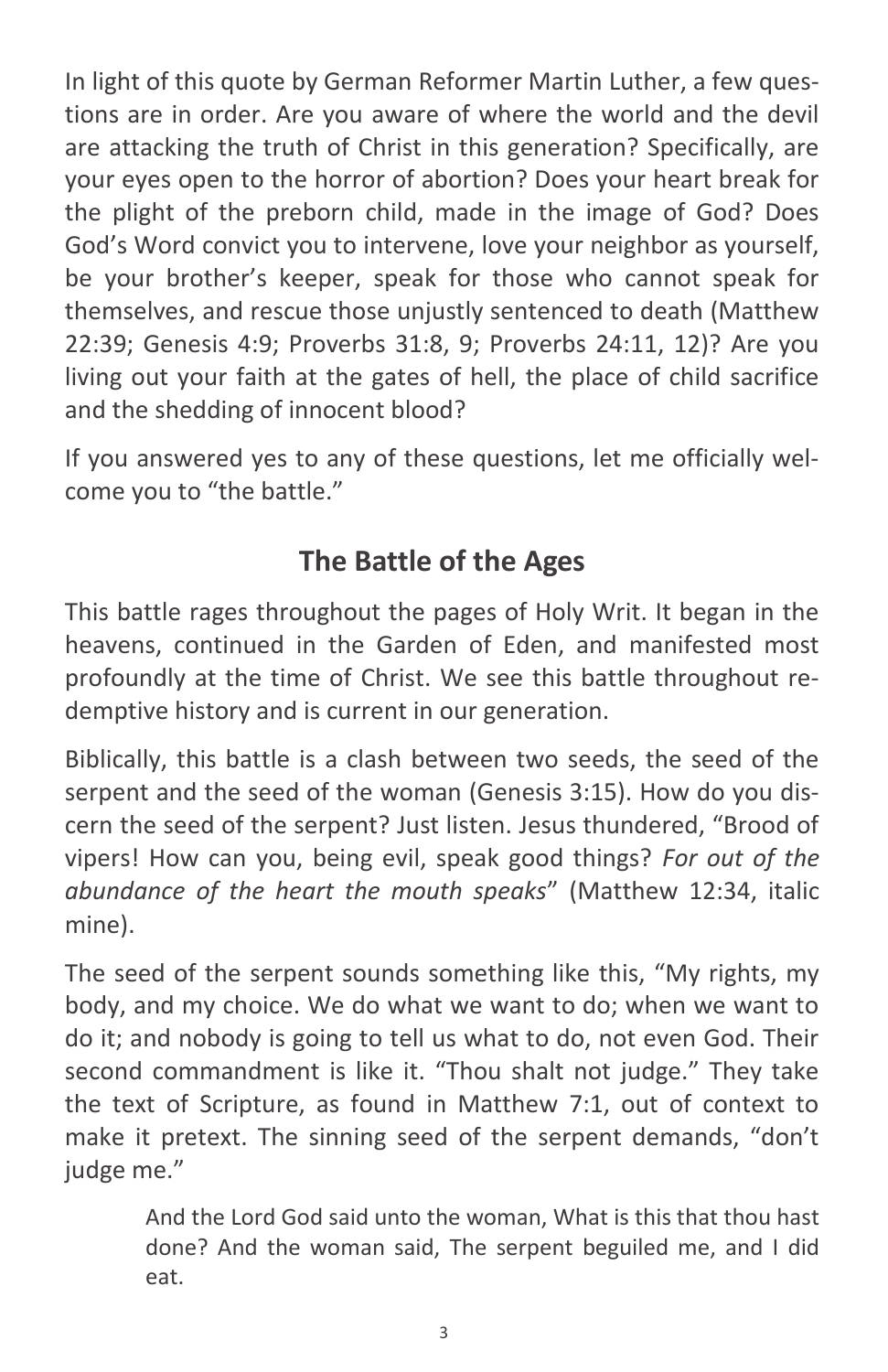And the Lord God said unto the serpent, Because thou hast done this, thou art cursed above all cattle, and above every beast of the field; upon thy belly shalt thou go, and dust shalt thou eat all the days of thy life:

And I will put enmity between thee and the woman, and between thy seed and her seed; it shall bruise thy head, and thou shalt bruise his heel.

Genesis 3:13-15

We were all formerly the seed of the serpent. As Christians, however, we were saved by grace through faith (Ephesians 2:8, 9). At the cross, Satan bruised Messiah's heel and for his recompense, received a crushed head. Those who belong to the seed of the serpent remain under the curse of the Fall. Tragically, they rejoice to be a law and god unto themselves (Genesis 3:4). They glory in their shame and boast in their pride, even as their wicked cravings are thwarted by God. Conversely, the seed of the woman (the church) bows her head and humbly confesses, "Not my will, but Yours, be done" (Luke 22:42).

How important is obeying the will of God?

Do not love the world or the things in the world. If anyone loves the world, the love of the Father is not in him. For all that is in the world―the lust of the flesh, the lust of the eyes, and the pride of life―is not of the Father but is of the world. And the world is passing away, and the lust of it; *but he who does the will of God abides forever*.

1 John 2:15-17

Like child training, it always comes down to the battle of the will.

#### **The Battle from within and without**

In this battle that rages for the souls of men, the lives of children, and the future of our bloodstained land, we must discern two battlefronts: one that manifests from within and one that appears from without.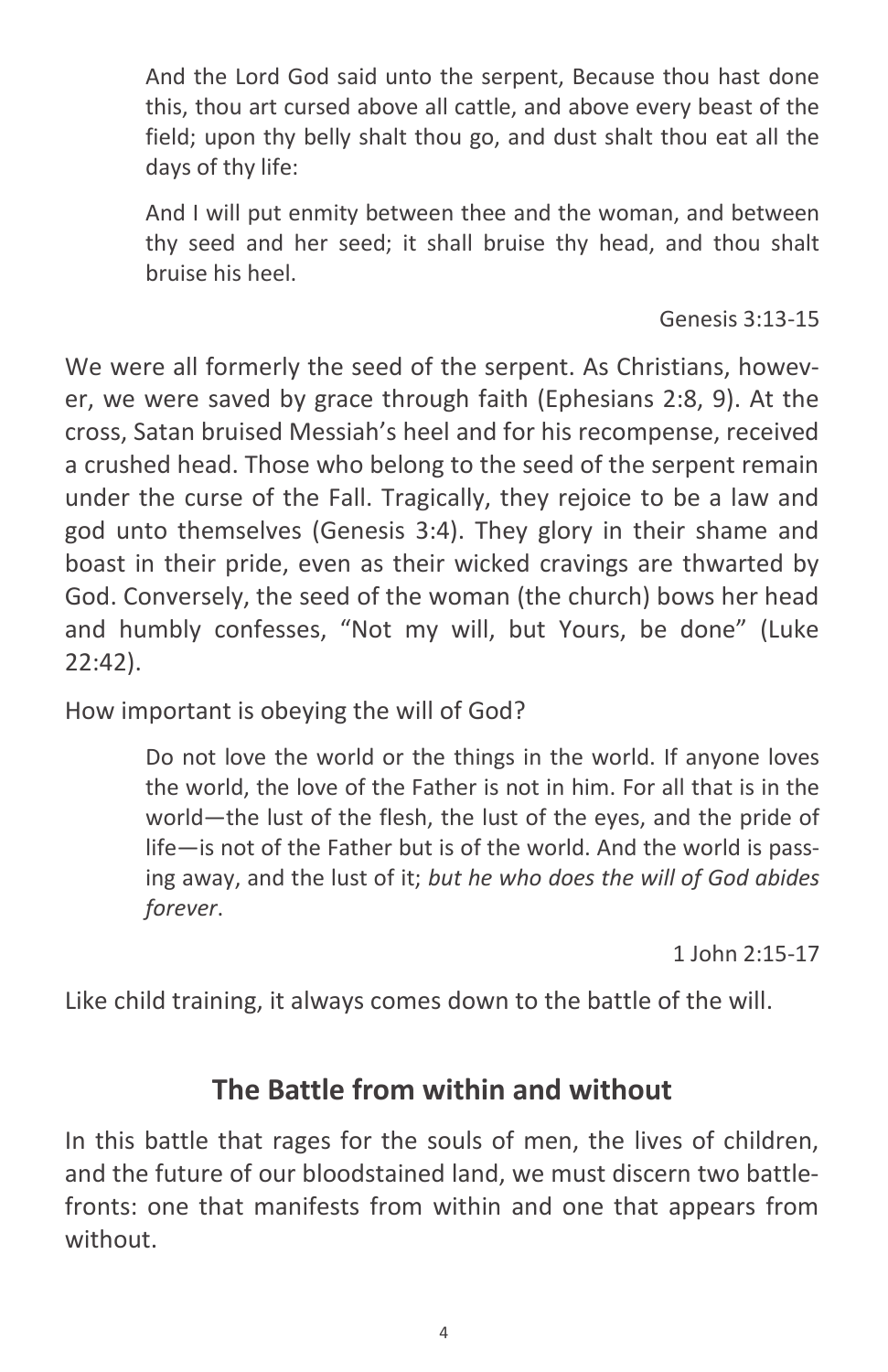

**Drawing of the battle from my son, Micah, at age 10**

The Apostle Paul, no stranger to danger, revealed the twofold nature of the battle. He declared, "For indeed, when we came to Macedonia, our bodies had no rest, but were troubled on every side. *Outside were conflicts, inside were fears"* (2 Corinthians 7:5, NKJ, italics mine). My prayer is that this field manual will equip you for the "outside conflicts" and "inside fears," spoken of by Paul.

For a person who has walked with the Lord for any length of time, Biblical battlefronts are somewhat easy to detect. Most born again children of God recognize and contend with the threefold enemy revealed in Scripture. These three evils are the sinful nature, Satan, and the illegitimate world system that is in rebellion against God's loving and just rule. Some designate these enemies as "the world, the flesh, and the Devil."

New Christians or even mature Christians who are unfamiliar with abortion ministry are often caught off guard by the enemy's attacks. They are not prepared for the retaliation that inevitably comes in the wake of obeying God. Remembering you are in a battle will help you prevail. The truth is, if you deny yourself, pick up your cross, and follow hard after the Lord, (Matthew 16:24) you should know that the world will not receive your devotion anon with joy. Your friendship with God automatically makes you an enemy to this world (James 4:4).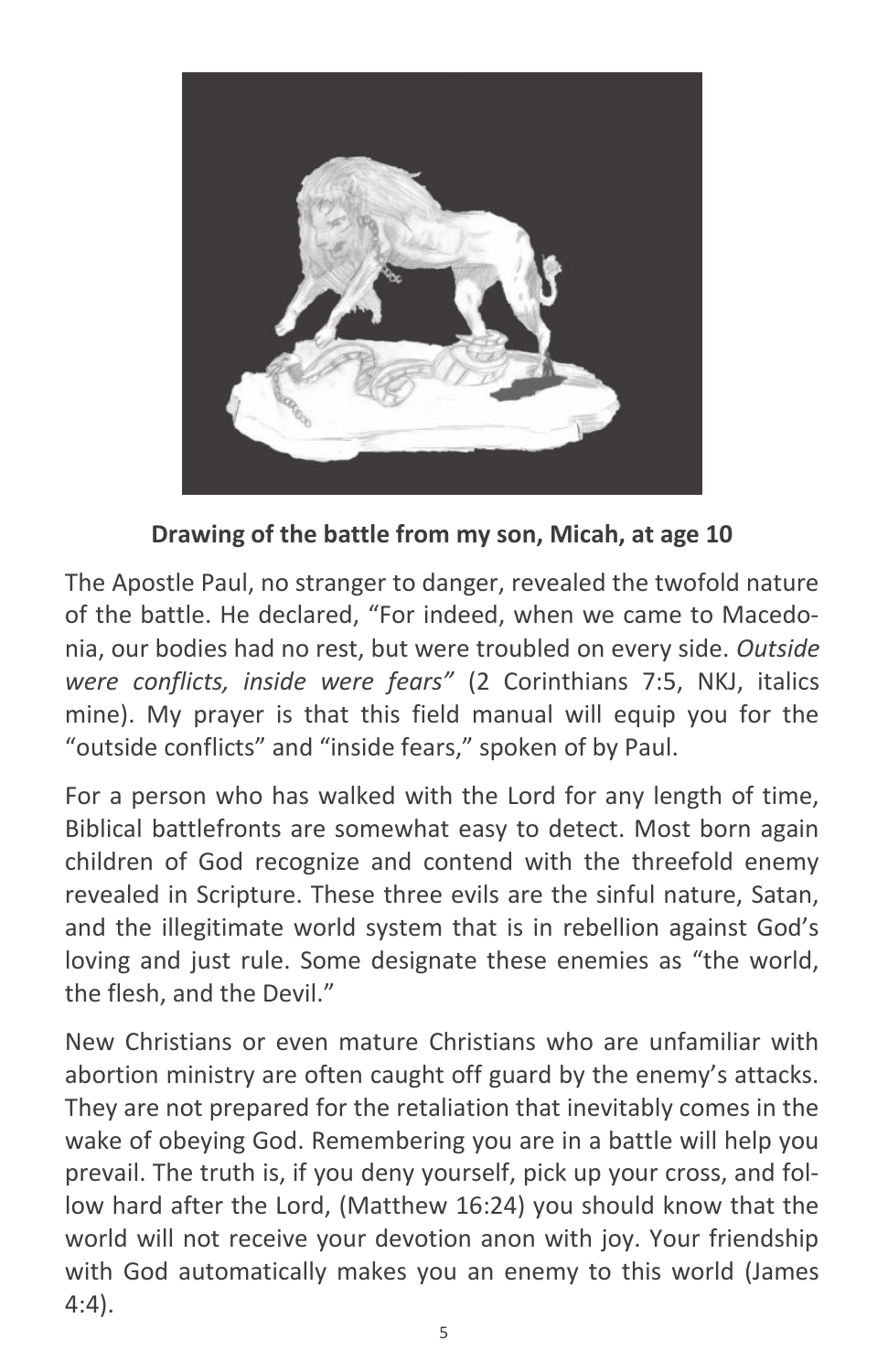R J Rushdoony commenting on this conflict wrote:

This peace, (God's peace) however, is more than the absence of hostilities: it is peace with God. Peace with God means warfare with the enemies of God. Christ made it clear that allegiances to Him meant a sword of division (Matthew 10:34-36). In a sinful world, some warfare is inescapable. A man must therefore pick his enemies: God or sinful man? If a man is at peace with sinful men, he is at war with God. Peace in one sector means warfare in another. God alone, however, can give inner peace now, and, finally, world peace through his sovereign law (Micah 4:2).

The key, however, is not to consider it strange when you are persecuted for living godly (1 Peter 4:12, 2; Timothy 3:12). We need to follow the example of the Apostles in that regard. They rejoiced that they were found worthy to suffer for the Lord's name (Acts 5:41). Sadly, the "American Gospel Enterprise" has made that mentality rare today.

The world hated the Lord and it will hate you (John 15:18), particularly if you are effective in serving Christ's Kingdom. This does not mean that you should develop a martyr's complex and look for persecution. If you misrepresent the Lord and manifest a wrong spirit, you have what is coming to you. You are merely suffering for your sins. If however, you are hated because you are loving God and your neighbor as yourself, then God's glory and Spirit rests upon you (1 Peter 4:14).

Obviously, our Lord did not come to Earth to win a popularity contest. In part, he came to destroy the works of the devil (1 John 3:8). The Lord revealed that the primary works of the devil are lies and murder (John 8:44). It is not a coincidence that lies and murder perpetuate the slaughter of the innocent in our day.

The works of the devil reveal that abortion, at its core, is not a political/social issue. It is a Gospel/Kingdom issue. Abortion is a lie that leads to murder and damnation. The Gospel of Jesus Christ is the truth that leads to life and life more abundantly (John 10:10). Therefore, every Christian who names the name of Christ should have a godly desire to plunder the powers of darkness, to set the captives free from the devil's murderous rampage. Ephesians 5:11 exhorts,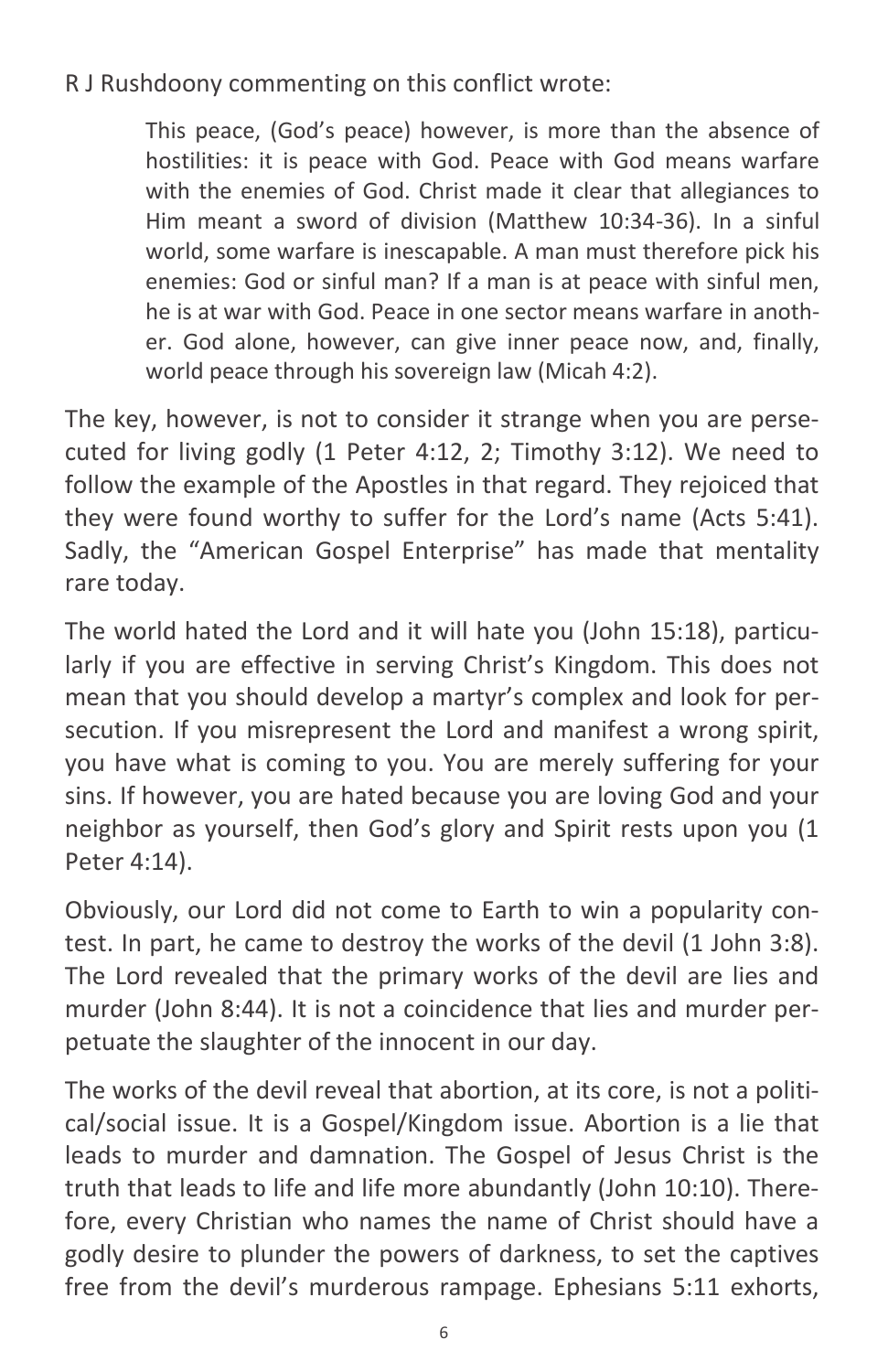"And have no fellowship with the unfruitful works of darkness, but rather expose them."

Child sacrifice is Satan's crown jewel. The love of Christ compels us to plead the case of the fatherless to win it (2 Corinthians 5:14; Jeremiah 5:28). But, alas, here is the rub. If we dare take on Satan's crown jewel, the battle will intensify in our lives. And who needs the added struggle, right? Who really wants to go into the dark lair where the dragon kills, steals, and destroys? A dragon breathing fire down your neck is never comfortable. Life is tough enough already without inviting more trouble.

A majority of the church intuitively knows this to be true. Thus, many Christians are silent and inactive because they know if they touch Satan's most prized possession, it is going to cost (Luke 14:25- 33). Deep down inside, they know there will be a price to pay.

What is the cost? Jesus taught, "Greater love has no one than this, than to lay down one's life for his friends" (John 15:13). Our Lord did not avoid this battle. Nor did he withhold the cost of love demanded to win the victory. Neither should we. 1 John 3:16 reminds us, "By this we know love, because He laid down His life for us. And we also ought to lay down our lives for the brethren." This Biblical admonishment aptly applies in the battle to end baby murder.

So what does this battle look like from a more practical perspective? You already know the flesh, the devil, and the world are against you. But is there a strategy the enemy initiates beyond the usual suspects? What can you expect when you preach the Gospel of the Kingdom at the gates of hell?

Tyrannical government, unjust laws, unconstitutional city ordinances, pro-aborts, sodomites, hostile media, corrupt culture, and an apathetic church are just some of the increased opposition you are likely to face. As Paul declared, you will be "troubled on every side" (2 Corinthians 7:5). Seemingly disparate forces will unite to discourage your commitment to defeat the culture of death savaging our nation. But what are these light afflictions in comparison to the glory which shall be revealed (2 Corinthians 4:17)? What are they compared to the greatness of the Lord's glory, majesty, authority,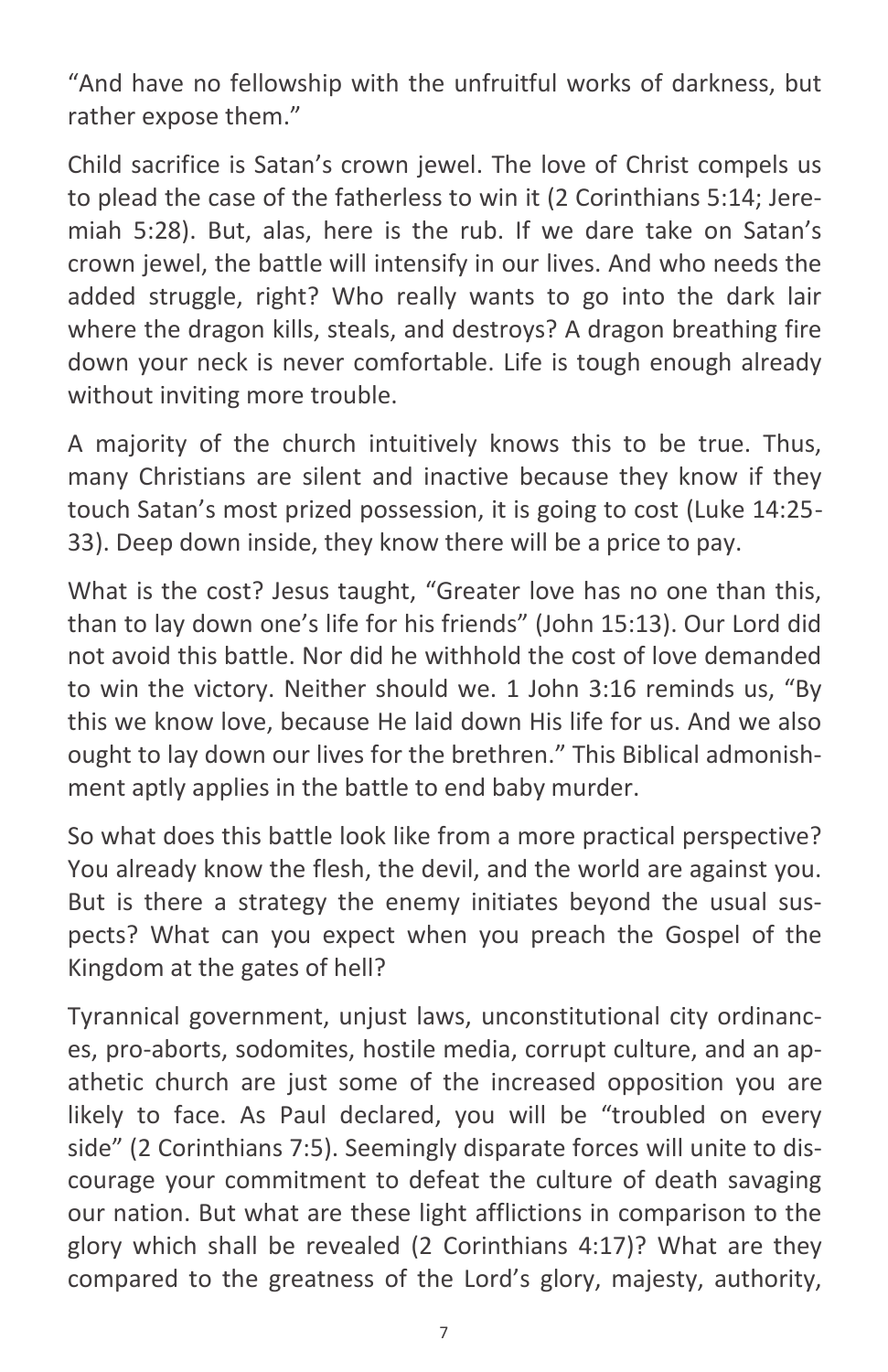and power? Nothing! Truly, greater is He that is within you than all those who conspire to murder God's babies (1 John 4:4).



**The Battle and History**

#### **Altars of Moloch**

Throughout the Bible and redemptive history, whenever Satan raised his ugly head, he went after the seed of man. He murdered babies on a massive scale. It was true in the time of Moses (Exodus 1:15-22). It was also true in the time of Christ (Matthew 2:16-18; Revelation 12:1 -6). In both cases, however, God was neither silent nor inactive. He was preparing mighty deliverers who would break the chains of bondage and set captives free. Both children (Moses and Jesus) survived Satan's onslaught, grew up, and collapsed the evil empires that targeted them for destruction.

Based upon this Biblical pattern, there is an awesome call on the survivors of the American holocaust. The monstrous lie of abortion has wiped out one-third of an entire generation. If the war babies, the survivors of Roe v. Wade, remain true to the Biblical model, they will be God's instruments of deliverance. They will bring down abortion's evil empire and set future generations free from its injustice. May it be so, Almighty God!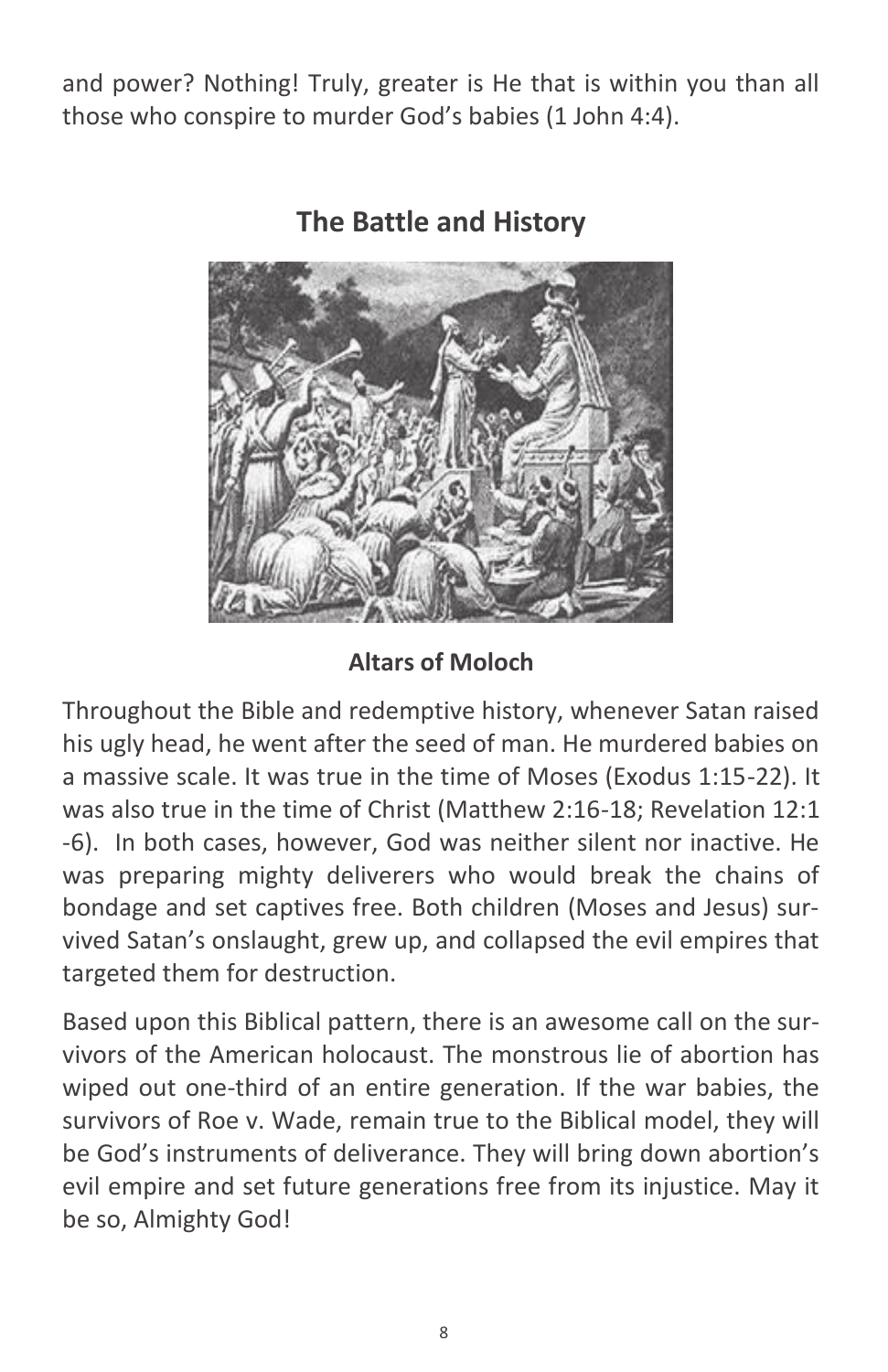## **Clash of Worldviews**



The conflict between the Kingdom of God and the culture of death is also a battle of worldviews. One worldview holds that human life is sacred. Jeremiah 1:5 states, "Before I formed you in the womb, I knew you; before you were born I sanctified you; I ordained you a prophet to the nations." The other worldview holds that the choice to abort is sacred.

Jesus says, "Let the little children come to me," while the abortion camp demands, "No! Let the little children come to us." The Lord blesses children, while the abortion industry, inspired by the Evil One, destroys them (John 10:10). The Lord declares, "This is my body." The pro-choice movement also asserts, "This is my body." The Lord's broken body brings life and blessing, while the broken body of a baby brings death and cursing (Deuteronomy 30:19).

Psalm 139:13, 14 reveals, "For you formed my inward parts; You covered me in my mother's womb. I will praise You, for I am fearfully and wonderfully made; Marvelous are your works and that my soul knows very well."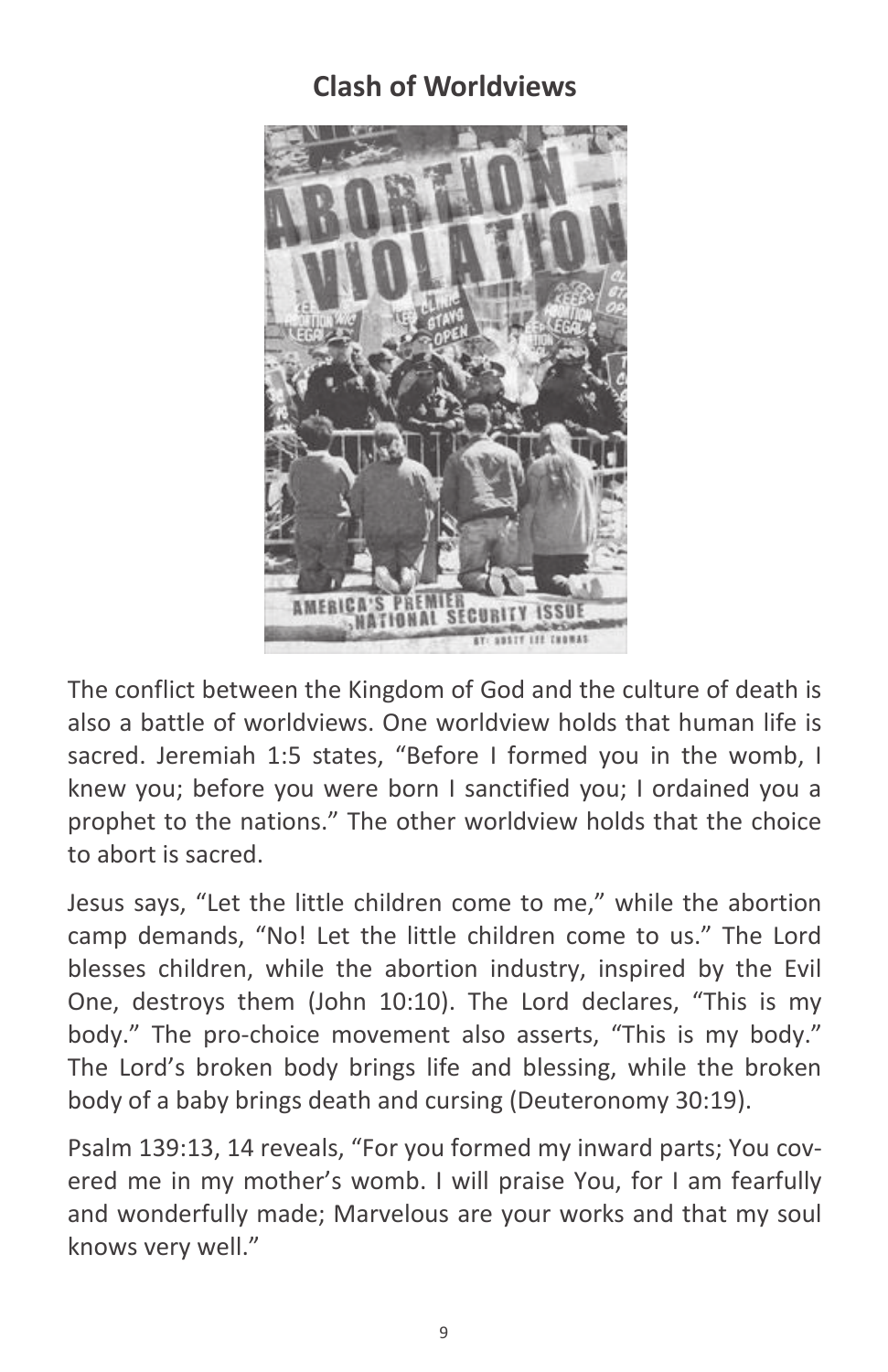*Imago Dei* is the Latin term for image of God. In the Christian worldview, man is made in the image of God; therefore man has inherent worth and dignity. This revelation from God's Word crushed slavery, human sacrifice, and other atrocities under foot, throughout mankind's bloody history (Romans 16:20). This revelation became the basis for Christian charities—hospitals, food kitchens, relief agencies, orphanages, almshouses, and rescue missions. George Grant commenting on this Christian ethic stated, "The hungry were fed; the naked, clothed; the homeless, sheltered; the sick, nursed; the aged, honored; the unborn, protected; and the handicapped, cherished."

Margaret Sanger, founder of Planned Parenthood and patron saint of abortion, detested this compassionate legacy. She decried:

> Organized charity itself is the symptom of a malignant social disease. Those vast, complex, interrelated organizations aiming to control and to diminish the spread of misery and destitution and all the menacing evils that spring out of this sinisterly fertile soil, are the surest sign that our civilization has bred, is breeding and perpetuating constantly increasing numbers of defectives, delinquents and dependents.

According to this Angel of Death, the world would be a better place if the church would stop caring for the less fortunate and allow Planned Parenthood to cut them off. "More from the fit and less from the unfit" was Sanger's motto. Of course, she was the "goddess" who determined who was fit to live.

Hitler took to heart Sanger's eugenics philosophy and our world was plunged into a world war. Unfortunately, the war continues in our nation to this very day. America won the physical war in World War II, but the decriminalization of abortion proves Hitler and Sanger won the ideological battle.

The pro-abortion worldview holds that nothing is sacred, save the right to an abortion. Abortion supporters are fond of saying, "Every child a wanted child." This worldview is known as "quality of life." According to this view, human life finds its worth solely from utilitarian considerations. Man has value only if wanted and produc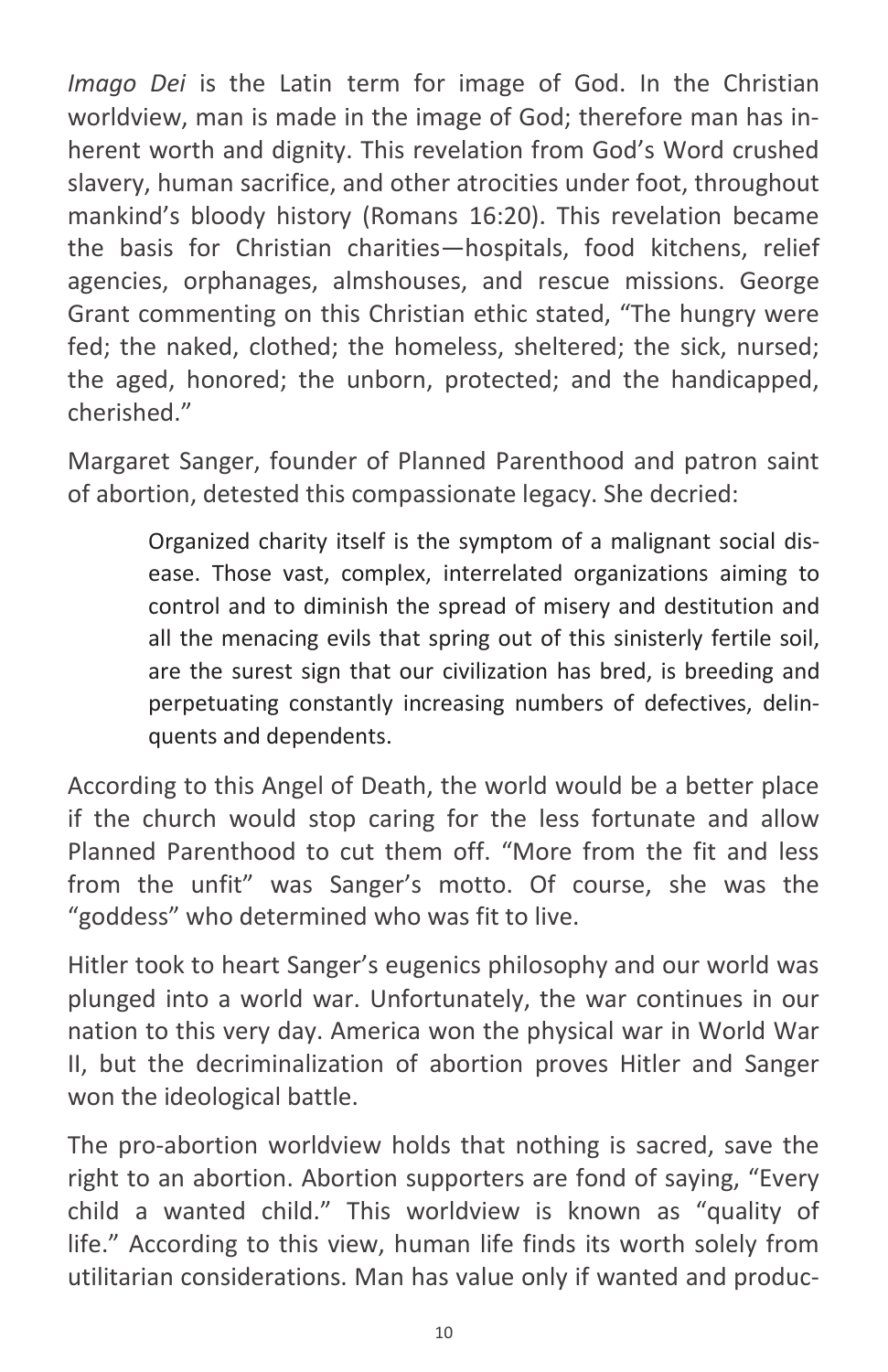tive. Human life must never burden society. Usefulness, therefore, is the key to man's existence. God help you, if you fail to contribute.

This mentality is reminiscent of a slogan featured in concentration camps of Nazi Germany, "Work makes you free." If you are not a human *doing,* then you will die as a human *being*. In like manner, if babies are an inconvenience to their parents or society, under the abortion industry's management they are promptly eliminated. The "sub-human problem" or "product of conception" is incinerated or flushed down the sewer.

The pro-abortion worldview does not take into consideration that Satan will always give "good reasons" why men should participate in evil. Hitler believed he was ridding the world of "useless eaters." Sanger believed she was bettering the world by removing "human waste…an ever-increasing, unceasingly spawning class of human beings who never should have been born at all."

The devil does not stop at mass murder, however. He also works overtime to convince the church she should refrain from confronting evil. G K Chesterton commenting on this dilemma stated, "Unless a man becomes the enemy of evil, he will not even become its slave, but rather its champion. God Himself will not help us to ignore evil but only to defy and to defeat it!" You may have heard, "It is not loving," or "It is judgmental," or "It is not Christ-like," or "It is not the Gospel," or a host of other justifications for inaction. Yet the Bible calls you to act on your beliefs (James 2:20). If the church dares to say, "Abortion is murder" than the church should act like someone is truly dying. Otherwise, the church's witness rings hollow.

Jesus Christ, God in the flesh, died and rose again to obey His Father's will, save the lost, and repair the breach in His Father's Kingdom. Human beings, therefore, possess tremendous inherent value in the mind and plan of Almighty God. Jesus stated, "For what is a man profited, if he shall gain the whole world, and lose his own soul? Or what shall a man give in exchange for his soul" (Matthew 16:26)? According to Jesus, all the wealth in the world pales in comparison to just one human soul.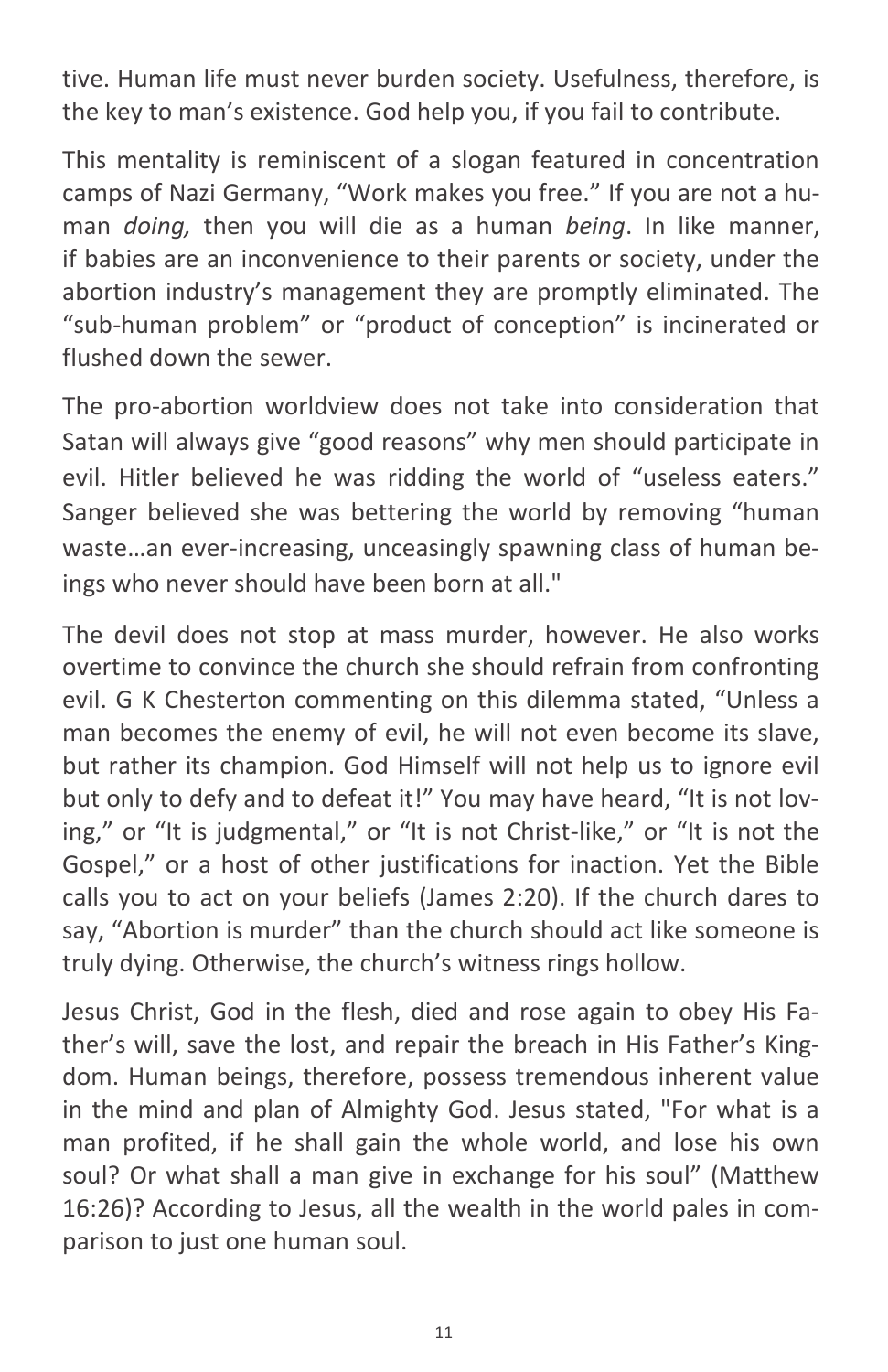## **Be Not Ignorant of Satan's Devices**

As we enter the battle for life, we must remember that "we wrestle not against flesh and blood, but against principalities, against powers, against the rulers of the darkness of this world, against spiritual wickedness in high places" (Ephesians 6:12). Regardless of your theology, the enemy is real and his attacks can prove devastating.

I know many Christians, of various theological persuasions, who started well in this battle. Sadly, far too many ended badly. Most of them are no longer engaged in the battle. Their lives imploded.

One of the greatest ploys of Satan is to separate, divide, and conquer. Jesus taught, "Every kingdom divided against itself is brought to desolations, and every city or house divided against itself will not stand" (Matthew 12:25). This is not just true of Satan. It proves true for believers as well. If the enemy finds openings, he will retaliate, and exploit those openings to take believers out.

Many ministries, churches, marriages, and families have shipwrecked in this battle. They crashed and fell apart. Their focus was diverted from the real enemy, Satan and baby murder, and instead ended up focusing on something else or someone else. It was not long till these believers began turning on each other and tearing each other apart. Some had bad motives and good actions, while others had good motives and bad actions. Eventually, all of it was exposed.

Most who faltered did not know how to weather the storm of strife, contention, and confusion. Christian cannibalism, (spiritual biting, devouring, and consuming one another) grew to intolerable levels (Galatians 5:15). They soon learned this spiritual battle is no game. It is a battle with real casualties—casualties that include more than the dismembered baby in the womb.

#### **Lessons of Warfare**

I learned an important lesson of warfare, while serving in the  $101<sup>st</sup>$ Airborne. As a grunt, my position was M60 machine gunner. My military instructor taught that the life expectancy of an M60 machine gunner was less than others in a rifle company. The reason came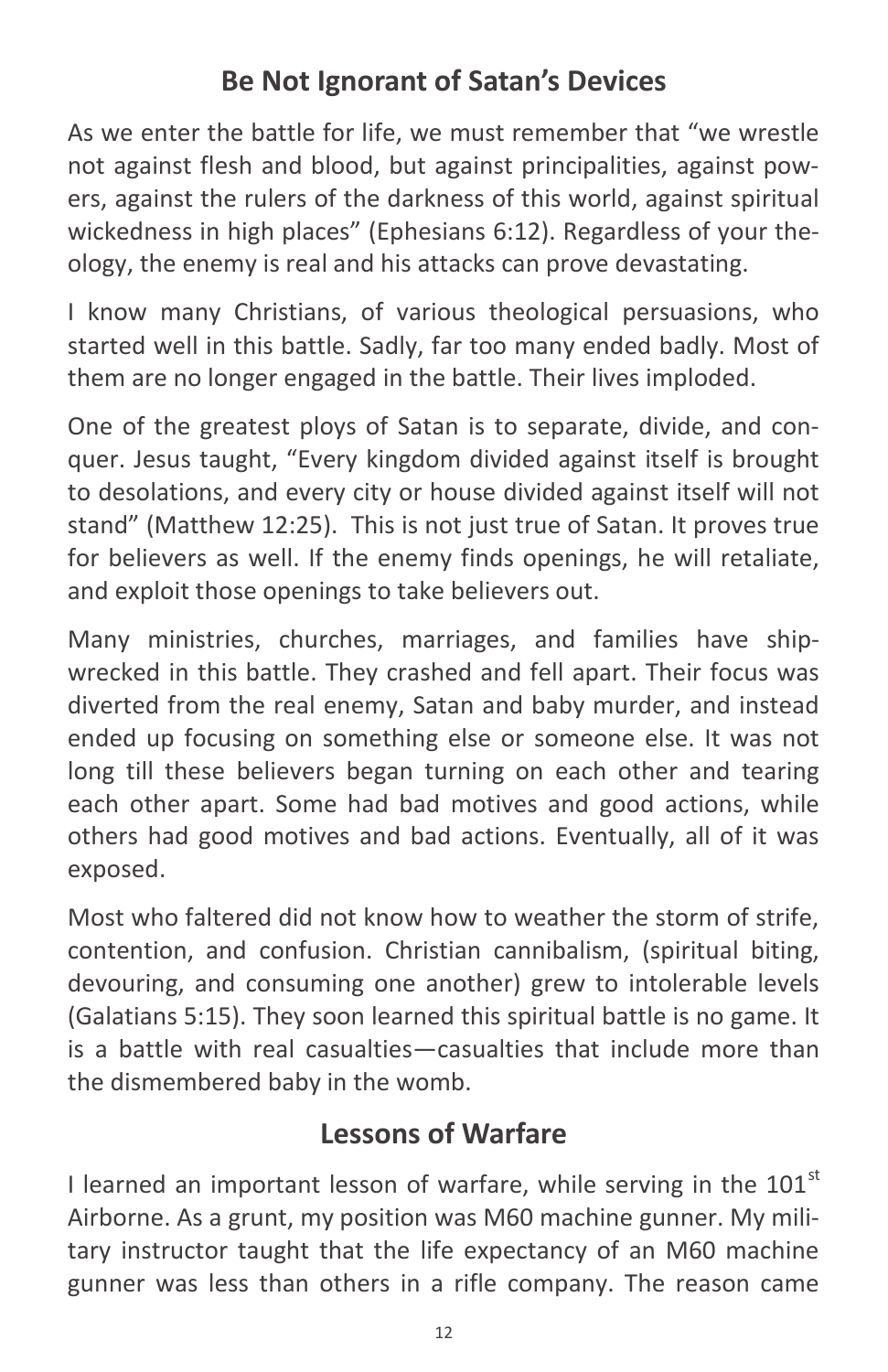down to this one reality: the M60 machine gunner brought more heat upon the enemy. It was, therefore, in the best interest of the enemy to take the machine gunner out first.

The same lesson is true in the arena of sports. A great athlete must be stopped to defeat his team. If the opposing team wants to win, the athlete's talent and skill demands more attention. I saw this vividly with my son, Micah. He was an all-star defensive lineman. He wrecked havoc in the backfield of opposing teams. A lone offensive linemen could not stop him. Coaches rearranged their entire offense based upon the outstanding efforts of my son. He was sometimes double or tripled teamed. Sometimes the running backs would try to blindside him in their attempts to stop his relentless pursuit of their quarterback and other running backs.

These physical examples teach powerful spiritual truths. The Apostle Paul revealed, "And lest I should be exalted above measure by the abundance of the revelations, a thorn in the flesh was given to me, a messenger of Satan to buffet me, lest I should be exalted above measure" (2 Corinthians 12:7). First, to the degree the Apostle Paul was effectual to that degree was he resisted. He was a man burning with revelation, but he was also a man with a feet of clay, a man that faced tremendous opposition (2 Corinthians 11:22-29). Who brought more Gospel heat upon the enemy than the Apostle Paul?

If we advance the Gospel of the Kingdom against the gates of hell, what was true for Paul will also be true for us. The more the Lord uses us to expose the hidden works of darkness, save the lost, rescue babies, and shut down death camps, the more we will experience conflict in our lives.

Below is a sampling of passages that expose the nature and schemes of the Adversary.

2 Corinthians 2:11 states, "Lest Satan should take advantage of us: for we are not ignorant of his devices."

2 Corinthians 11:14, 15 records, "And no wonder! For Satan himself transforms himself into an angel of light. Therefore it is no great thing if his ministers also transform themselves into ministers of righteousness, whose end will be according to their works."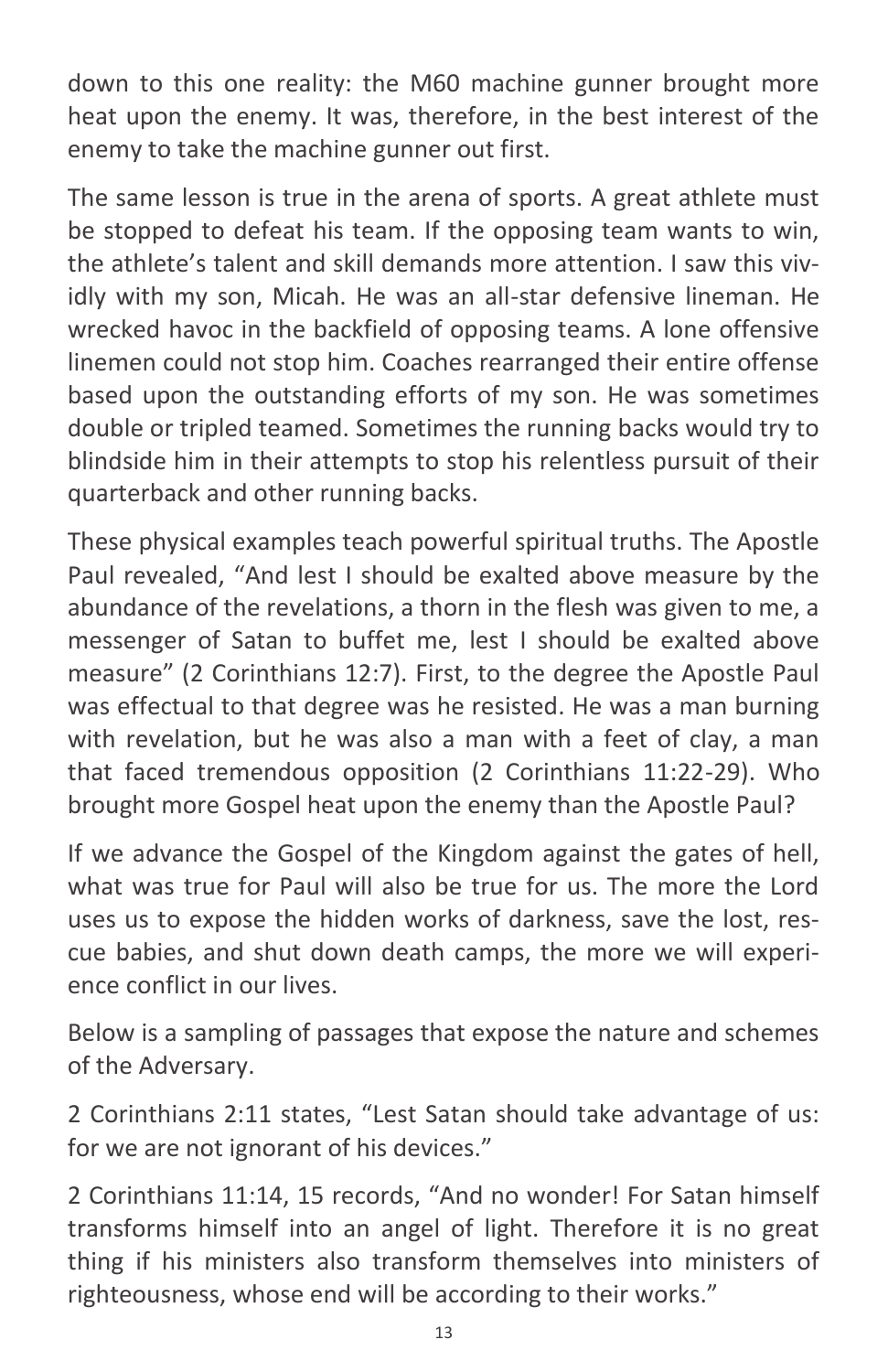Ephesians 6:11 proclaims, "Put on the whole armor of God, that you may be able to stand against the wiles of the devil."

1 Thessalonians 2:18 reveals, "Therefore we wanted to come to you―even I, Paul, time and again―but Satan hindered us."

Ephesians 4:27 commands, "Nor give place to the devil."

1 Timothy 3:6, 7 teaches, "Not a novice, lest being puffed up with pride he fall into the same condemnation of the devil. Moreover he must have a good testimony among those who are outside, lest he fall into reproach and the snare of the devil."

1 Peter 5:8 warns, "Be sober, be vigilant; because your adversary the devil walks about like a roaring lion, seeking whom he may devour."

James 4:7 admonishes, "Therefore submit to God. Resist the devil and he will flee from you."

This last Scripture from James brings to mind how the Lord Jesus dealt with Satan. Know this, when the enemy came for Jesus, he found nothing to exploit. Satan could not find a resting place to work his malice. There was no opening to deceive (John 14:30).

Yes, Christ is sinless and we are not. Yet, we can still live blameless. If we are to remain faithful in this battle, it behooves us to keep short accounts with the Lord. A life of holiness is not optional (Hebrews 12:14). Every known sin, which provides openings for the enemy to exploit, must be repented of and the door shut. Proverbs 28:13 promises, "He who covers his sins will not prosper, but whoever confesses and forsakes them will have mercy." Believe me, receiving the tender mercies of the Lord each morning are critical (Lamentations 3:21-23). They provide the "balm of Gilead" that heal the wounds this battle afflicts upon our souls (Jeremiah 8:22).

In this, we see the glorious ways of the Lord. He uses us to devastate the enemy's camp, while forging Christ's character in us and keeping us dependent upon Him. "Oh, the depth of the riches both of the wisdom and knowledge of God! How unsearchable are His judgments and His ways past finding out" (Romans 11:33).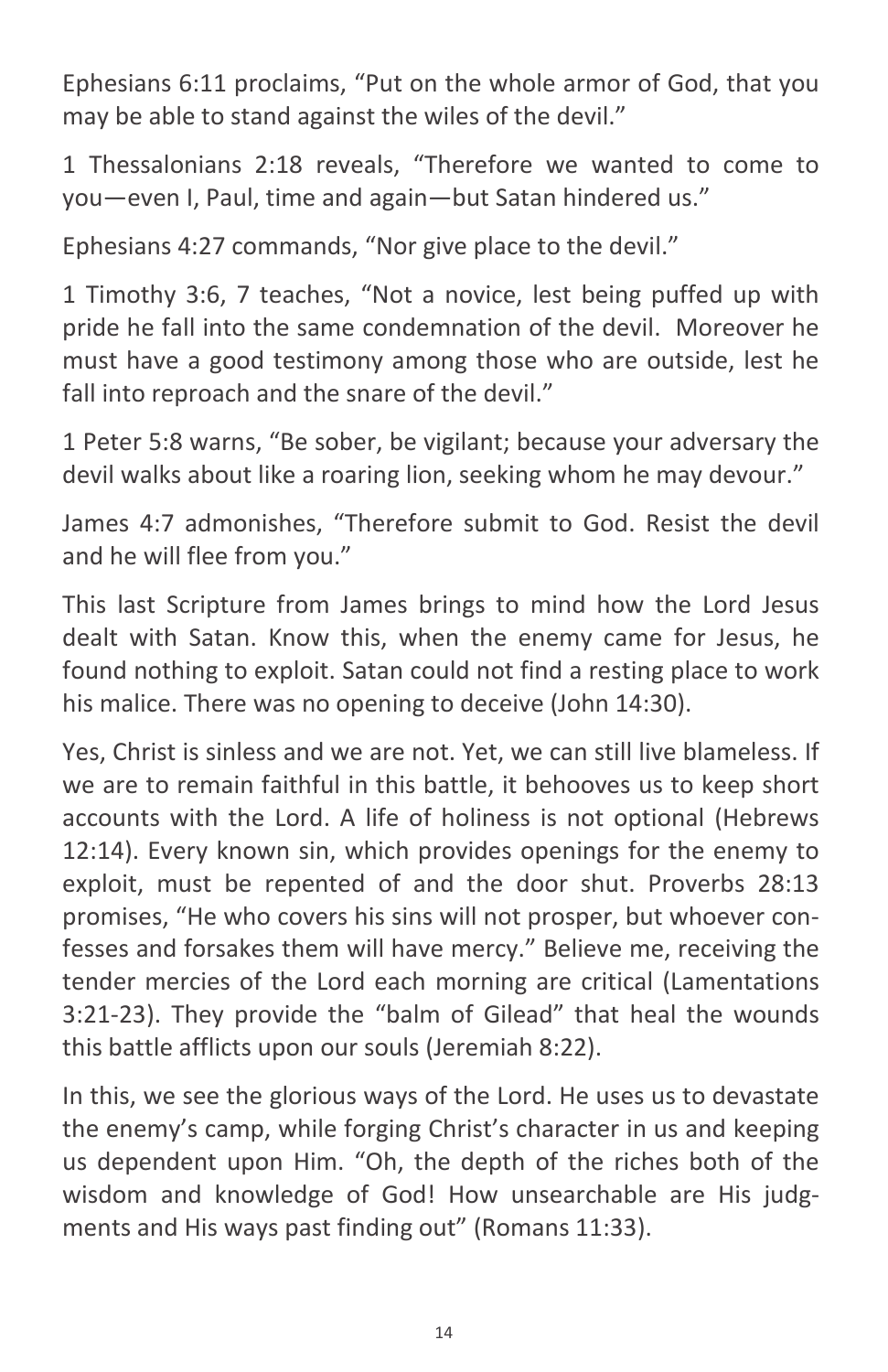## **The Battle and the Individual**

And the dragon was enraged with the woman, and he went to make war with the rest of her offspring, who keep the commandments of God and have the testimony of Jesus Christ.

Revelation 12:17

There are two things I can promise you in this battle against the culture of death. First, spiritual warfare is going to take on a whole new meaning in your life. Whatever you intellectually or theoretically envisioned concerning spiritual warfare, it will expand. You will achieve a greater understanding. Second, you will experience the Lord in ways you never thought possible on this side of heaven. The Word of God will come alive, as you follow in the footsteps of the prophets, our Lord, the Apostles, early Church Fathers, Reformers, Martyrs, and every righteous spirit redeemed by our Lord's great salvation.

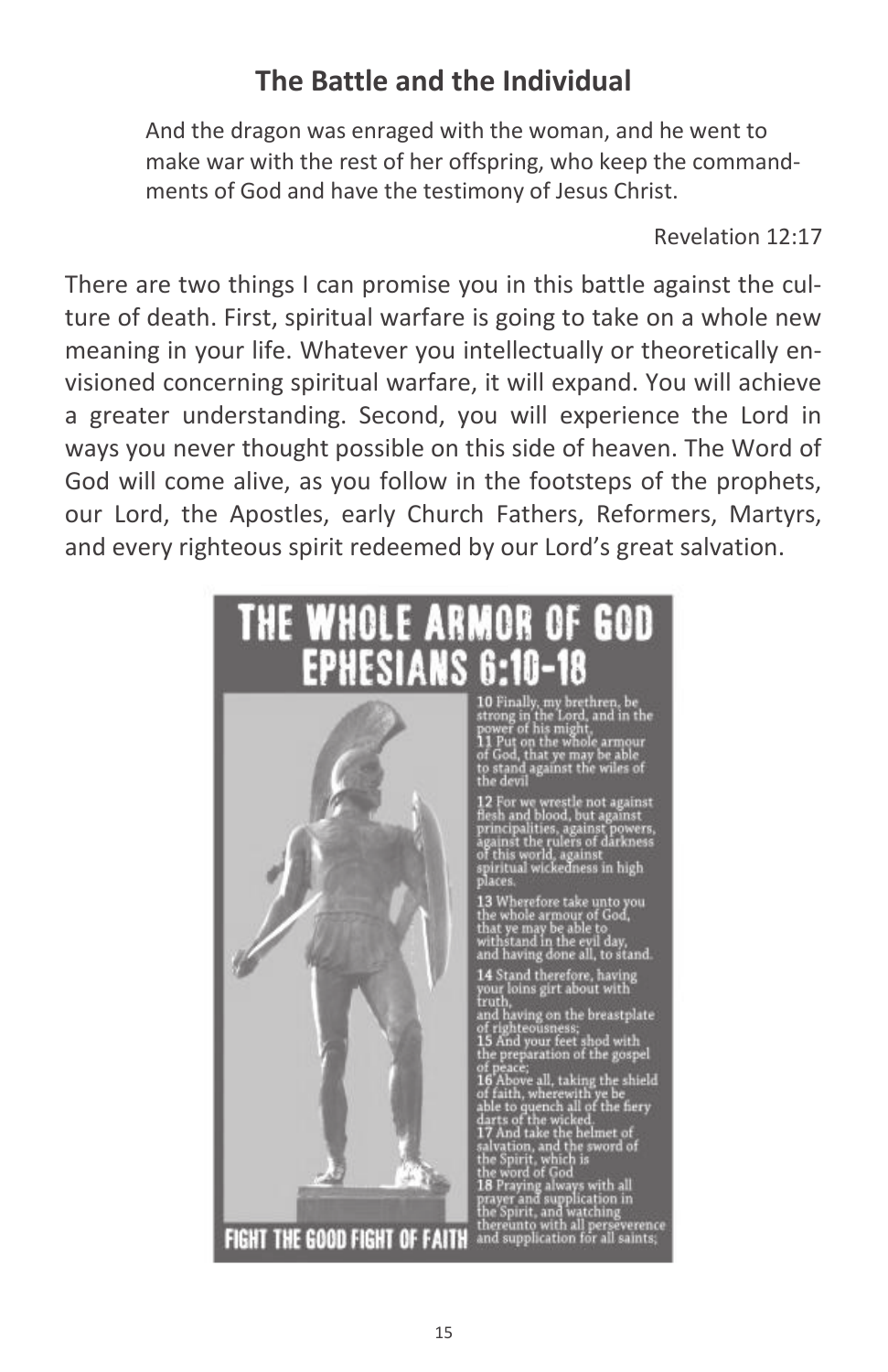Those before us ran their lap of the race, fought their many battles, and bequeathed to us a legacy of liberty rooted and grounded in the Christian faith (Hebrews 11:39, 40). They are dead and have graduated to the Church Triumphant. We remain the Church Militant and it is our turn now.

As you enter the fray, keep in mind the Apostle Paul recommended we adorn ourselves with the full armor of God (Ephesians 6:10-20). Sadly, most Christians do not threaten the enemy, so they take lightly this admonishment. Far too many Christians dress inappropriately for battle. They are not prepared for warfare. It is important that you are not one of them.

As a refresher, the Apostle Paul described the heavenly armor as a belt of truth, breastplate of righteousness, feet shod with the preparation of the Gospel of peace, shield of faith, helmet of salvation, sword of the spirit, which is the Word of God, and prayer (Ephesians 6:14-18). All these will be necessary, if you are to survive the assaults of the wicked one.

Luke records an interesting episode that took place when itinerant Jewish exorcists attempted to cast out demons. Apparently, the Jewish exorcists had witnessed Paul's success in delivering people from demonic possession. As a result, they became curious about spiritual warfare. Unfortunately for these "would be demon busters," they were not saved, covered in the blood, or clothed with the full armor of God. Full of presumption, they declared, "We exercise you by the Jesus whom Paul preaches." Soon afterward, they were treated to some shock and awe. One man, full of the devil, rose up and beat them so hard they fled wounded and naked from the encounter. Interestingly, before they pounced, the demons taunted "Jesus I know, and Paul I know; but who are you" (Acts 19:15)?

How would you fare in a similar demonic assessment when it comes to the American holocaust? Is your faith circumscribed to a church building? Or are you loving and leading people to Christ in the places of death and despair? Have you gone to the altars of Baal, like Elijah, to challenge the prophets of Baal. Or do you cower by the Brook Kidron waiting for someone else to defeat idolatry? Would the demon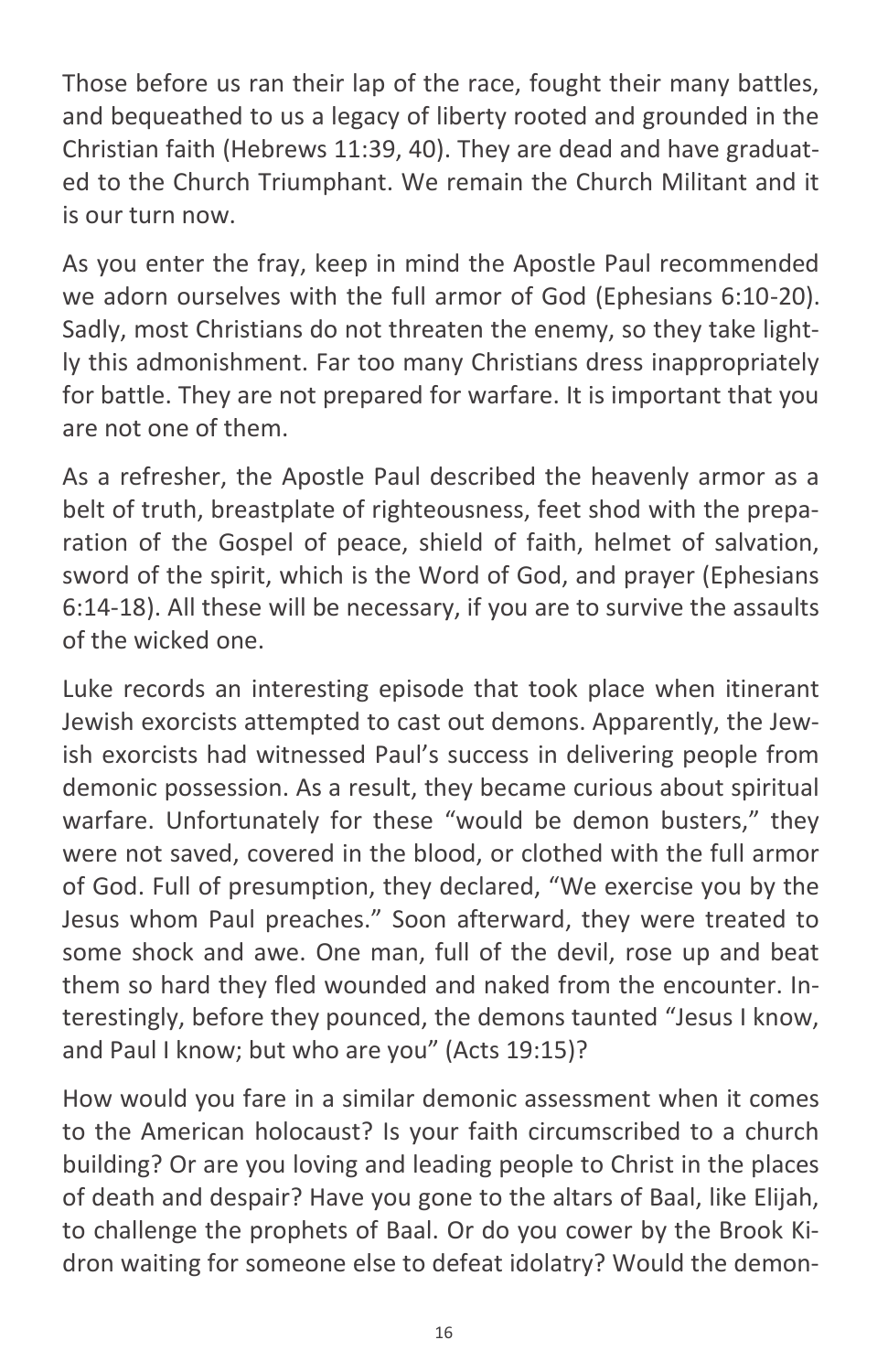ic realm know you like Jesus and Paul or would they question your identity?

For the most part, Satan's crown jewel of baby murder, is undisturbed. There is an awkward tranquility between evil and the church, as children die horrifying deaths. Clearly, these things ought not to be. May I suggest that once a Christian's name is secured in the Lamb's book of life, his name needs to be registered in the enemy's camp (Revelation 21:27). If you take on the altars of Moloch and Baal, this name recognition will happen in short order.

## **Bring Every Thought Captive to the Obedience of Christ**

2 Corinthians 10:3-6 further instructs:

For though we walk in the flesh, we do not war according to the flesh. For the weapons of our warfare are not carnal but mighty in God for pulling down strongholds, casting down arguments and every high thing that exalts itself against the knowledge of God, bringing every thought into captivity to the obedience of Christ, and having ready to punish all disobedience when your obedience is fulfilled.

God's wisdom admonishes that we guard our hearts, for out of it spring the issues of life (Proverbs 4:23). As we seek the Lord to stop baby murder, the battle in our mind will intensify At its core, baby murder is demonic. Psalm 106 warns that when babies are sacrificed, the demonic realm is active. God's Word reveals, "They even sacrificed their sons and their daughters to demons, and shed innocent blood, The blood of their sons and daughters, whom they sacrificed to the idols of Canaan; and the land was polluted with blood" (Psalms 106:37, 38).

Have you ever tried taking something away from a person who delights in that object? The battle is on. Be assured, if you are effective in binding the enemy, plundering his goods, and delivering children from slaughter, the assault against your mind will increase (Mark 3:27). Sins from your past may burden your thoughts or inflame your imagination once again. Temptations may increase as the *Accuser of*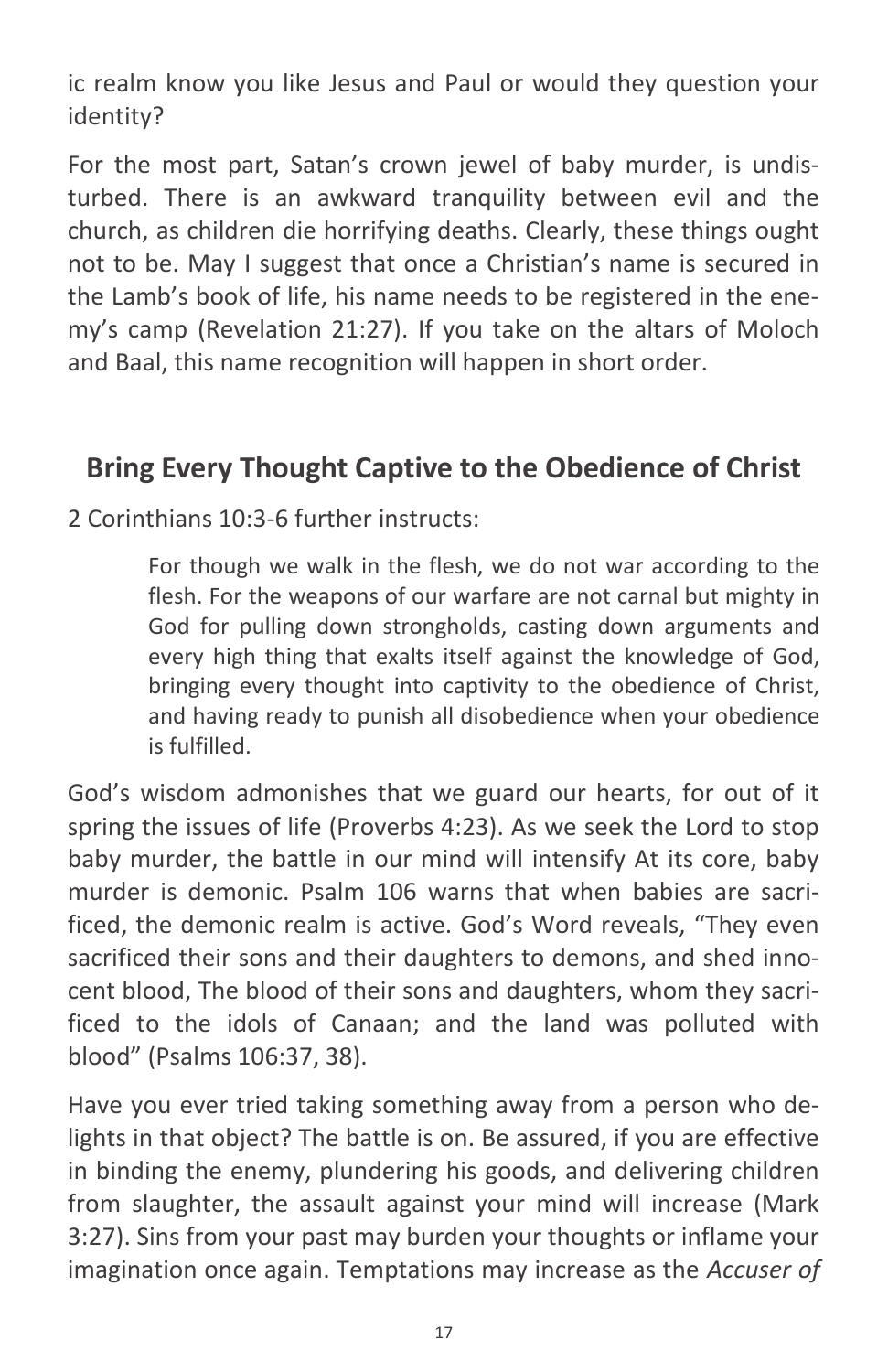*the Brethren* applies pressure. Guarding your mind by bringing every thought captive to the obedience of Christ is key to overcoming the devil's schemes.

"You cannot keep birds from flying over your head, but you can keep them from building a nest in your hair." This quote, attributed to Martin Luther, is a reference to sinful thoughts that come to mind. We may not be able to stop sinful thoughts from coming, but we can make sure they do not develop into a sinful pattern that provides ammunition to the enemies of the cross to blaspheme the Lord. God's Word warns, "You who make your boast in the law, do you dishonor God through breaking the law? For 'the name of God is blasphemed among the Gentiles because of you,' as it is written" (Romans 2:23, 24).

The battleground of the mind is where many leaders in this movement failed. They became involved in scandals that dragged the Lord's name through the mud. They were tempted and gave place to the temptations. If you do not want to find your portrait hanging in the Christian hall of shame, consider these simple precautions. Never counsel the opposite sex alone. Use care when opening suspicious mail or email. Place a filter on your computer to block out pornography. Enemies of the cross are not above hacking into your computer or sending pornography to your home address.

Abortion clinic staff, deathscorts, witches, warlocks, and sodomites may target you for seduction, intimidation, or violence. They may vandalize your vehicle, home, and property. They may show up at your house with guns or string up a hang man's noose in your yard. They may place a body bag in your vehicle. A caravan of abortion supporters may drive slowly by your home at odd hours as a show of intimidation. A group may creep on your property in the middle of the night with lead pipes. They may hire security guards to intimidate you with threats of physical violence. When you suffer the loss of a loved one, they may rejoice, mock your pain, and curse your dead loved ones to hell. You could be spit on, cursed, pushed, punched, robbed, kicked, or purposefully hit by a car. You may receive death threats.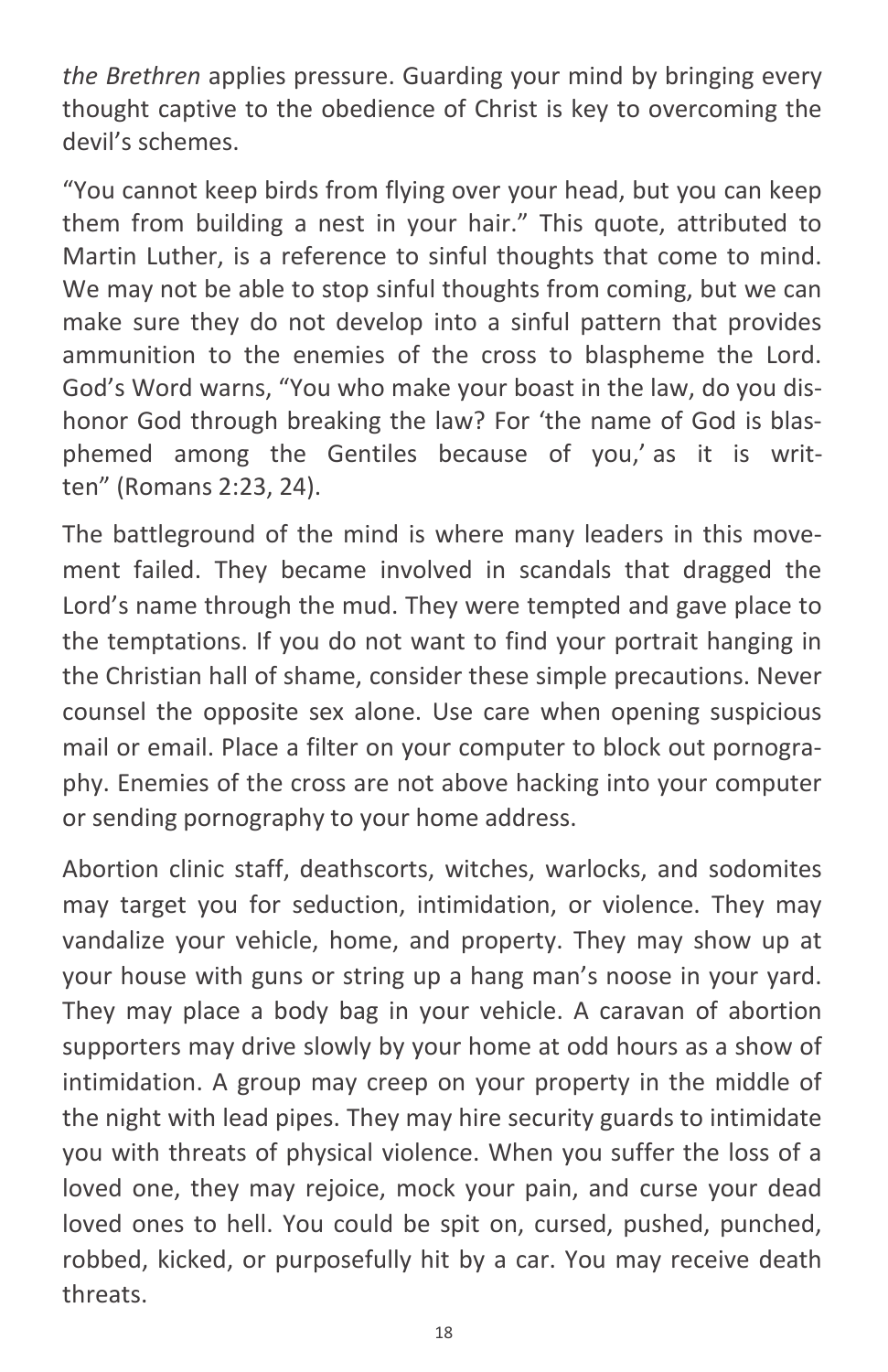In addition to these very real physical threats, abortion supporters or the government may target you for character assassination. They may hire private detectives to investigate you. They may contact your place of employment, neighbors, or relations to bully or embarrass you. You could be arrested on trumped up charges or for minor infractions. In fact, you could be fined or jailed on a regular basis. Your name and picture could end up in your local police department as "criminal and subversive."

The Feds could show up at your church to serve you papers. Why the church? If the government goes after you, it would not be for just a "legal" purpose. They would attempt to cut off all spiritual and moral support. They would send an unmistakable message to the brethren: Having nothing to do with this man or his cause or this will happen to you. The church could betray or abandon you. You could enter the dark night of the soul, where you think that even God has forsaken you.

Furthermore, as you continue to advance the Gospel of the Kingdom, your home could be attacked by demons. Your picture could end up in satanic covens, surrounded by demonic paraphernalia. You could be the target of curses and superstitious witchcraft. Proverbs reminds us, however, "Like a flitting sparrow, like a flying swallow, So a curse without cause shall not alight (Proverbs 26:2).

There could be other schemes unleashed. Do not allow these potential threats to scare you. Throughout Scripture, the Lord encourages His people, "Do not fear," "do not be afraid," and "let not your heart be troubled" (Matthew 10:31, Luke 12:32, John 14:1). Instead, let these possible scenarios sober your mind and equip you for battle.

When you go on the offense to defeat this evil, make sure you guard your strengths and shore up your weaknesses. Watch out for pride. If the enemy cannot get you going bad, he will try to entrap you by doing good. Self righteousness and a Pharisaical spirit can easily find an opening that will pollute the well of your salvation.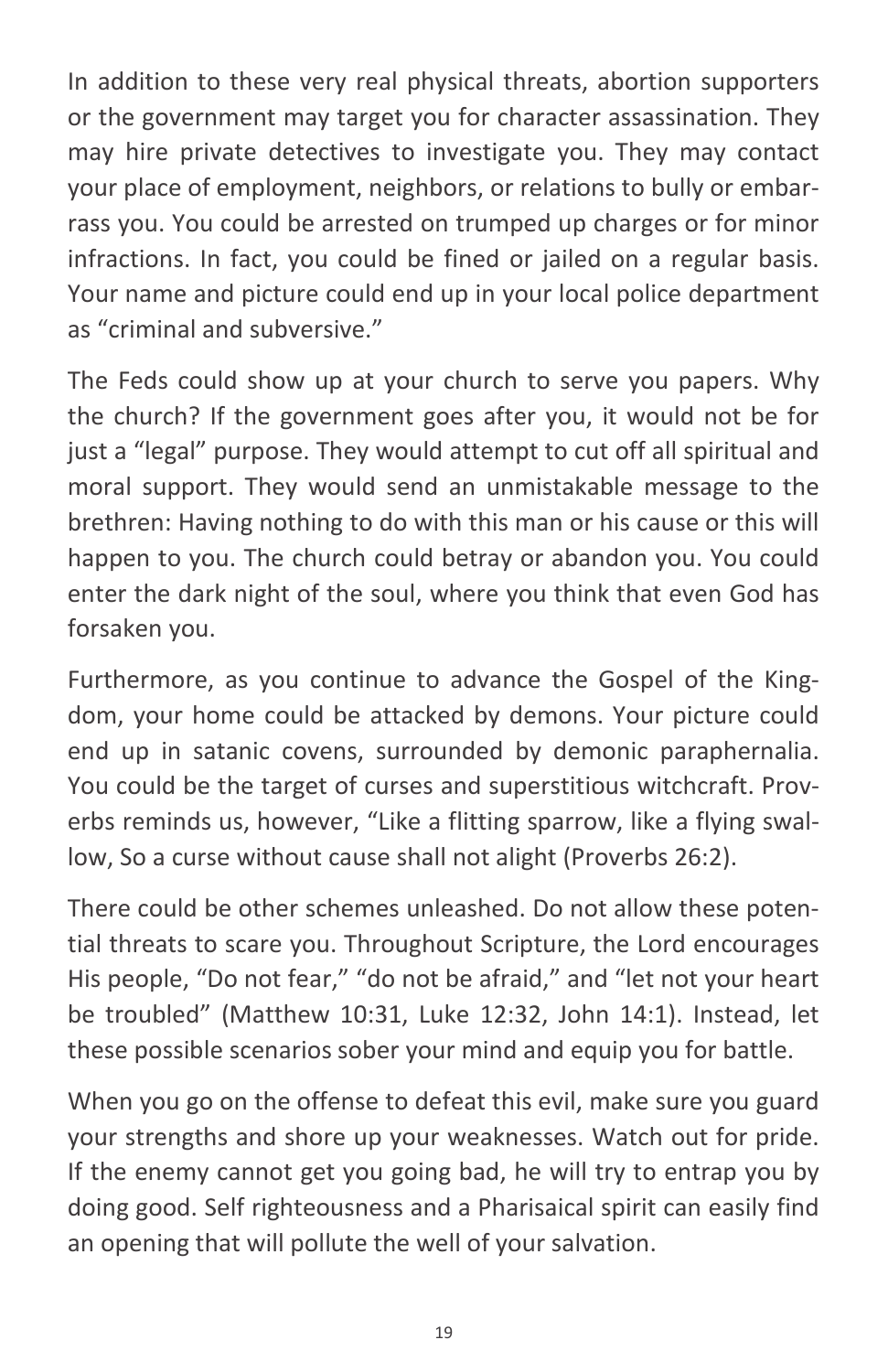Lastly, beware of believing that you are entitled to personal liberties because of your great sacrifices. Many prolife leaders opened the door to that mentality. They are gone today. James 3:1 cautions, "My brethren, let not many of you become teachers, knowing that we shall receive a stricter judgment." Jesus mentioned, "To whom much is given, from him much will be required" (Luke 12:48). It is important to remember these principles when you minister at the death camps, lest the enemy gain the advantage.



### **The Battle and the Family**

#### **A Portion of the Thomas Nation ministering at the Gates of Hell**

The building block of society is the God-ordained family. As goes the father, so goes the family. As goes the family, so goes the church. And as goes the church, so goes the nation. We live in a day where the family has suffered great harm. Abortion, homosexuality, divorce, financial struggle, adultery, government replacing God and father in the home, and a host of other ills have served to diminish home and hearth in America.

Family is the proving ground for effective service in His Kingdom (1 Timothy 3:4). It is the launching pad for public ministry. Why is this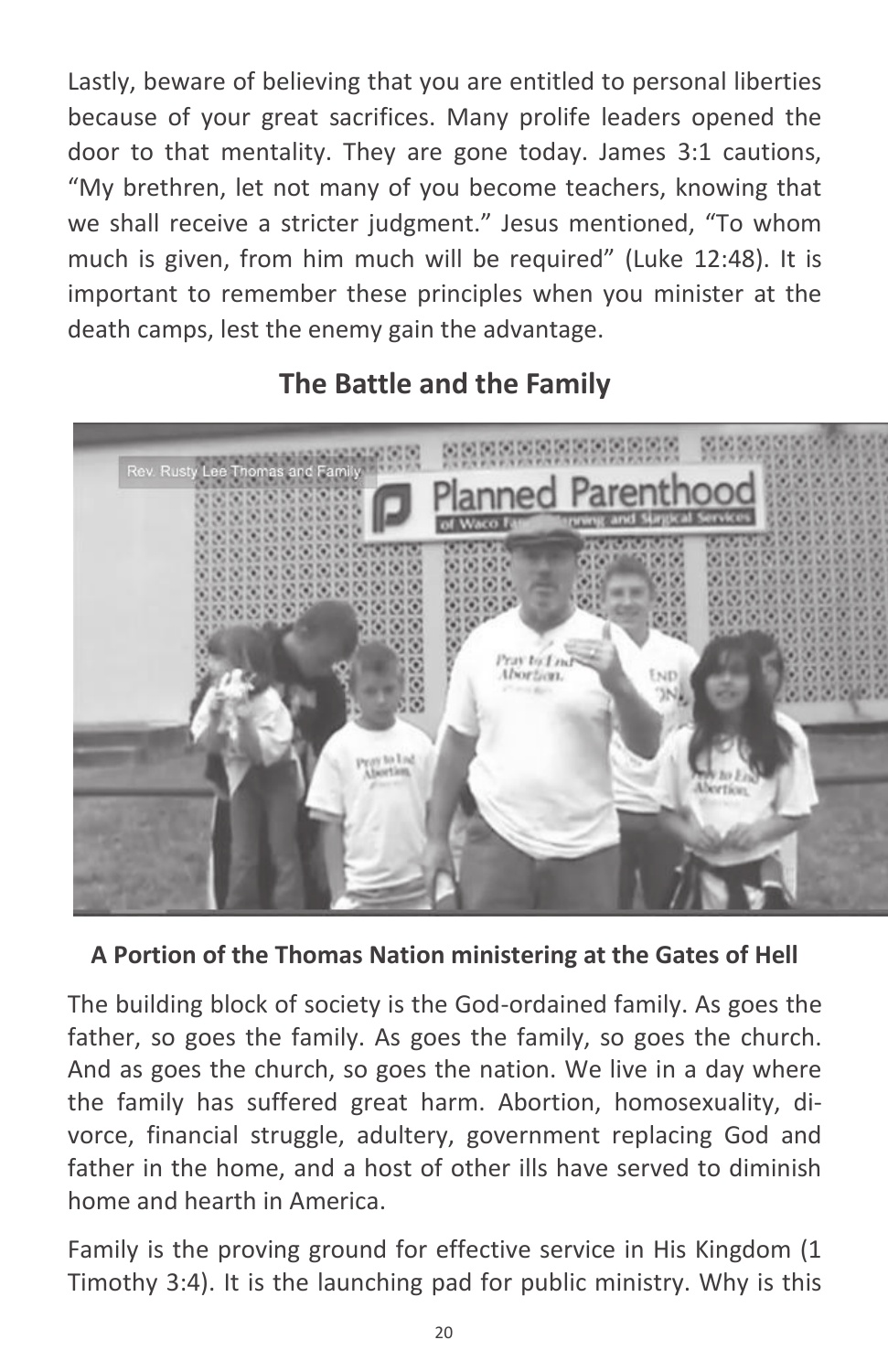important? It is hard to export what is not working at home. If we are not faithful to our bride and kids, God will not cut us loose on His.

> This *is* a faithful saying: If a man desires the position of a bishop, he desires a good work. A bishop then must be blameless, the husband of one wife, temperate, sober-minded, of good behavior, hospitable, able to teach; not given to wine, not violent, not greedy for money, but gentle, not quarrelsome, not covetous; one who rules his own house well, having *his* children in submission with all reverence (for if a man does not know how to rule his own house, how will he take care of the church of God?)

#### I Timothy 3:15

These Biblical standards for family are primarily to qualify men for church leadership. Yet, Reverend Flip Benham advocates, "The theology of the church must become biography in the streets." If you seek to fulfill this mandate, should there be a concern for your home, marriage, and children? The answer is a resounding YES! Besides the church, the family is a primary target for the Evil One, if you dare intervene to save the ones he has targeted for destruction.

Waging a successful warfare against the forces of darkness means making family life a priority. Men are called to courageously lead their families with the Word of God. Husbands and fathers must love their wives and raise their children in the fear and admonition of the Lord (Ephesians 6:4). This is why it is important to never use ministry as an excuse to abandon responsibilities at home. Men's hearts must be turned towards their children to be effective in saving other children from certain death.

Abortion violates the essence of Biblical manhood, which is partly defined as protecting, providing, and caring for women and children. By "law," fathers must stand idly by, while the unspeakable happens to their children. This injustice screams to the heavens and tragically reinforces the inherent sinful nature of men—irresponsibility and passivity in the face of evil. Fatherlessness created the environment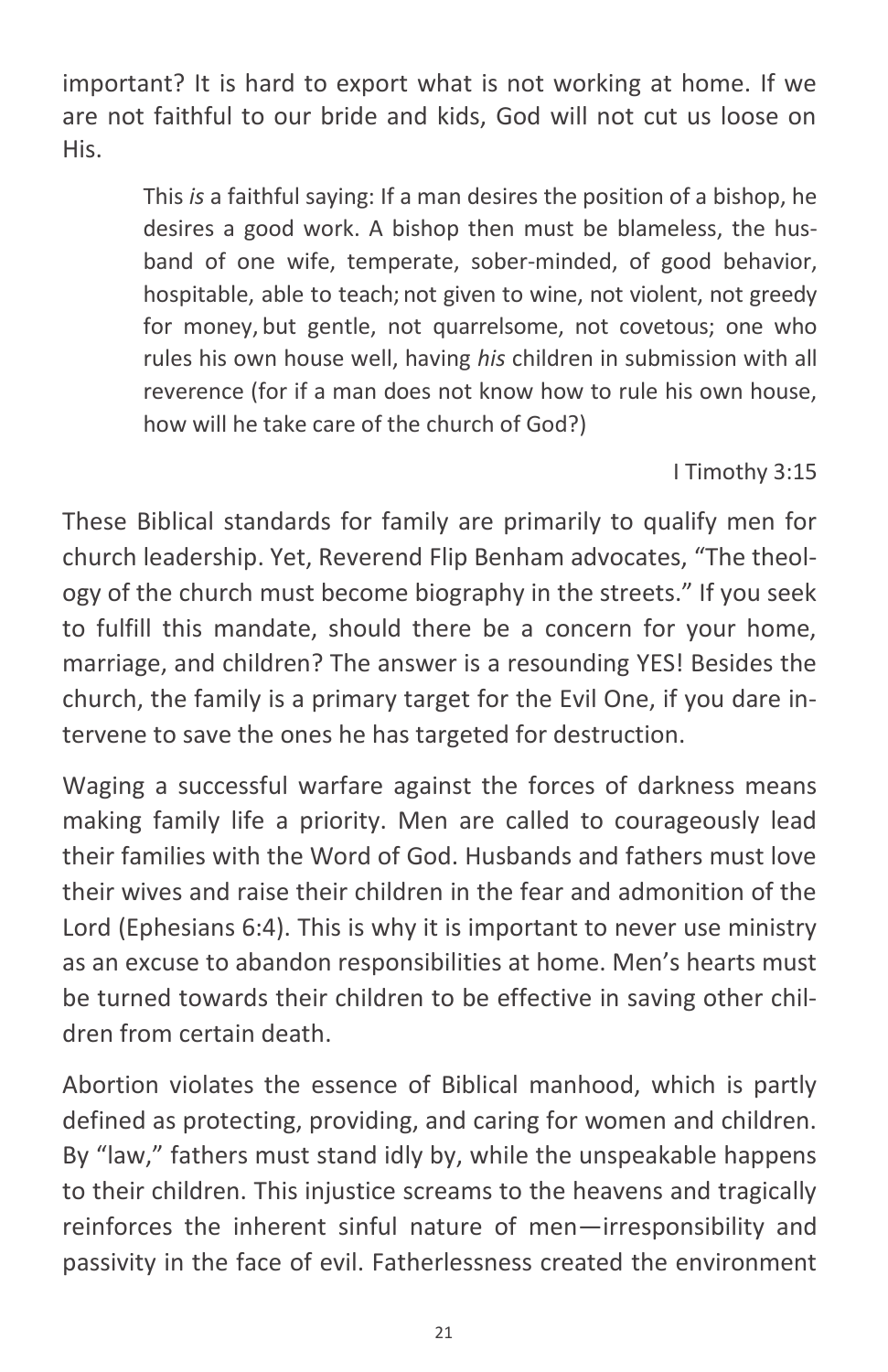for the mass slaughter of children. It has unleashed a dreadful curse upon the land (Malachi 4:5, 6). Preborn children scheduled to die have no fathers to protect them.

God is a Father and the helper of the fatherless (Psalms 10:14). Throughout the Bible, God demands justice and intervention for the fatherless (Psalms 10:18, 82:3; Isaiah 1:17). Yet most Christians ignore these commands. Our silence inadvertently grants consent. Through inaction, Christians unconsciously aid and abet the powers of darkness savaging children made in the image of God. Historically, anytime the church ignored evil of this magnitude, it strengthened the oppressors and prolonged the victimization of the weak.

As you lead your family into the battle, it is wise not to create two worlds—the world of ministry and the world of family. It is best they comport into one world. Many a minister lost his children by creating disparate worlds, a breach for the enemy to exploit. Just as in all ministry, abortion ministry, should be a family endeavor. The husband leads, the wife submits, and the children obey. Divine order is crucial to protecting your family in the battle (1 Corinthians 11:1-3). A threefold cord is not easily broken (Ecclesiastes 4:12).

Nehemiah called the Jews who were rebuilding Jerusalem to go to the "exposed areas" as families. God's Word states:

> Therefore I positioned men behind the lower parts of the wall, *at the openings; and I set the people according to their families,* with their swords, their spears, and their bows. And I looked, and arose and said to the nobles, to the leaders, and to the rest of the people, 'Do not be afraid of them. Remember the Lord, great and awesome, and fight for your brethren, your sons, your daughters, your wives, and your houses.'"

> > Nehemiah 4:13, 14

It is important that we follow this Biblical pattern in the battle we face today. America's walls are down and her gates are burned (Nehemiah 1:3). Abortion is the main exposed area in our nation today. We must go together as families to rebuild the wall and restore the gates. Grandpa, grandma, father, mother, and children all stand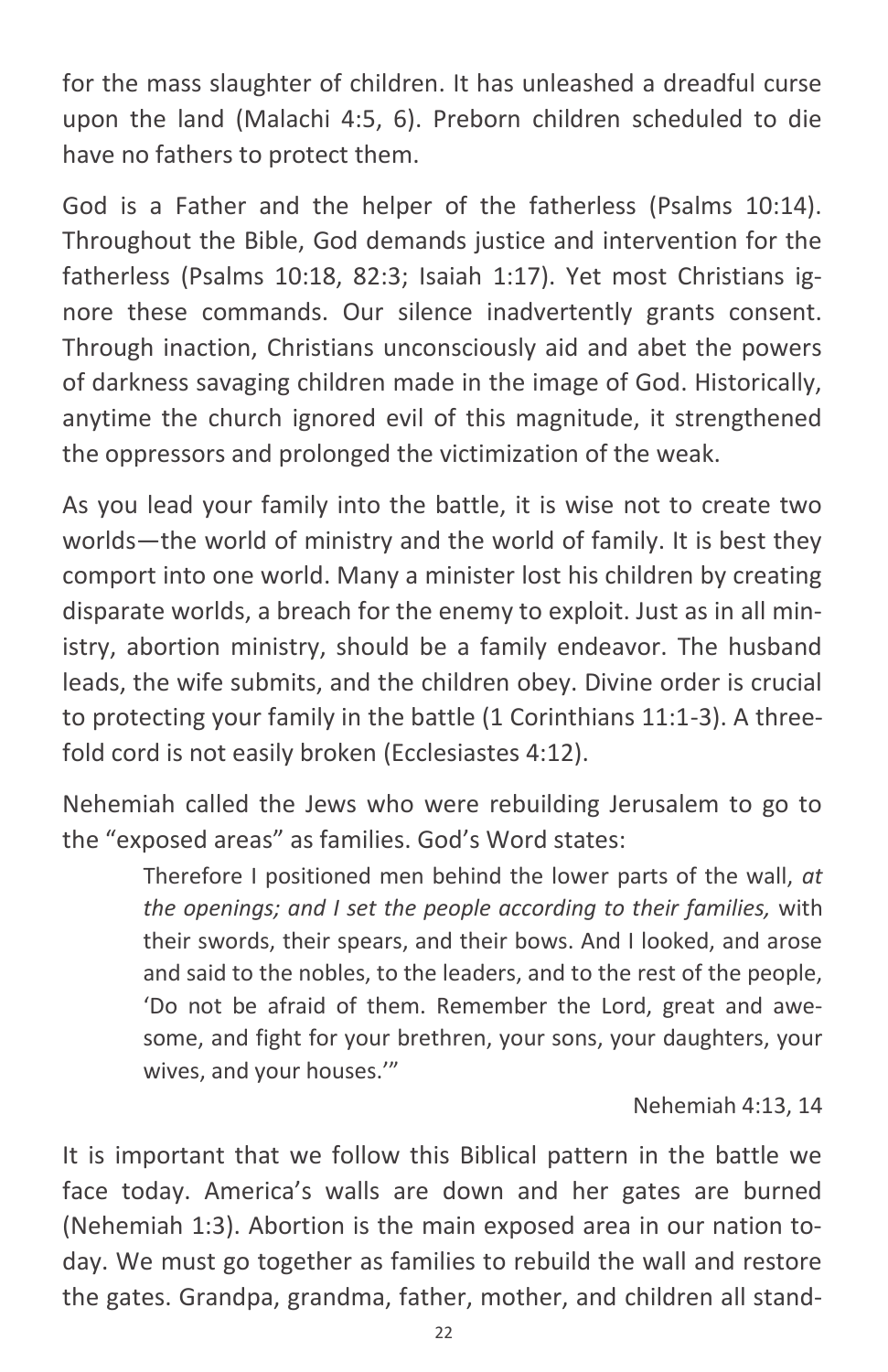ing in the gap and making up the hedge strikes fear in the heart of the enemy. Children are the greatest signs in front of abortion clinics.

Psalms 127:3-5 reminds God's people:

Behold, children are a heritage from the Lord, the fruit of the womb is a reward. Like arrows in the hand of a warrior, so are the children of one's youth. Happy is the man who has his quiver full of them; they shall not be ashamed, But shall speak with their enemies in the gate.

Besides the obvious benefit for others, family ministry is a tremendous blessing for families. It is a winning way to disciple children. Leading them on the offense against evil is the best defense against evil. Too many Christian families tell their children what *not* to do without leading them what *to* do. This leaves them on the defensive where they can become easy pickings for the spirit of the age. When children actually see their parents, pastors, and elders taking a public stand against evil, evil loses much of its lure. They are not just hearing the message preached, they are witnessing adults model the message. In addition, the public witness strengthens their faith and helps them take ownership of Biblical truths and principles. This makes all the difference in the world as we prepare them for future service to God.



### **The Battle and the Church**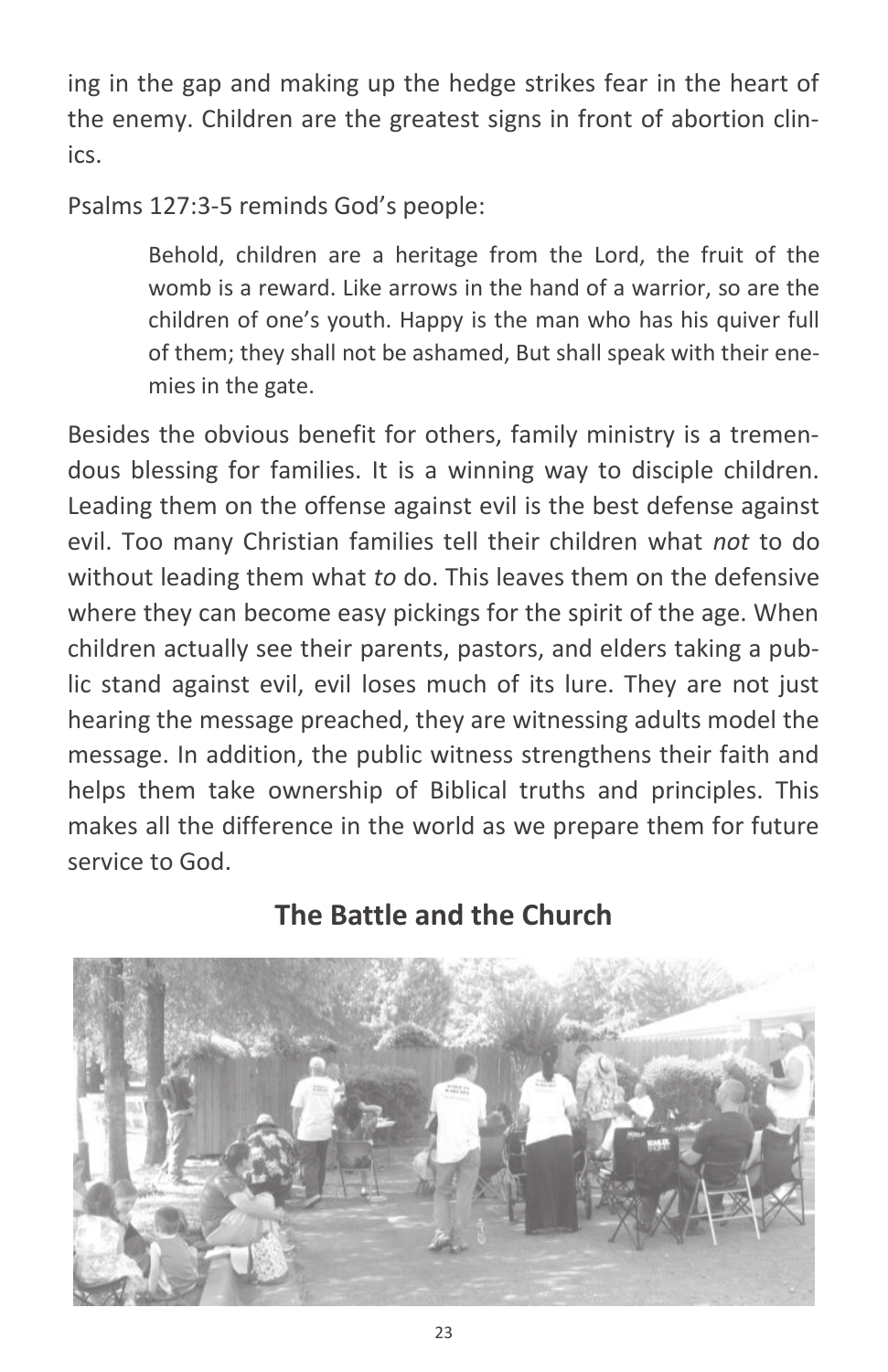#### **Church at the Gates**

As we explore the church and her role in the battle, one clarification needs to be made. The state was established by God to protect life—to stop the shedding of innocent blood.

## **The Sword of Civil Government**

In the Bible, the first mention of civil government comes in the wake of the flood. Before the flood the thoughts and actions of men were continually evil. Man's great wickedness made the Lord "sorry that He had made man on the earth, and He was grieved in His heart" (Genesis 6:6). After the waters receded and Noah stepped foot on dry land, God commanded, "Whoever sheds man's blood, (criminal) by man (civil government) his blood shall be shed; For in the image of God He made man" (Genesis 9:6).

Civil government is to protect life. Roe v. Wade violates government's sacred trust. The divine purpose of civil government is to ensure that man never descends back to the pre-flood wickedness that invoked God's wrath. However, since 1973 magistrates in America have defended the indefensible. The sword of justice that was ordained by God to punish evil doers and protect those who are good has been inverted. Our government now uses the sword to protect those who murder and punish those who save innocent life. Civil government has moved from being God's minister to a willing dupe of the Evil One (Romans 13:4). The legality of abortion raises the question, if our government will not protect man's most fundamental right to life, what other rights are secure?

## **The Keys of the Church**

"And I will give you the keys of the kingdom of heaven, and whatever you bind on earth will be bound in heaven, and whatever you loose on earth will be loosed in heaven" (Matthew 16:19).

The civil institution ordained by God to protect babies, now tragically assures their destruction. Due to this betrayal, the responsibility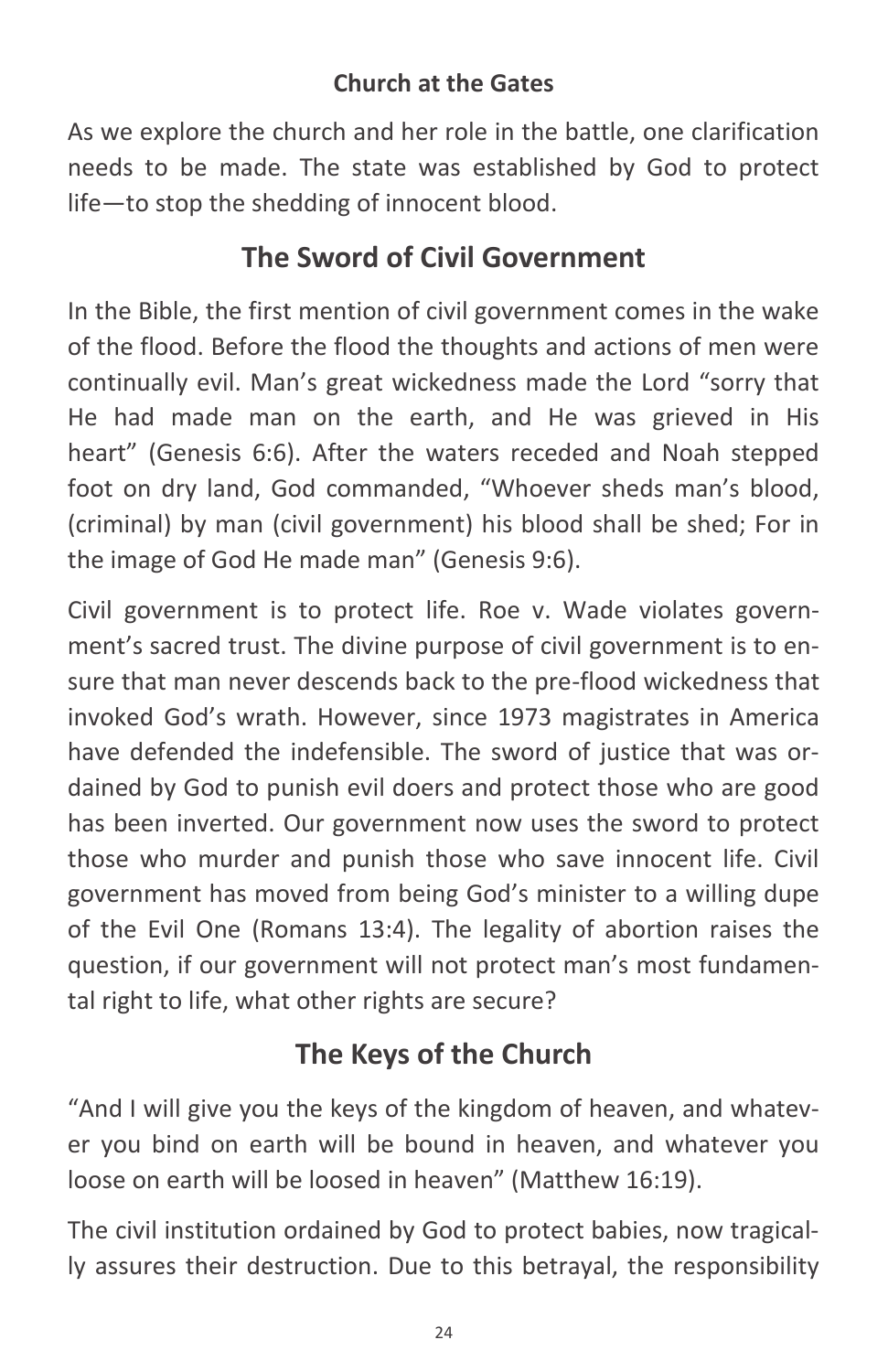to defend innocent life has fallen to the church. This has proven problematic.

For over 41 years of bloodshed, the state and the majority of the church have failed in their responsibility to protect preborn children. God, however, cannot deny Himself. When the Lord deals with this kind of evil, He usually does it with a heavy hand. This is the hard lesson America is learning under the disastrous Obama administration (Psalms 106:34-43).

There is a connection between our moral and spiritual condition and the litany of woes upon us. There is a correlation between baby murder, unjust laws, and the rise of tyranny. No justice for the preborn, no freedom for us. Therefore, it behooves the church to stand in the gap and make up the hedge (Ezekiel 22:29-31). We must give God a reason to show mercy to our nation drowning in a sea of blood and perversion.

If these children are to have any defense, those who name the name of Christ must be the ones to intervene. It is folly to think that the world influenced by sin, selfishness, and the devil will ever come to their aid. This, however, is exactly the point where the battle becomes thorny. I know many Christians who have borne the weight of battle alone at the gates of hell.

The church distanced herself from these faithful rescuers. Some churches considered them "radical" for intervening to rescue those unjustly sentenced to death (Proverbs 24:11, 12). Other churches were suspicious. Many churches considered rescuers an embarrassment. Some pastors went so far as to state, "Your involvement against abortion is worse than abortion."

With the absence of the majority of the church, a miniscule remnant was left to do the heavy lifting, spiritually speaking. In cities that had death camps defiling the land, the church not only ignored the pleas for help from fellow Christians but more tragically, she ignored the plight of the little ones made in God's image. Many in the church believed they were not called to or did not feel led to participate in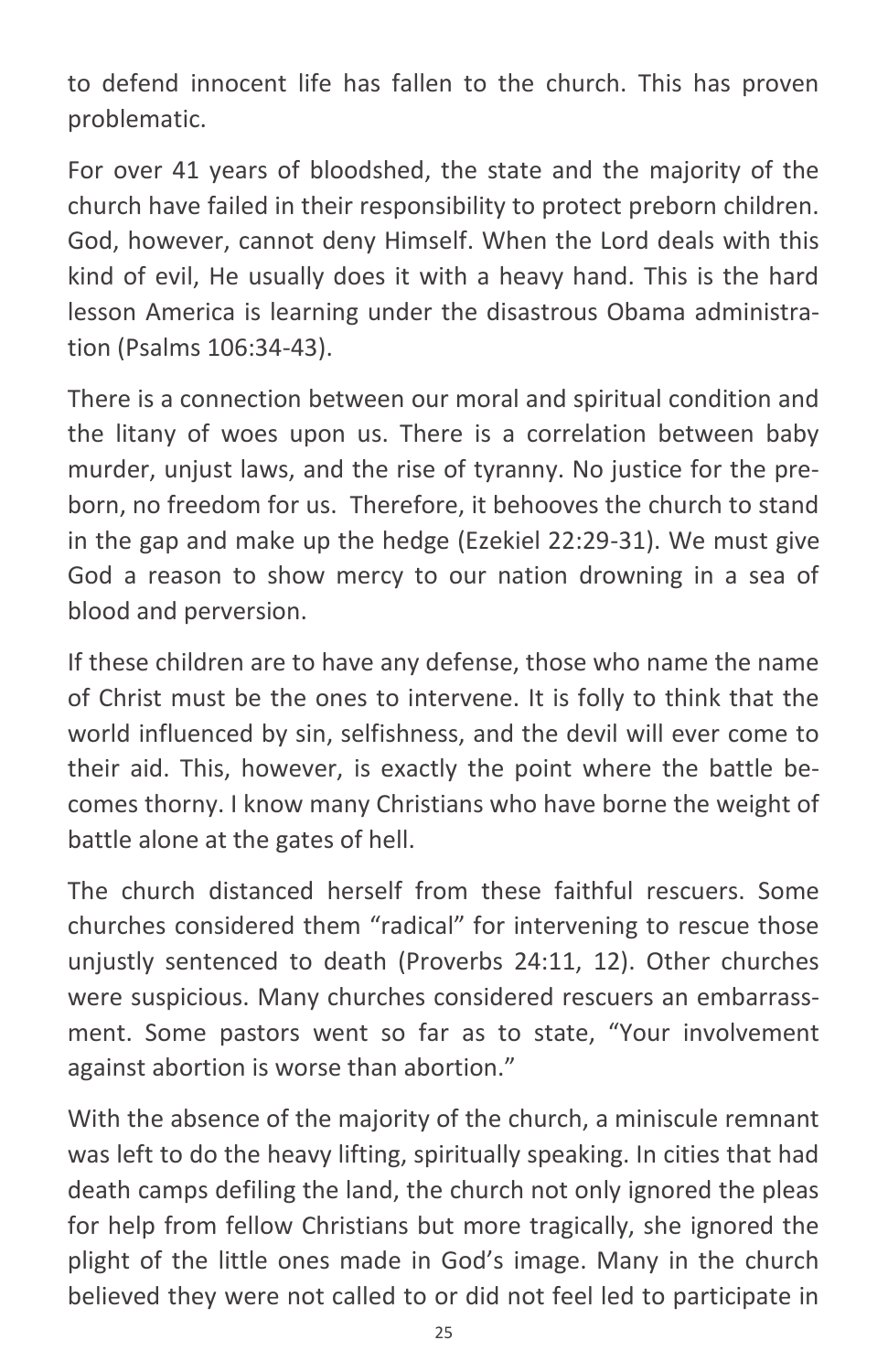saving lives. Deceived in to thinking saving lives required a "special calling," the church, for the most part, disobeyed God's clear commandments.

Naturally, Christians living out the "Good Samaritan" ethic felt abandoned by the church (Luke 10:25-37). Some of them developed a root of bitterness and became "Lone Rangers" for Jesus. They left the covering of the church and branched out on their own. Eventually, bitterness defiled them and spread to others (Hebrews 12:15). According to many of these hurt brethren, the ends justified the means. Since they had a good motive (end the slaughter) their actions did not matter. God, however, is concerned not only with the ends we achieve, but the means we use to achieve them. God is looking for right, right; a right motive and a right action. If we fail to use God's methods, we become a danger to ourselves and to others, whatever our good intentions may be.

In a Catch-22, contradictory rules create a dilemma. We see this dilemma in regards to abortion. The more the church turns a blind eye and a deaf ear to the plight of the babies, the more she refuses to address the blatant injustice, the more resentful pro-life Christians become. The angrier rescuers become, the more the church feels justified in her silence and inactivity. This vicious cycle must end if we want the Lord to reclaim His church as an instrument of justice and mercy to end the American holocaust.

If you are engaged in the battle, you must recognize some vital truths when it comes to the church of Jesus Christ. First, to have authority (to fight and win this battle) you must be under authority (Matthew 8:9). Each rescuer needs to be in submission to a local church. We all need the accountability, covering, and blessing of the church. We need the church to send us out to wage a good warfare against the powers of darkness. Church covering is vital for our spiritual wellbeing in the midst of increased conflict.

If you have been hurt by the church while in this battle, it is important to spit out the *scandalon* that creates a root of bitterness.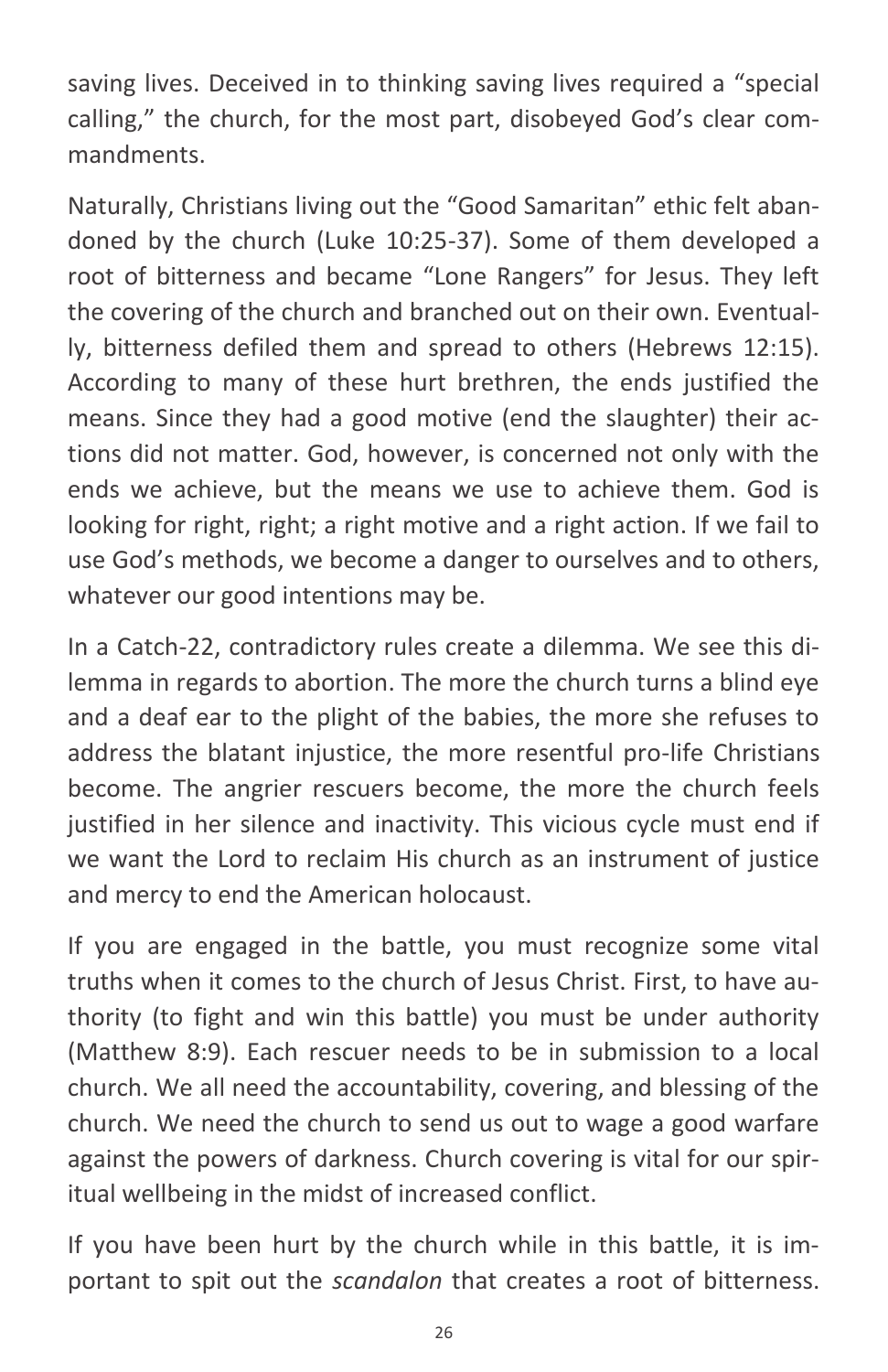*Scandalon* is the bait that leads to an offense. From *scandalon,* we get the word *scandal*. Picture a big game hunter looking to capture a lion. He digs a pit, covers it with foliage, and then sets up a wooden apparatus for bait. When he's finished, he hangs a piece of bloody red meat over the pit. The lion is not aware of the pit, he is only aware of the meat. According to nature, he feels justified in pouncing upon the meat. But to his lament, he soon discovers he is captured. This is an apt picture of what happens to many Christians who obey God in this battle.

Too many prolife Christians feel betrayed by the church and therefore justified, according to nature, to harbor an offense. This attitude does not inspire the church to repent and get involved. In addition, it has the potential to leave Christians engaged in the battle in a pit of despair.

In this battle, forgiveness is not optional. Jesus plainly taught, "And whenever you stand praying, if you have anything against anyone, forgive him, that your Father in heaven may also forgive you your trespasses. But if you do not forgive, neither will your Father in heaven forgive your trespasses" (Matthew 11:25, 26).

The attacks from within and from without are manifold. The problem with most engaged in the battle is that they forget to hold the shield of faith up when it comes to the church, family, and friends. When the Evil One's fiery dart is shot by someone close, most of the time it hits the heart and it hits hard. Wounded warriors can often end up causing great damage to those they love, though they remain convinced of the justness of their cause.

Romans 12:18 teaches, "If it is possible, as much as depends on you, live peaceably with all men." We are supposed to do good to all men, but especially to the household of faith (Galatians 6:10). To stay sane in this battle, good soldiers of Jesus Christ must understand that our duty is to keep sowing, loving, intervening, helping, reaching out, preaching, and fighting the good fight of faith, regardless of whether or not others join in the work. We stay faithful any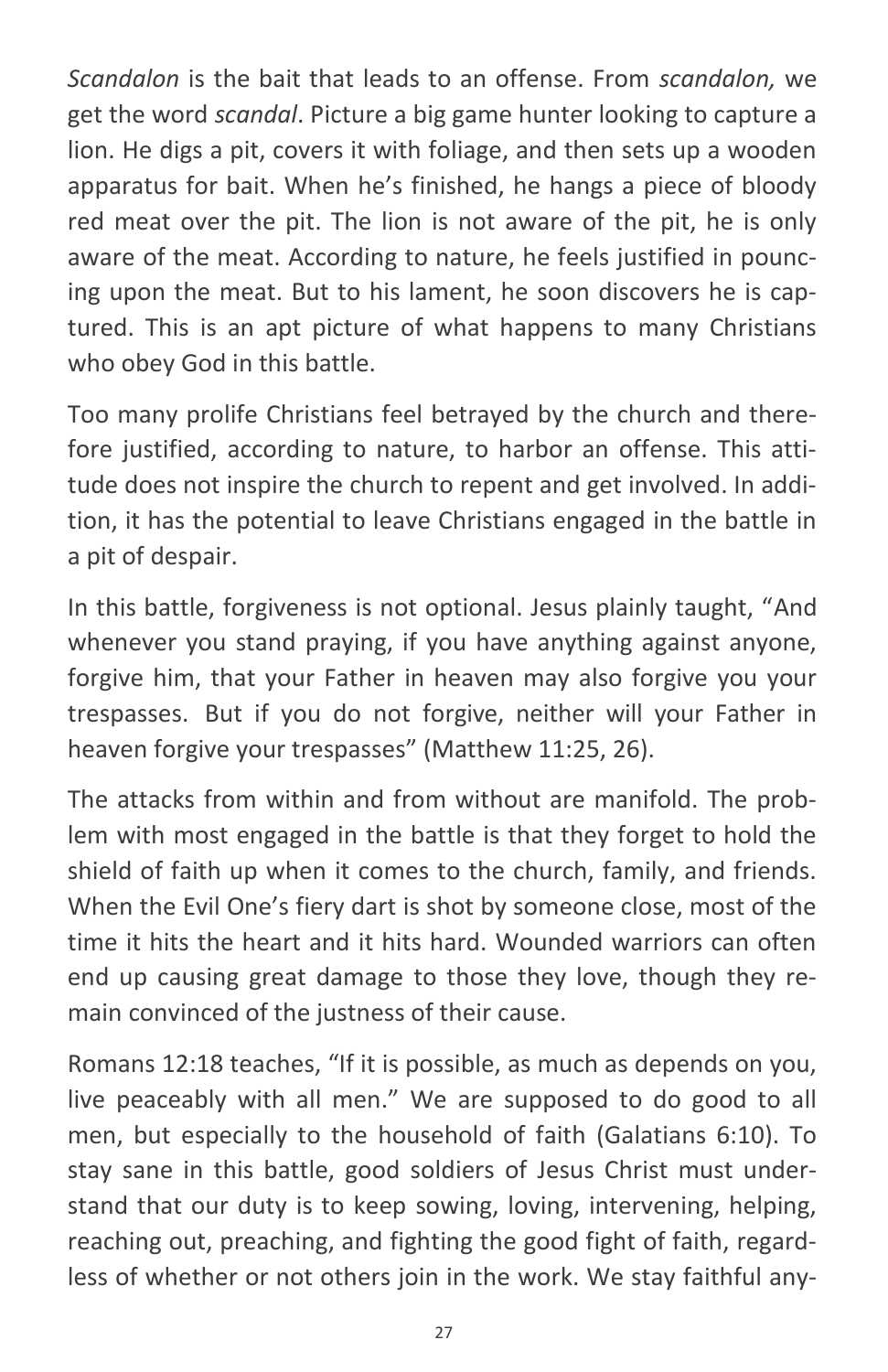way. John Quincy Adams had the right attitude. He stated, "Duty is mine, the results belong to God." We can do no less.

This is the tightrope Christians must walk, the divine tension experienced in the battle. Christians must live consistent lives, in word and deed, without causing church splits, making disciples unto ourselves, or usurping the role of Biblical elders (1 John 3:18, Acts 20:30). Conversely, the church should spiritually cover and bless the ministry. The church should send missionaries out to engage in the battle. If others come under conviction to join you, praise the Lord and pass the spiritual "ammo." If not, sing the old hymn, "Though none go with me, still I will follow."

As you move forward to challenge, inspire, and convict the church of her responsibility to end this evil in our land, you must do it with love, respect, and the right spirit. Sometimes it is not what we say, but how we say it that makes all the difference in the world. Out of all the gates of the land God may send you, this one must be approached with far more fear and trembling. God loves His church and we must love her as well. As we do with the sinner, we must love the church enough to tell her the truth (Ephesians 4:15).

We see this example in the life of Jeremiah. God called Jeremiah to go to the gate of the Lord's house to confront the people. God admonished His people, "Do not shed innocent blood in this place" (Jeremiah 7:1-10). Our nation is shedding innocent blood just as Israel of old. Like Jeremiah, Christians need to go to the different gates of the land and call our nation to repentance.

In the Bible, gates represented the three-fold seat of governmental power. Gates referred to the seat of political authority, the seat of judicial authority, and the seat of commerce. As you faithfully minister at these gates, keep in mind, there is still the gate of the Lord's house. You must go there as well, but go with a plea, rather than a protest. You need to call them with a Macedonian call to "come help us" (Acts16:9) In the case of abortion, "Help us end this evil and restore America's righteousness." Proverbs 14:34 states, "Righteousness exalts a nation, But sin is a reproach to any people."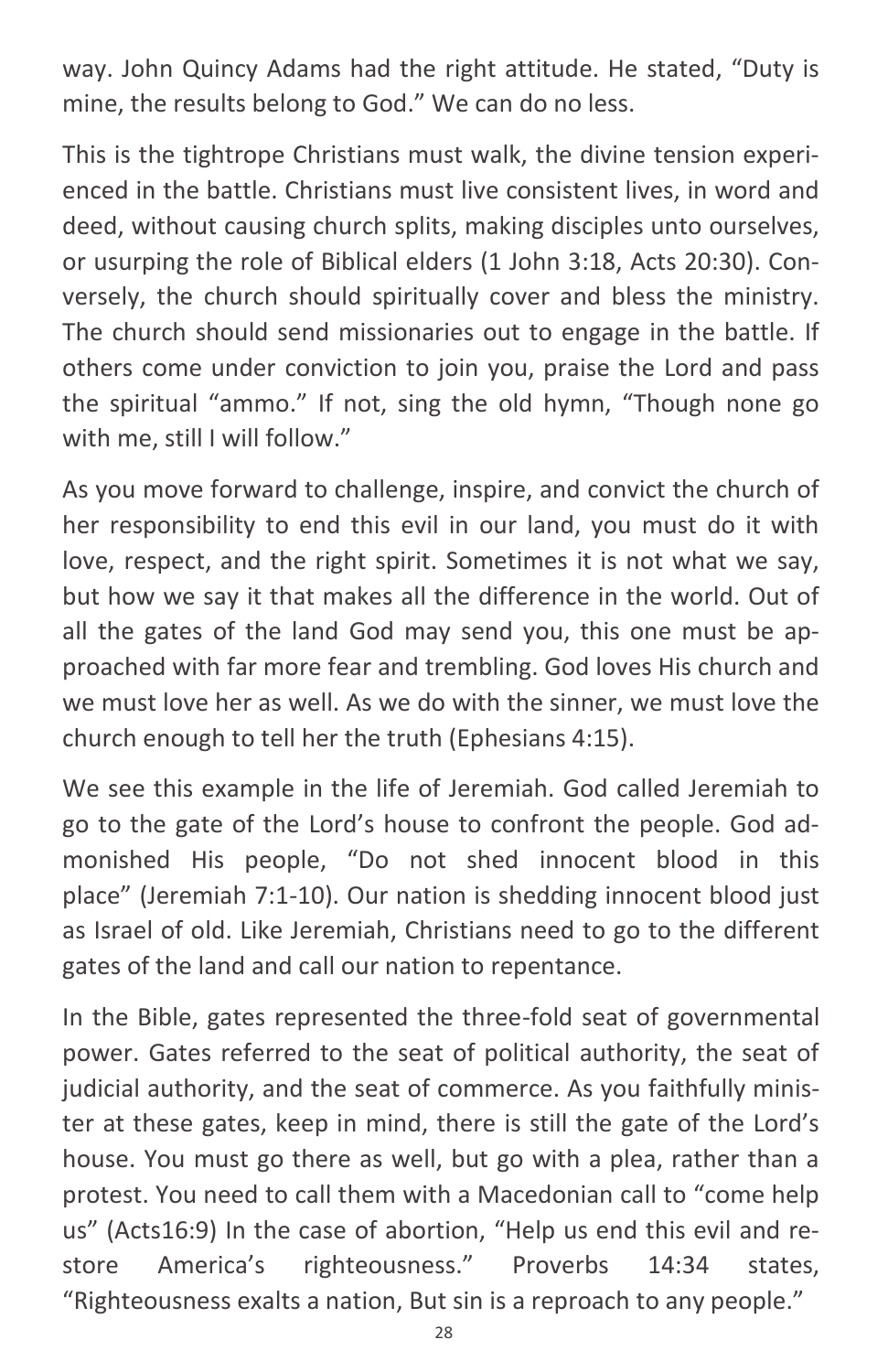Lastly, when it comes to ending baby murder in America, God does not have plan B. He only has plan A. Jesus promised, "And I also say to you that you are Peter, and on this rock I will build My church, and the gates of Hades shall not prevail against it" (Matthew 16:18). The gates of hell will prevail against every institution of man. It will not stand against the church of the living God.

We are beyond a political solution to what ails our nation. We cannot expect politicians to stop the evil that is savaging this generation. We cannot expect them to fight a battle against sin and Satan and prevail. Only the church is equipped and empowered to take Satan on and take him out. As the church rises up and wins the batbattle in the heavens and on the streets, our laws will change. Our government will one day reflect the victory. Civil government can be restored back to its divine calling, which is protect life and stop the shedding on innocent blood. The church's responsibility is to regain her prophetic voice to be the moral conscience of our nation once again. Reverend Flip Benham stated it well, "Abortion will come to an end in America when the Church of Jesus Christ makes up her mind it will come to an end. And not one second sooner."



#### **The Battle and the Death Camp**

**Artist Rendition of the Planned Parenthood Building in Houston, Texas**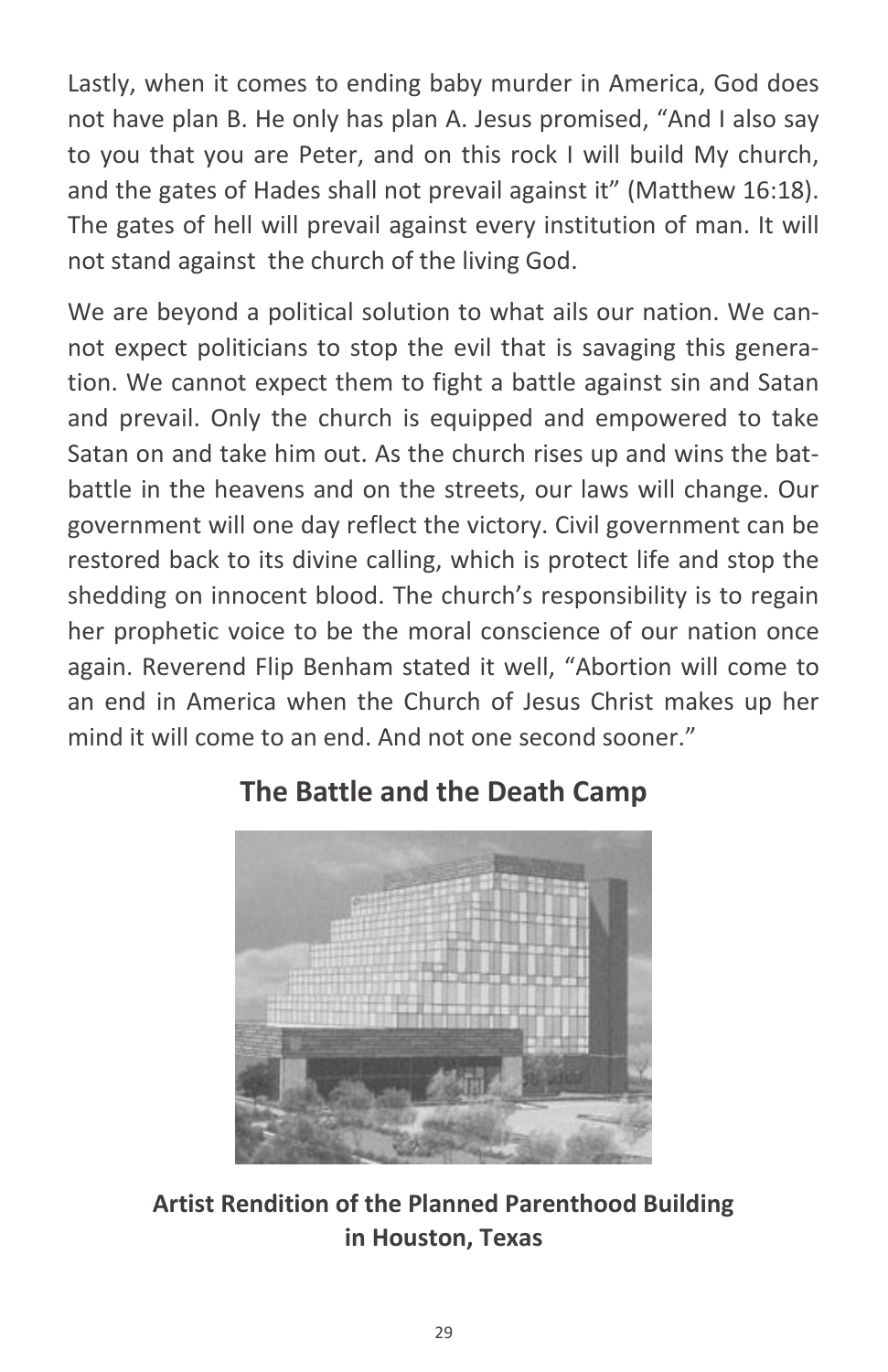Tophet, in the valley of Hinnom, was also known as the *valley of slaughter*. It was the location in Israel where the altars of child sacrifice were set up. Some Old Testament references mention this place as Gehenna, which Jesus taught as a reference to hell. Taken together, the altars of child sacrifice were literally hell on earth. This helps to explain why abortion mills in our day are referred to as the gates of hell.

Regardless of their fancy buildings, brilliant architecture, elevator music, pleasant pictures on the wall, or contemporary medical technology, abortion clinics still house an ancient evil. They are the modern day altars of Moloch and Baal.

*Tophet* derives its meaning from the word *drum*. While children were offered in sacrifice, drums beat to drown out their cries. The fire that consumed the helpless babes came roaring from the idol's hollow belly. Homer W. Smith, author of *Man and His Gods* explains, "The custom of burning children long persisted at Jerusalem." Smith describes how the young victims "were rolled from the hands of a bronze image of the god into a pit of fire."

Baal and Moloch, pagan deities, seduced the children of Israel to pass their children through the fire. Their lying message appealed to the basest nature of men. They convinced many in Israel to place their children upon these pagan altars so all would be well them. These false idols promised prosperity if people would shed the blood of their children.

Though thousands of years have passed, few pagan altars, high places, and tree groves of idolatry remain today. The pagan ritual, however, persists. These ancient rites continue through clinics established by organizations such as Planned Parenthood in the abortion industry. The setting has indeed changed, but the lying message and brutal practice remains the same. Can you hear its voice today? "You are too young." "You have to think about your schooling and career." "You cannot afford a baby." "It will leave stretch marks," ad nauseam. Moloch and Baal still whisper, "Give your child to me and all with be well with you."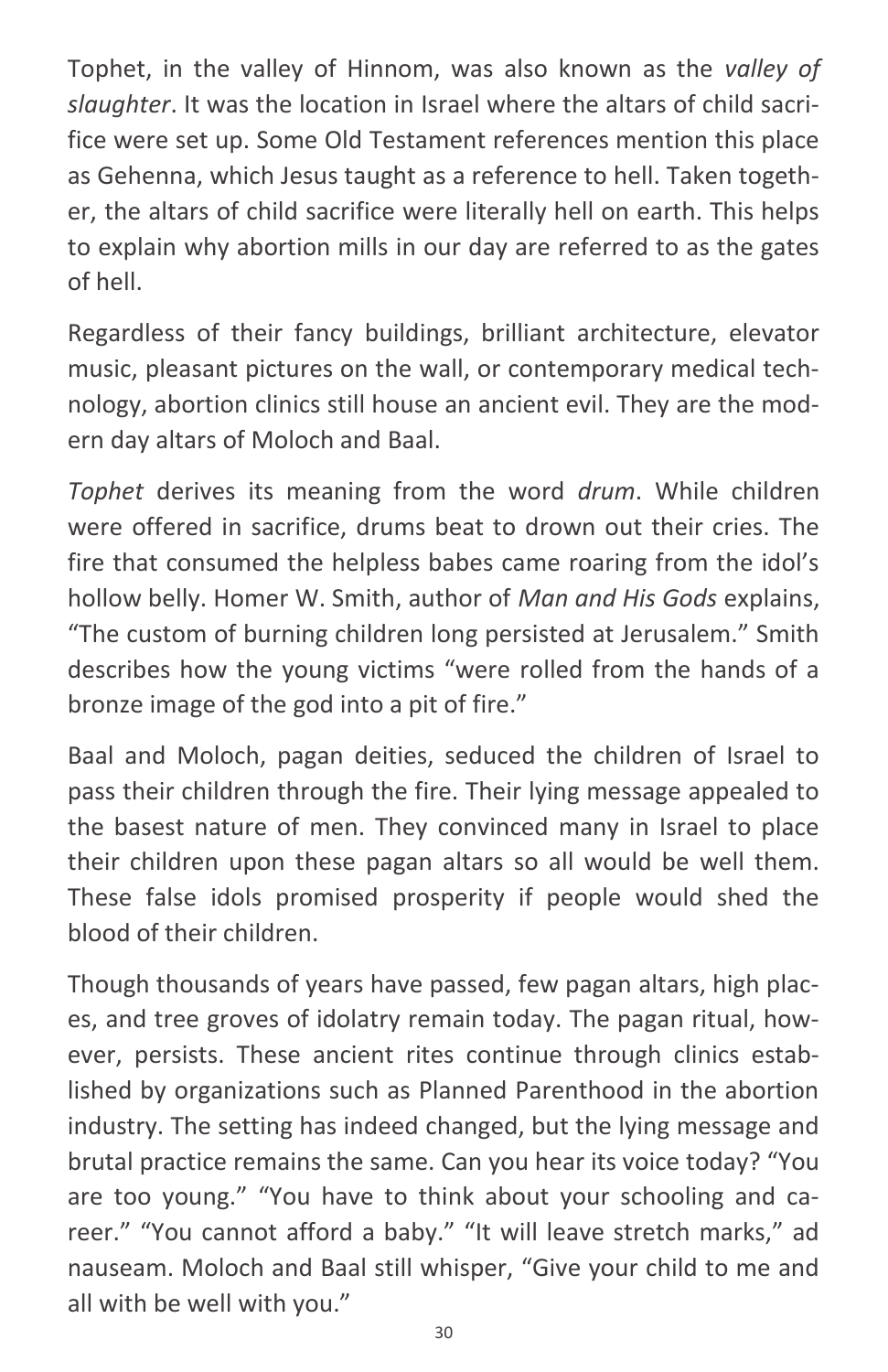Throughout Scripture God called his people to remove these altars of child sacrifice. In fact, all the kings of Israel, both good and bad, were judged by how they dealt with the high places in their day. Very few kings completely removed the high places and ended the bloody idolatry. Has God changed his mind about these altars? I think not (Malachi 3:6). They need to be removed in our day as well.



#### **The Battle and the Deathscorts**

**The owner and deathscorts at the last remaining death camp in Mississippi**

Not every death camp employs deathscorts. Some of them are so radical, the death camps ban them. For those unfamiliar with the term *deathscorts*, they are the misguided souls that shield perspective abortion clients from the truth. As sidewalk counselors attempt to speak to women as they enter the clinic or handout life saving literature, deathscorts physically surround the women to drown out the Gospel. They seek to prohibit women from receiving the truth they need to make a right choice—a choice that leads to life not death, blessing and not cursing (Deuteronomy 30:19).

The ultimate goal of a deathscort is to make sure a woman does not change her mind about the abortion when they arrive at the clinic. Some deathscorts treat the time at the abortion clinic like a party, as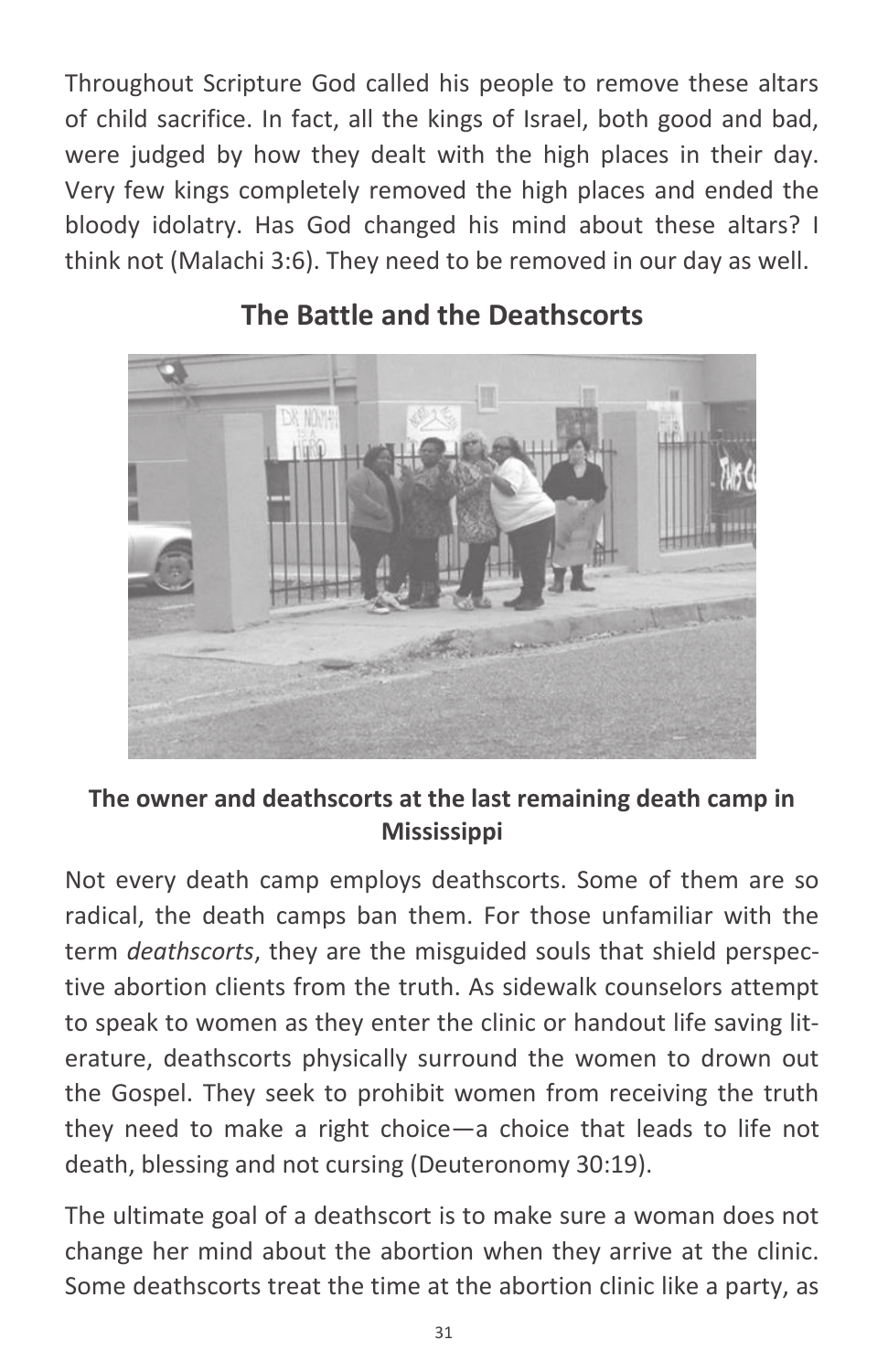children are massacred. They laugh, blast loud music, while some even dance.

Other deathscorts treat the time at the abortion clinic like a "war." They are there to stop what feminists call the "war on women." They stand at attention like soldiers, use their bodies as battering rams to push you around, turn water sprinklers on to drench you, use leaf blowers to overpower your voice, steal your signs, hold an open umbrella or other objects in your face to block your witness.

Other deathscorts will yell and mock your faith. Some are prone to utter vile blasphemies while they "bravely" defend a "women's right to choose." Sometimes deathscorts become violent as Christians share the Gospel in an attempt to rescue women and children from the horrors of abortion. How should Christians handle this aspect of the battle? At times, passions will run high as you encounter deathscorts who purposely push every button imaginable in an attempt to discourage, mock, and intimidate. God's Word must govern your passions.

2 Timothy 2:23-26 provides sound counsel:

But avoid foolish and ignorant disputes, knowing that they generate strife. And a servant of the Lord must not quarrel but be gentle to all, able to teach, patient, in humility correcting those who are in opposition, if God perhaps will grant them repentance, so that they may know the truth, and that they may come to their senses and escape the snare of the devil, having been taken captive by him to do his will.

Proverbs 15:1 also reminds us, "A soft answer turns away wrath, But a harsh word stirs up anger."

Jesus taught, "Love your enemies, bless those who curse you, do good to those who hate you, and pray for those who spitefully use you and persecute you, that you may be sons of your Father in heaven" (Matthew 5:43-48). The Lord promised, "Blessed are you when they revile and persecute you, and say all kinds of evil against you falsely for My sake" (Matthew 5:11). When you are persecuted for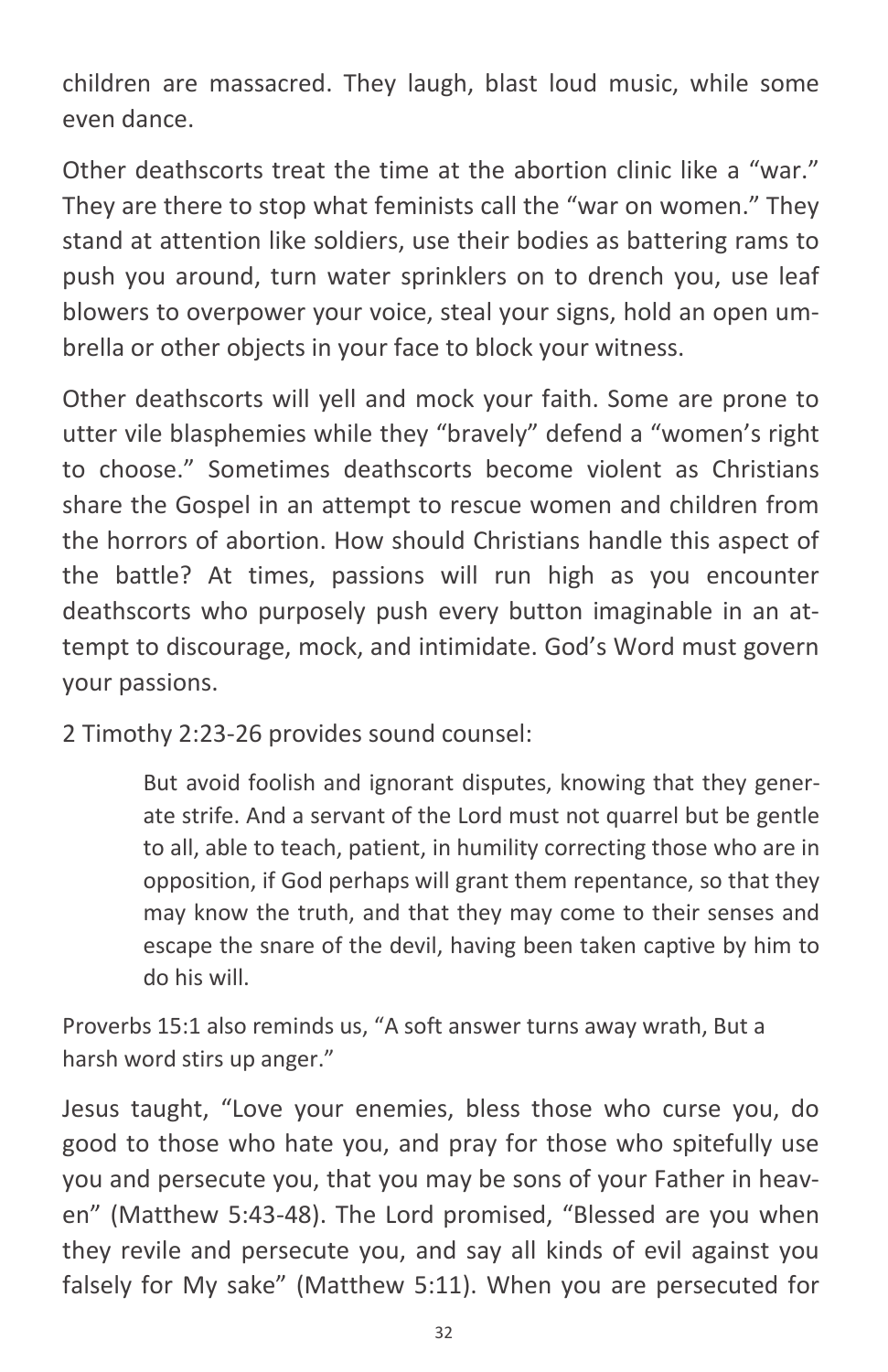your faith in Christ, you are to rejoice for "great is your reward in heaven" (Matthew 5:12). You will have ample opportunity to live out these Christian realities at the death camps and any other place you expose the evil of abortion.

The Old Testament prophet, Elijah, confronted the prophets of Baal. In a very real sense, you will face the offspring of those idolatrous priests today. And make no mistake about it; the issue remains the same. God's Word declares, "How long will you falter between two opinions? If the Lord *is* God, follow Him; but if Baal, follow him" (1 Kings 18:21). America has to decide if the Lord is God or Baal is god. As long as abortion remains "legal," our nation officially sides with Baal.

Abortion has morphed America from One Nation under God, the true and living God, to One Nation under Moloch. Moloch demands child sacrifice. It is the ultimate act of worship in an idolatrous religious system. A sacrifice of this magnitude requires a total state sanctioning. We see this infidelity in the history of ancient Israel. To accommodate this evil ritual, the government of Israel "legalized" child sacrifice. Tragically, the practice not only polluted the true worship of Jehovah but it also transformed Israel into a different political and religious system—a pagan system that defied God's government in the earth. America is repeating the same transgression and the deathscorts, or prophets of Baal, are determined to make sure it continues.

Finally, as you confront these deceived individuals, it is imperative that you follow the example of our Lord. 1 Peter 2:21-23 states:

> For to this you were called, because Christ also suffered for us, leaving us an example, that you should follow His steps: "Who committed no sin, Nor was deceit found in His mouth"; who, when He was reviled, did not revile in return; when He suffered, He did not threaten, but committed Himself to Him who judges righteously.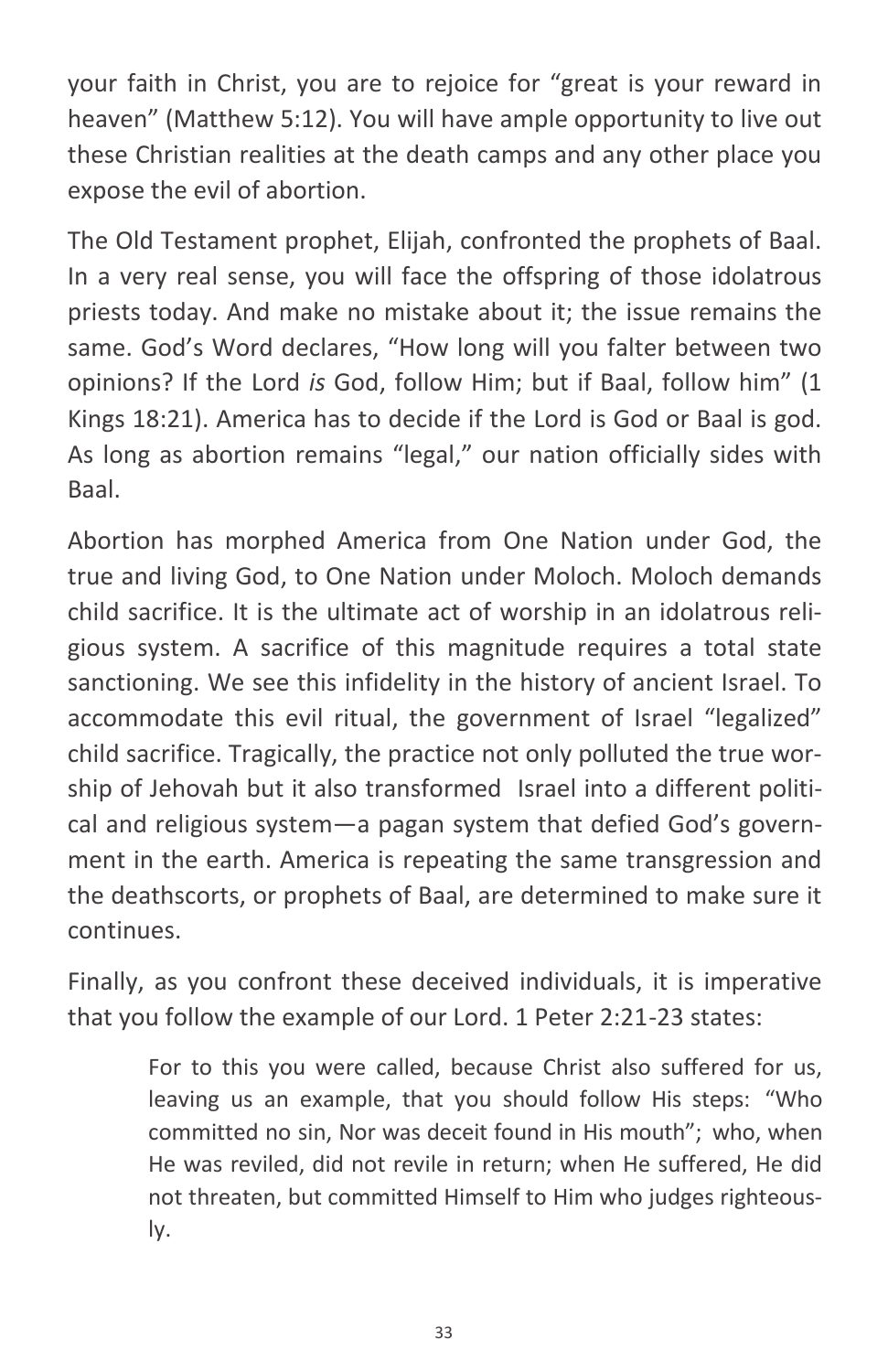Jesus Christ is the way, the truth, and the life (John 14:6). When he walked on earth, Jesus boldly declared the truth, lived the truth, and personified the truth (Ephesians 4:21). The world hated him for it. Our sin smashed him on the cross, yet he did not retaliate. In fact, while hanging on the cruel cross he groaned, "Father, forgive them, for they do not know what they do" (Luke 23:34).

This loving declaration in the face of cruel persecution unleashed God's forgiveness in the world. As Christians follow the Lord's example in this battle many on the opposing side come to saving faith in Christ. There are testimonies after testimonies of lawyers, judges, reporters, prisoners, prison guards, pro-aborts, sodomites, police officers, and federal marshals who surrendered to the Lord after they witnessed gentle Christians endure trials. So how do you respond to deathscorts? You boldly stand for the truth, suffer persecution, and respond with love and forgiveness. This breaks the powers of darkness and helps set the captives free.



#### **The Battle and the Police**

**Walk Across America Prophetic Tour**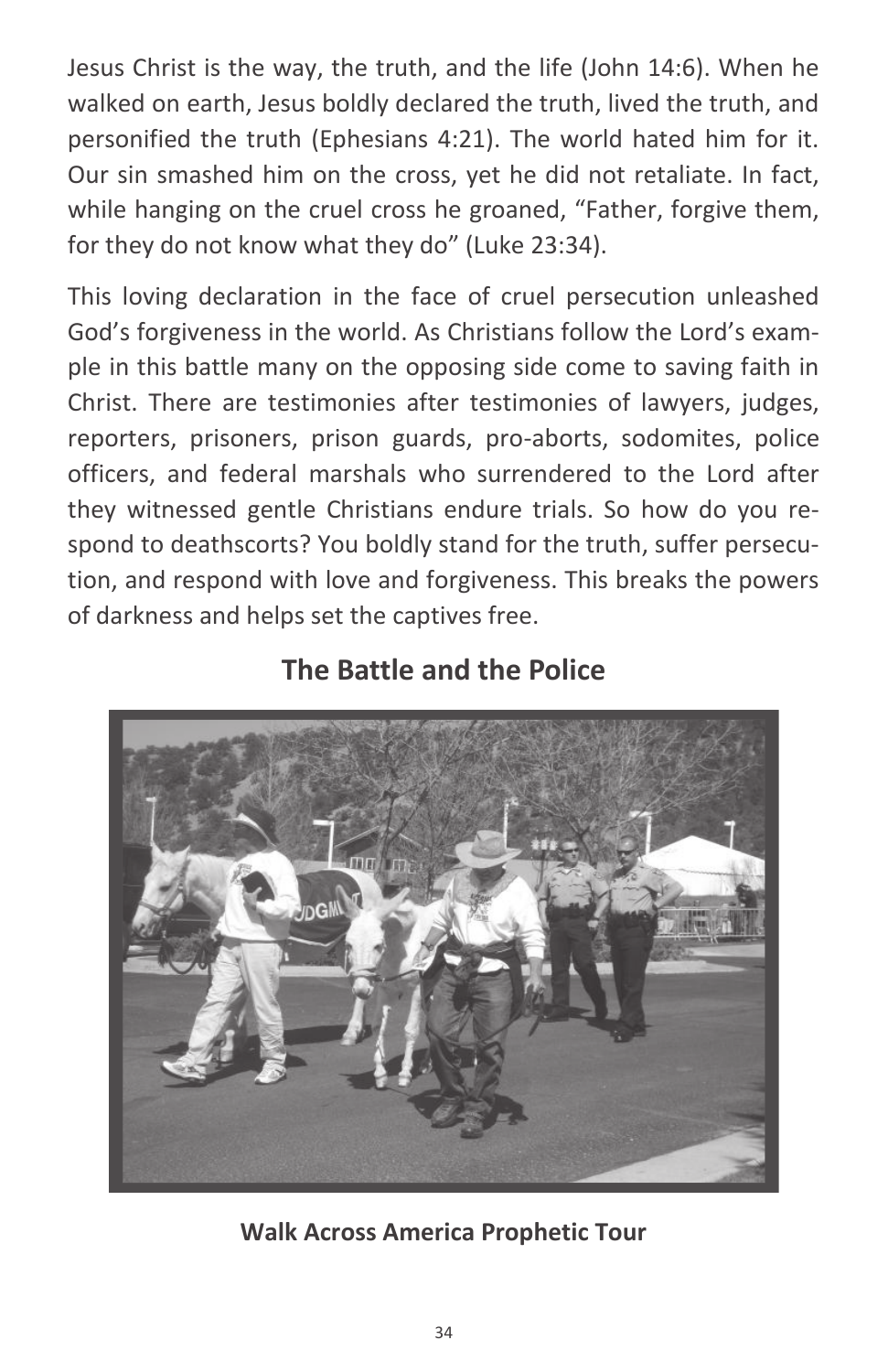As stated previously, the state is complicit in the sin and crime of abortion. The civil government has betrayed its sacred trust. Instead of protecting innocent life, civil government protects those who take innocent life. This incongruity is evident in all levels of government, but most notable at the local level. Local law enforcement will sometimes harass Christians in the exercise of their First Amendment rights.

Police are called to protect and serve, especially the most vulnerable among us. Police officers, as all Americans, are staggering under the weight of bloodguilt. God will eventually judge all nations on how they treat their weakest members. Police officers can claim they are just "doing their job" but that defense will not stand at the bar of God's justice on the Great Day of Judgment.

When personhood is removed from certain people groups, making them a target of genocide, law enforcement typically responds with a "I'm just doing my job" mentality. During the Nuremberg trials this defense was called "Superior Orders" or in German phrase, "Befehl ist Befhl," meaning "orders are orders." This defense maintains that an individual should not be held officially responsible for actions that were ordered by a superior officer or a public official. After all, "orders are orders." This defense was rejected by military tribunals. Nuremberg Principle IV states, "The fact that a person acted pursuant to order of his Government or of a superior does not relieve him from responsibility under international law, provided a *moral* choice was in fact possible to him."

In the military code of conduct, soldiers are expected to obey all lawful orders from their superior officers. Soldiers are also commanded to disobey unlawful orders by the same code of conduct. Jesus asked the Pharisees, "'Is it lawful on the Sabbath to do good or to do evil, to save life or to kill?' But they kept silent" (Mark 3:4). This was a rhetorical question. It is a question to which all sane people know the answer. Yet our civil officials remain complicit while babies are butchered to death under their watch.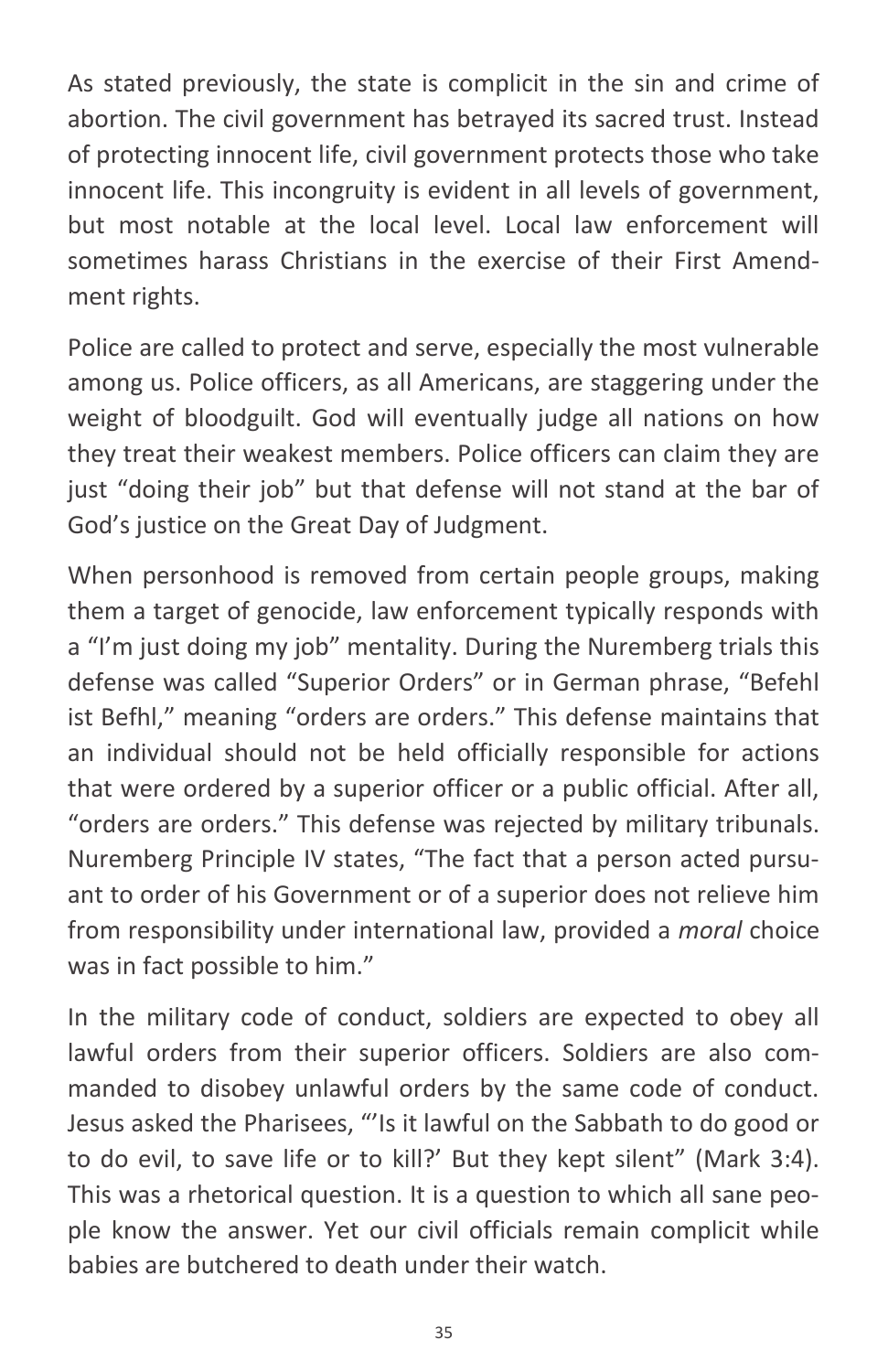If you are effective in ministering the Gospel of the Kingdom in this culture of death, the police will be at the beck and call of the death camp. It is extremely important to be men and women of your word. In other words, if you communicate to the officers something you will or will not do, keep your word, even if it hurts. In the long run, you will gain their respect.

Most police you deal with will be professional. They will have legitimate concerns about safety, especially traffic safety. If you honor their concerns, usually there is no problem. Some may be sympathetic to the cause of life. Some may be Christian brethren. Others, however, can be post-abortive, homosexuals, anti-Christ, and exercise power rather than authority. These officers may bully, intimidate, and look for ways to harass. There have been cases of Christians arrested for preaching on public sidewalks. Once they were taken to jail, it was then the police concocted the charges to justify their arrests. Most of the times, these trumped up charges do not stand up in court.

When it comes to the abortion industry, it will not take long to discover the double standard of law enforcement. In general, law officers and agencies treat prolife Christians differently than the proaborts. If pro-aborts make a complaint against Christians, it is taken very seriously when the police arrive. When Christians make complaints of assault, theft, or some other violation the official police response is often, "If you weren't here, none of this would happen to you." In other words, "You deserve it."

For the most part, the police ignore injustices committed against prolife Christians. It is not hard to figure out why. If the police will not defend children scheduled to be murdered, why would they be concerned about defending those seeking to save lives? What is true for the police is also true for the courts and other agencies. A Christian's presence on the street, in the courtroom, or in a jail cell serves as God's rebuke to our government for violating its divine calling.

In spite of these injustices, Christians should demonstrate proper respect for law enforcement. You should do this, even if the one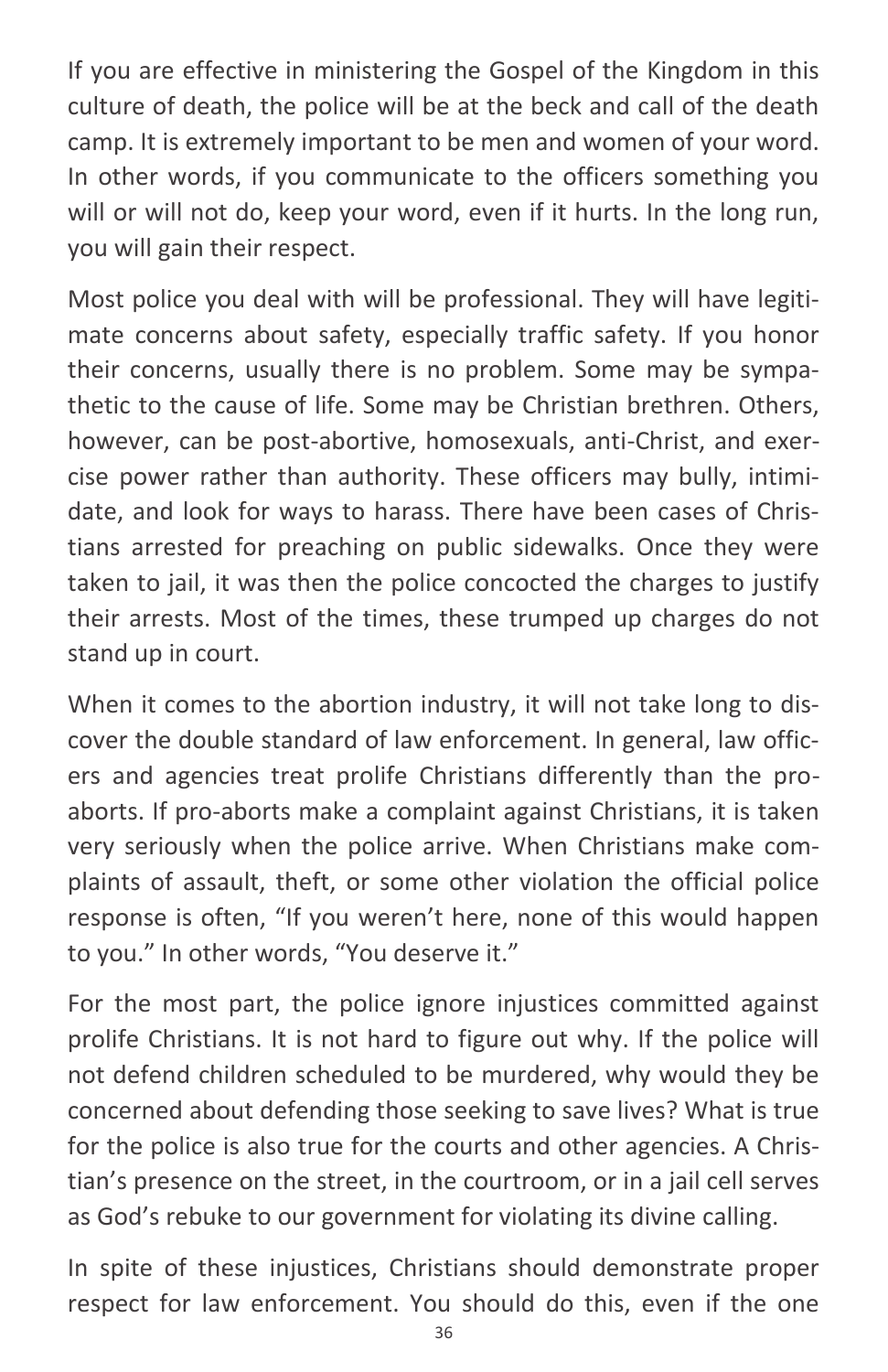wearing the uniform, disgraces it. In the case of abortion, it is wise to remember, government is the law breaker. Christians are to remain law keepers. Those who name the name of Christ are not anarchists or rebels. The call is not civil disobedience, but Biblical obedience. When the laws of men conflict with the laws of God, Christians must obey God rather than men (Acts 5:29).

Lastly, never surrender your constitutional rights. Many times law enforcement will infer that your First Amendment rights are impermanent. Some officers may imply, "We respect your First Amendment Rights, but not here, not now, and not that message." The public sidewalk, however, is a hill you must be willing to die upon. If you surrender there, you forfeit future freedoms not only for you, but for those who come behind you.

Remember, the First Amendment guarantees free speech in public forums like streets, sidewalks, and parks. It guarantees your right to approach pedestrians on public sidewalks with leaflets and information. As long as you leave sufficient room for pedestrians to pass, you are good to go and go you must.





**Abortion display at a Little Rock, Arkansas High School**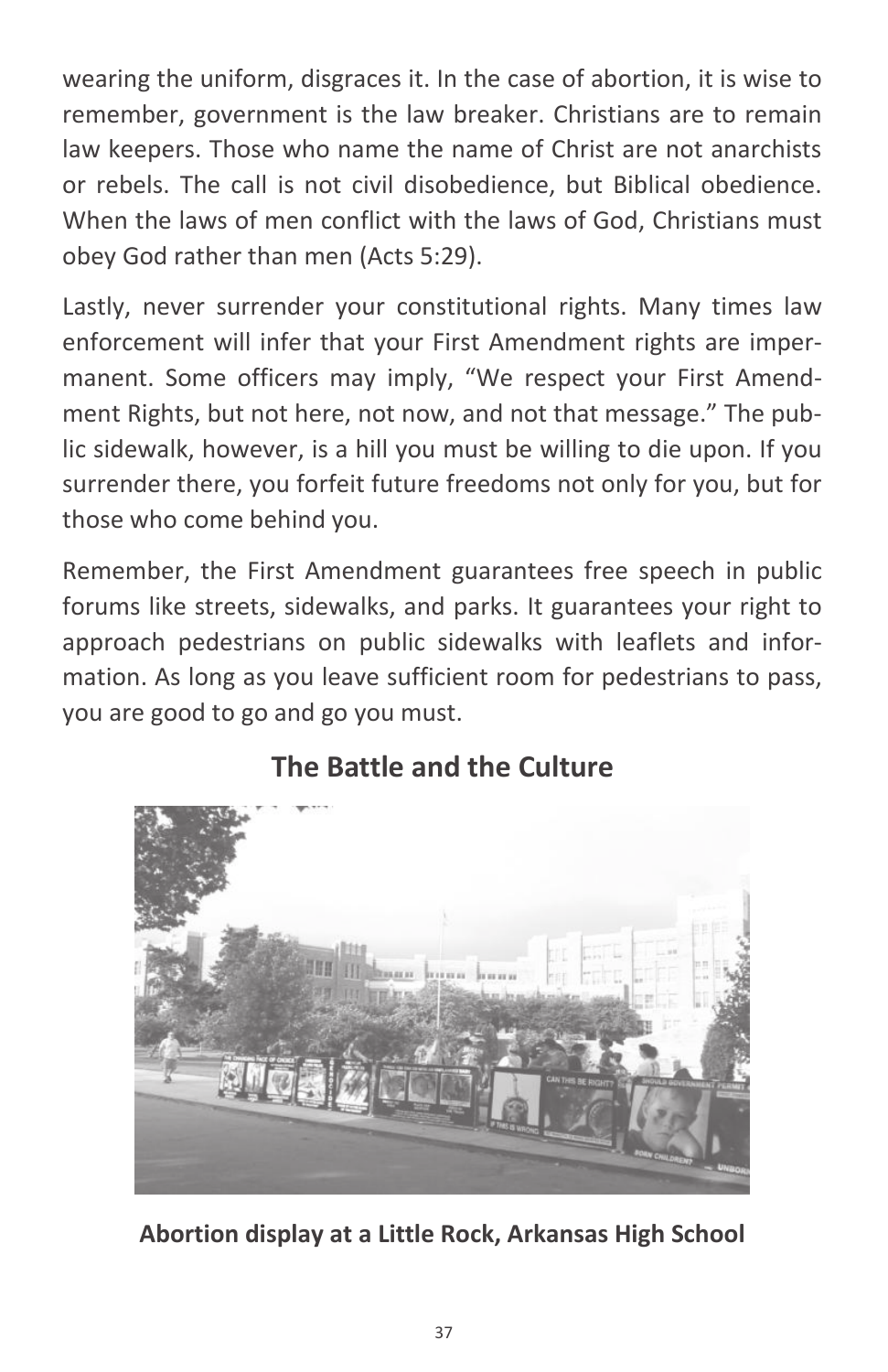Theologian Henry Van Til famously quipped, "Culture is religion externalized." In other words, discover the priorities of a culture and you will detect its gods. For this reason and many besides, the battle over abortion in our culture is vital. It reveals powerful truths and raises disturbing questions. What does Christianity look like in a nation that murders its own children? Has the church failed to be prolife or have we failed to be Christian when it comes to rescuing our neighbors scheduled to be dismembered?

When Israel was steeped in blood guiltiness, God spoke through the prophets:

> When you spread out your hands, I will hide My eyes from you; Even though you make many prayers, I will not hear. Your hands are full of blood. Wash yourselves, make yourselves clean; put away the evil of your doings from before My eyes. Cease to do evil, learn to do good; seek justice, rebuke the oppressor; defend the fatherless, plead for the widow. Come now, and let us reason together, says the Lord, Though your sins are like scarlet, they shall be as white as snow; though they are red like crimson, they shall be as wool.

#### Isaiah 1:15-18

Jeremiah 22:3 commands, "Thus says the Lord: 'Execute judgment and righteousness, and deliver the plundered out of the hand of the oppressor. Do no wrong and do no violence to the stranger, the fatherless, or the widow, nor shed innocent blood in this place.'" The Psalmist concurs, "Defend the poor and fatherless; Do justice to the afflicted and needy. Deliver the poor and needy; Free them from the hand of the wicked" (Psalms 82:3, 4).

God commanded Ezekiel to *show* Israel her abominations (Ezekiel 22:2). We live in a nation that commits the same ancient evil. Have God's expectations changed? Does God now desire we cloak this sin by refusing to expose it? I think not. Jesus expected his church to receive the same treatment as the prophets of old. Matthew 5:11, 12 reveals, "Blessed are you when they revile and persecute you, and say all kinds of evil against you falsely for My sake. Rejoice and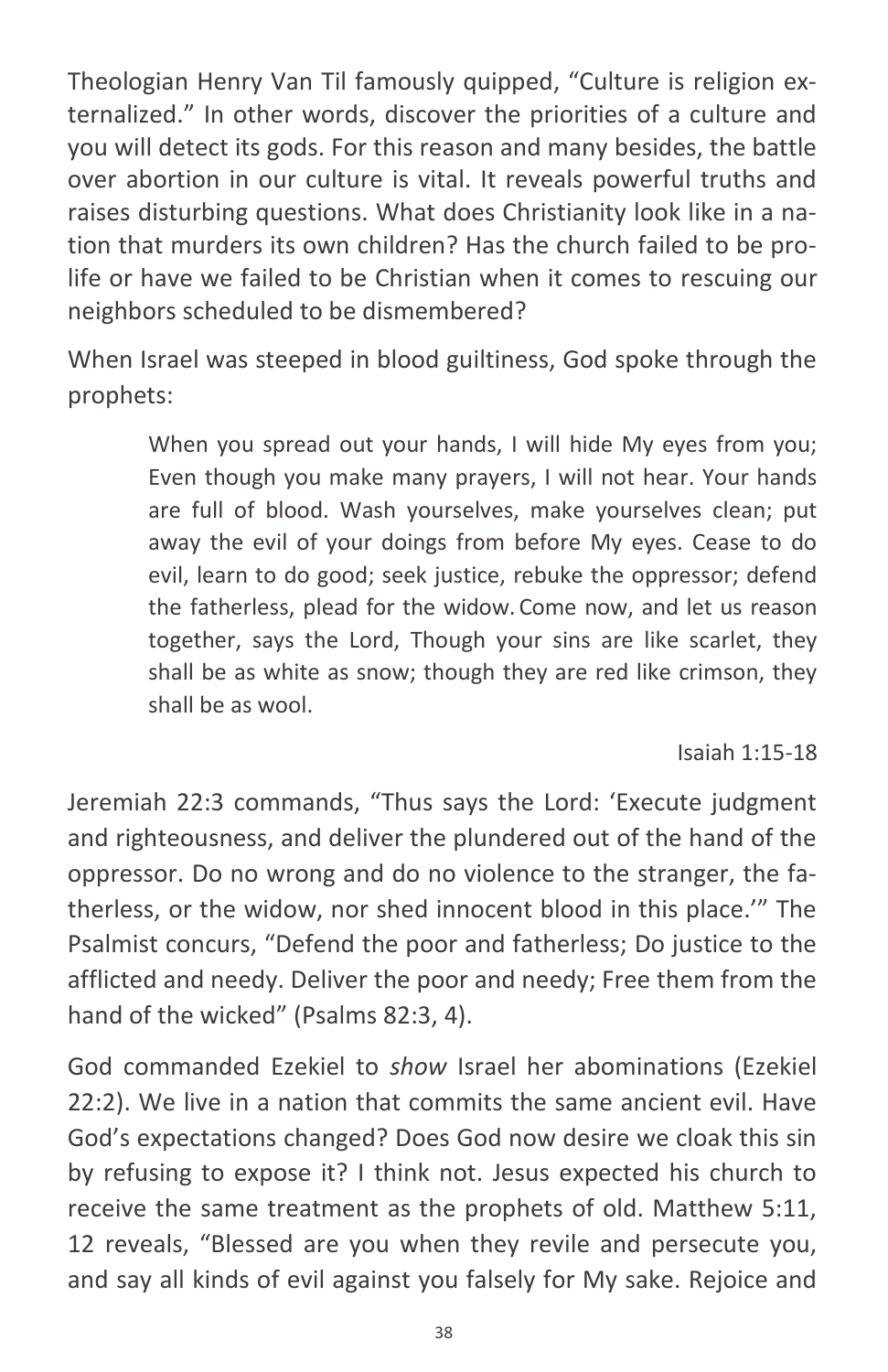be exceedingly glad, for great *is* your reward in heaven, *for so they persecuted the prophets who were before you*." James agrees, "My brethren, take the prophets, who spoke in the name of the Lord, as an example of suffering and patience" (James 5:10). Does he truly expect you to act differently?

Remember Ezekiel was told to confront Jerusalem with her abominations (Ezekiel 16:2; 23:36). Be forewarned, if you follow his example, some will be supportive of your public witness, while the majority will be upset. This is part of bearing the reproach in a nation that condemns the innocent and rewards the guilty (Hebrews 13:13).

It is important to realize that abortion has established a double abomination. Proverbs 17:15 reveals, "He who justifies the wicked, and he who condemns the just, Both of them alike are an abomination to the Lord." If you expose this dual duplicity, rest assured, you will be opposed.

Some you meet will be post-abortive. In fact, you may meet a lot of women and men who are post-abortive. Your public witness reveals the hard truth. It will remind them of their sin against God and crime against their own children. It will remind them of something they are desperately trying to suppress (Romans 1:18). As they fall under conviction and their sin rises to the top, they may attack you, flip you off, or curse you. They may try to rip the sign from your hands and pounce on it. Jim Pouillon, a friend of this author, was shot dead outside a school holding a pro-life sign. He was killed for his public witness.

After reading this booklet, you might be asking yourself whether or not, it is worth the sacrifice. The trials, the temptations, the regular and burdensome awareness of the evil that is abortion—is this battle worth it? Yes! It is your privilege to serve God in this dark culture. In addition to the babies who are saved, many souls are saved as well.

The good news is that after the awareness of sin has risen, there is a wonderful opportunity. Once the sinner calms down, the Gospel can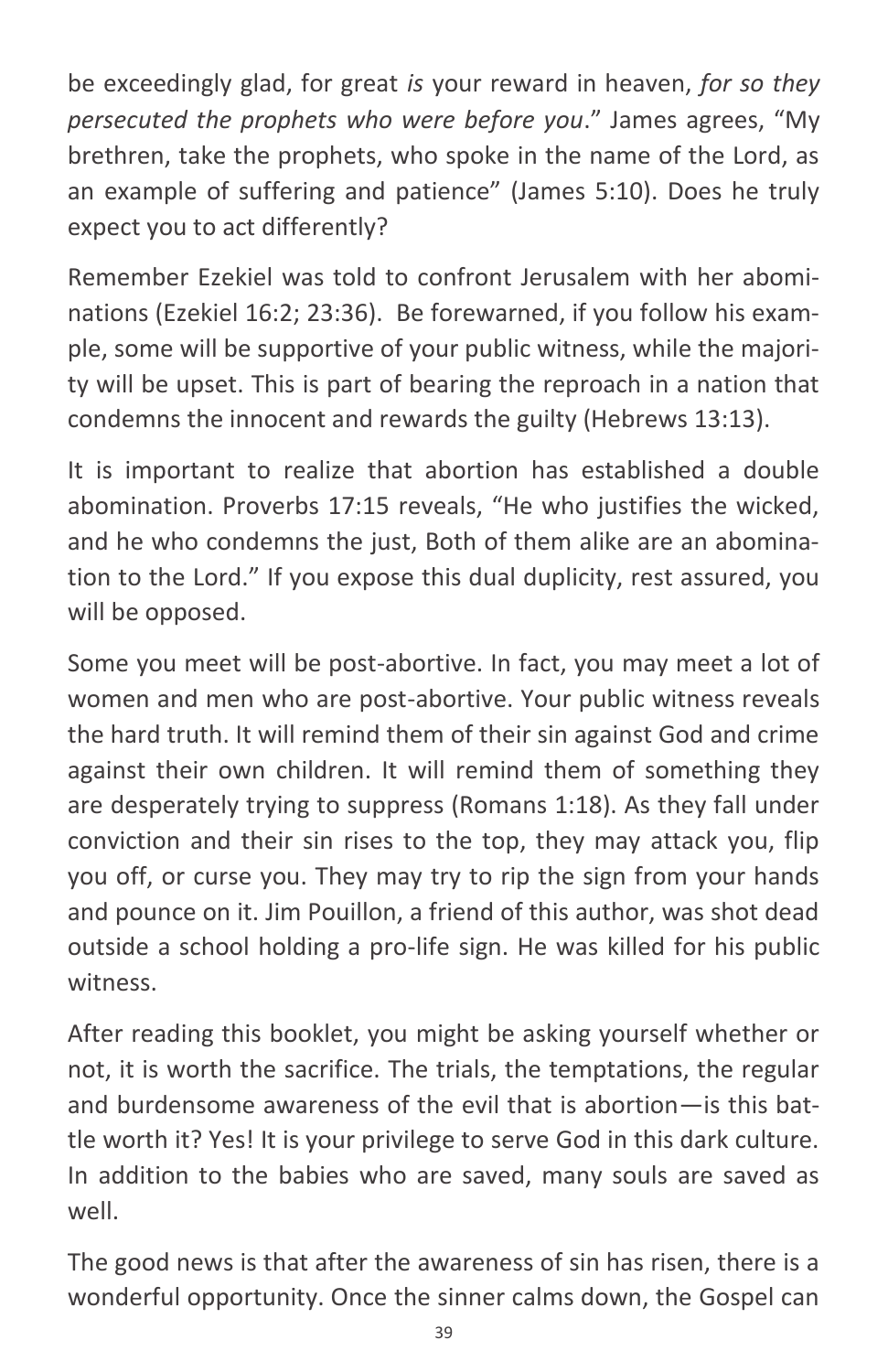be ministered. The sinner promptly learns "shooting the messenger" does nothing to relieve his guilty soul. Many have come to the Lord's saving grace through these public confrontations.

The law of God is a schoolmaster that leads men to Christ (Galatians 3:24). God's Law convicts men of sin. In so doing, it eventually shuts their mouths (Romans 3:19). Where there is no law, there is no sin (Romans 4:15). And if there is no sin, who needs a Savior? In this culture of death, your call is to show America her abominations. Your call is to present God's law, "Thou shall not kill," and pray that mouths are stopped. The quieter a convicted soul becomes, the more hope that God is at work transforming his soul.

The Gospel saves individuals. God's Law utilized lawfully preserves nations and cultures (1 Timothy 1:8). This is why you need to minister at other gates in your communities, in addition to the death camps. Schools, parks, parades, neighborhood events, campuses, streets, and other public venues provide ample opportunity to engage your culture. As you minister the Gospel, take signs, literature, a sound system, fetal models and anything else that visibly demonstrates the truth about abortion. Above all else, bring your Bible. Unsheathe the Sword of the Spirit and proclaim the Gospel of the Kingdom in the highways and byways (Matthew 22:9).

While ministering, your signs and witness should expose the sin of abortion and the need for God's great salvation in Christ. Romans 6:23 states, "For the wages of sin is death, but the gift of God is eternal life in Christ Jesus our Lord.**"** If you can only bring two signs with you while you minister, the two best are Malachi (a graphic picture of abortion) and a living baby (a beautiful picture of a newborn). These two pictures, side by side, provide a stark contrast. They provide a pictorial essay and object lesson that removes the cloak hiding America's sin (John 15:22).

The first sign, the picture of Malachi, means, "My messenger." This little boy, cruelly murdered by abortion, has much to teach our bloodstained nation. Though dead, his life still speaks (Hebrews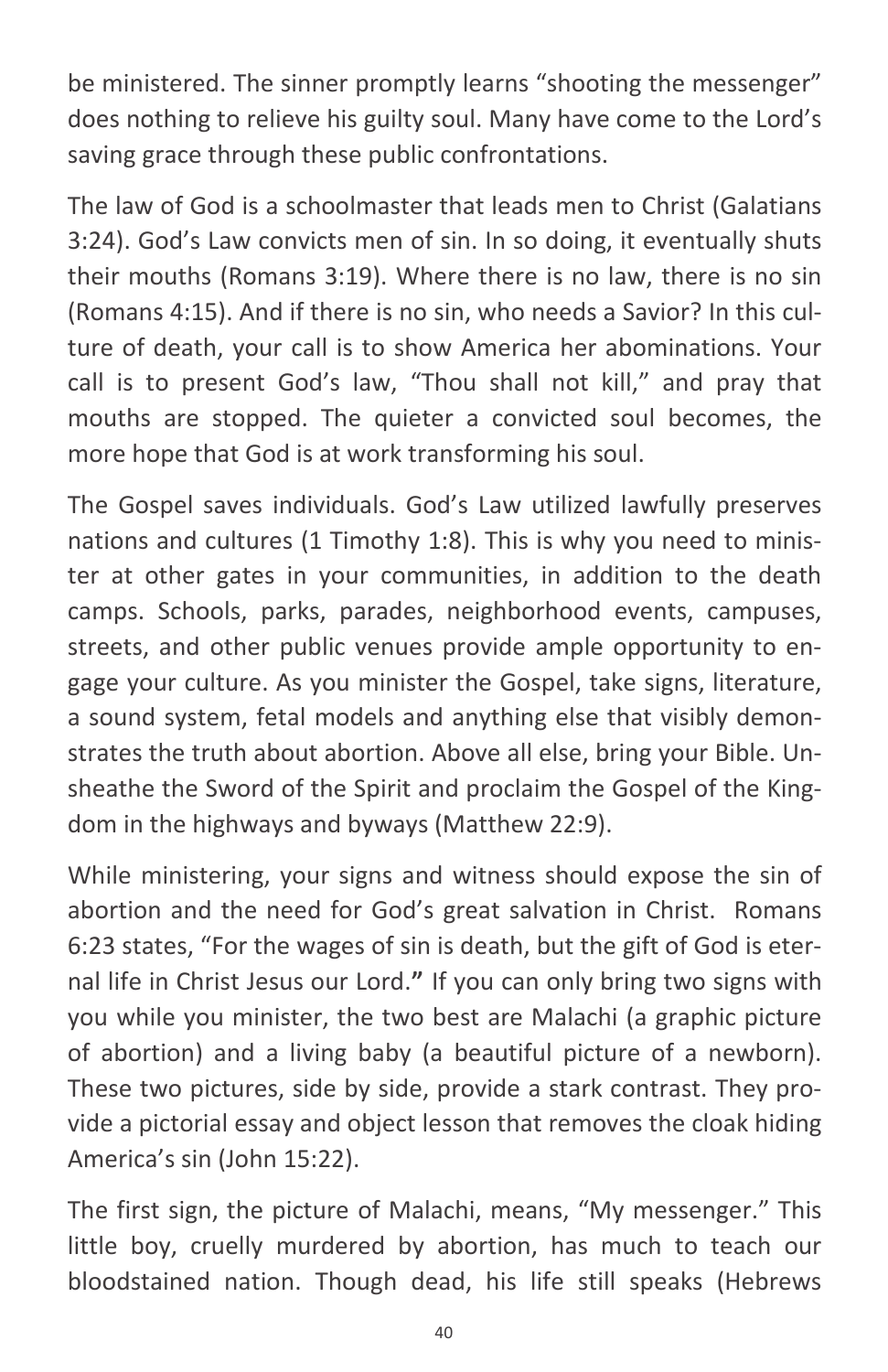11:4). Malachi reveals the horrific reality of abortion. It graphically demonstrates the cruelty associated with the violent death of children made in God's image. In this, we witness **t**he "wages of sin is death."

On the other hand, the living baby sign reveals the "gift of God is eternal life." One sign points out what happens to a nation that violates God's laws. Violating God's law leads to death, both physical and eternal. Sin is ugly, horrible, and deadly. The other sign points out what happens to nations that honor God's law. Keeping God's law honors life. Righteousness is beautiful. It is the right choice.

Deuteronomy 30:19 states, "I call heaven and earth as witnesses today against you, that I have set before you life and death, blessing and cursing; therefore choose life, that both you and your descendants may live." America's problem is that she thinks she can choose death and still experience the blessings of God. The idea is preposterous and extremely dangerous. We cannot enhance our lives at the expense of dead babies. At the empty tomb of Christ, the angel asked, "Why do you seek the living among the dead" (Luke 24:5). We cannot find life among the dead. If we choose death, God's curse is sure to follow. If we desire God's blessings, we must choose life. The message to our culture is that simple. Go forth and preach it in Jesus' name!



### **The Battle and the Media**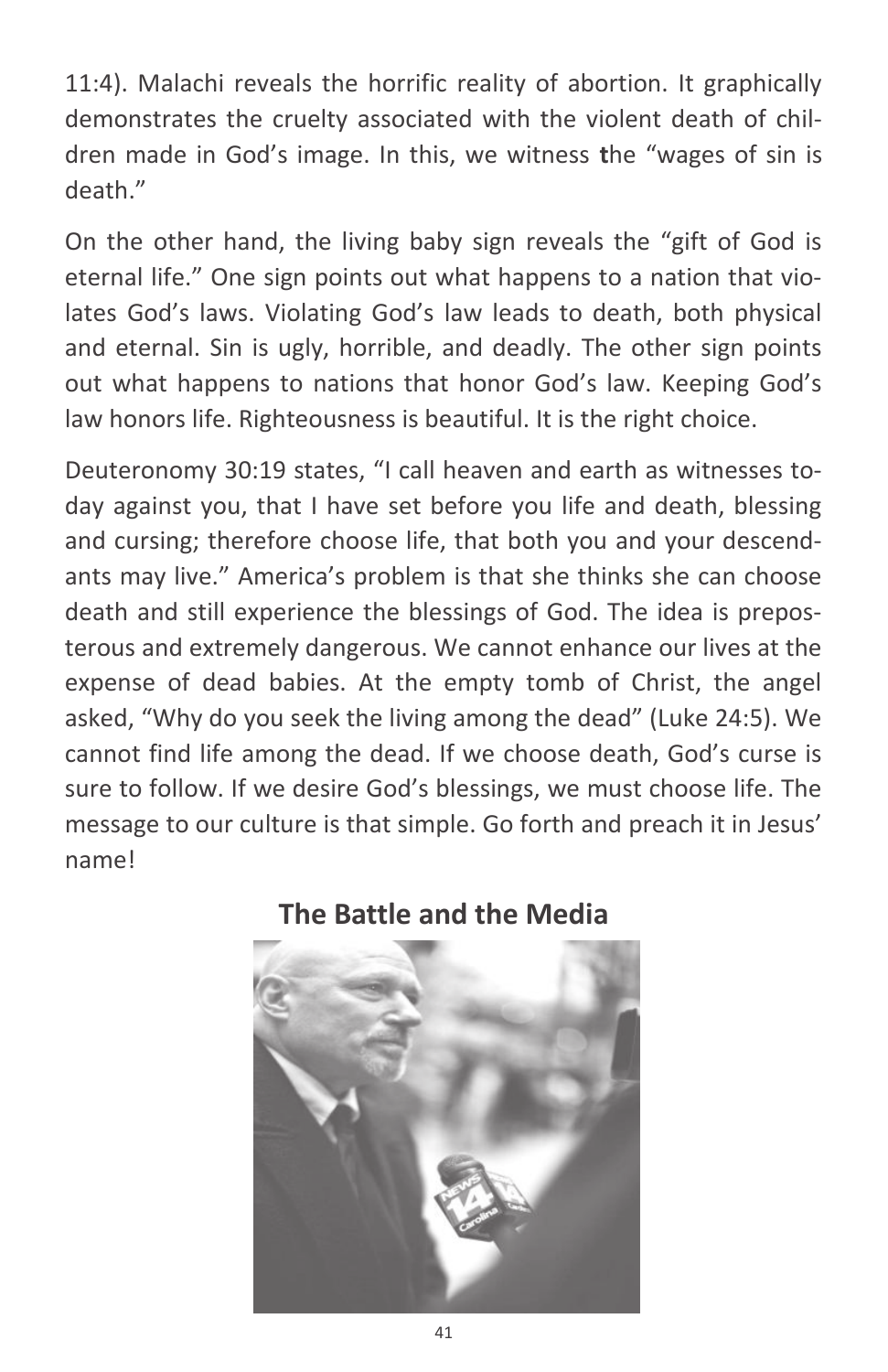#### **Introducing the States of Refuge Campaign in Charlotte, NC**

I remember the first time the media approached me in the battle. I was leading a rescue in Florida in January of 1989. The reporter came to the rescue and asked me several questions. My response to one of his questions was, "I am pro-choice in that regard." The answer knocked the reporter back on his heels. I elaborated, "I believe a woman has a choice to put the baby up for adoption if she becomes pregnant and does not want to raise the child. But the greater choice is to remain celibate until marriage. Abortion, however, is not an acceptable form of birth control."

The next day, the article quoted me as saying, "Rev. Thomas does not believe women should have sex." Women should "remain celibate until marriage" became "women shouldn't have sex." There you have it. Now you know the rest of the story. Since then, I have learned many lessons on how to deal with the media.

Media coverage forms how most people see the world and what they consider to be important. And because the media has moved from "objective reporting" of the twentieth century to "interpretative reporting," where journalists explain the meaning or significance of the facts or an event, it habitually shields the abortion industry.

They are indeed the "Prodigal Press." In the 1800s, reporters called abortionists, "Blood sucking hyenas" and drove them underground. Today, much of the media views abortionists as heroes. This is why, the media, for the most part, is not your friend, regardless of feigned smiles. Most reporters are ideologically aligned with the abortion industry.

Tragically, instead of being a watchdog for liberty or an institution that investigates news and impartially reports it, the media has become a lapdog for the left. By determining which stories get covered, the news media sets the agenda.

Typically, if reporters cover your activities, they will ask a lot of questions in the hopes you will run your mouth. Afterward, they will return to their studios and splice together the interview. What they leave in or what they take out determines the essence of the story.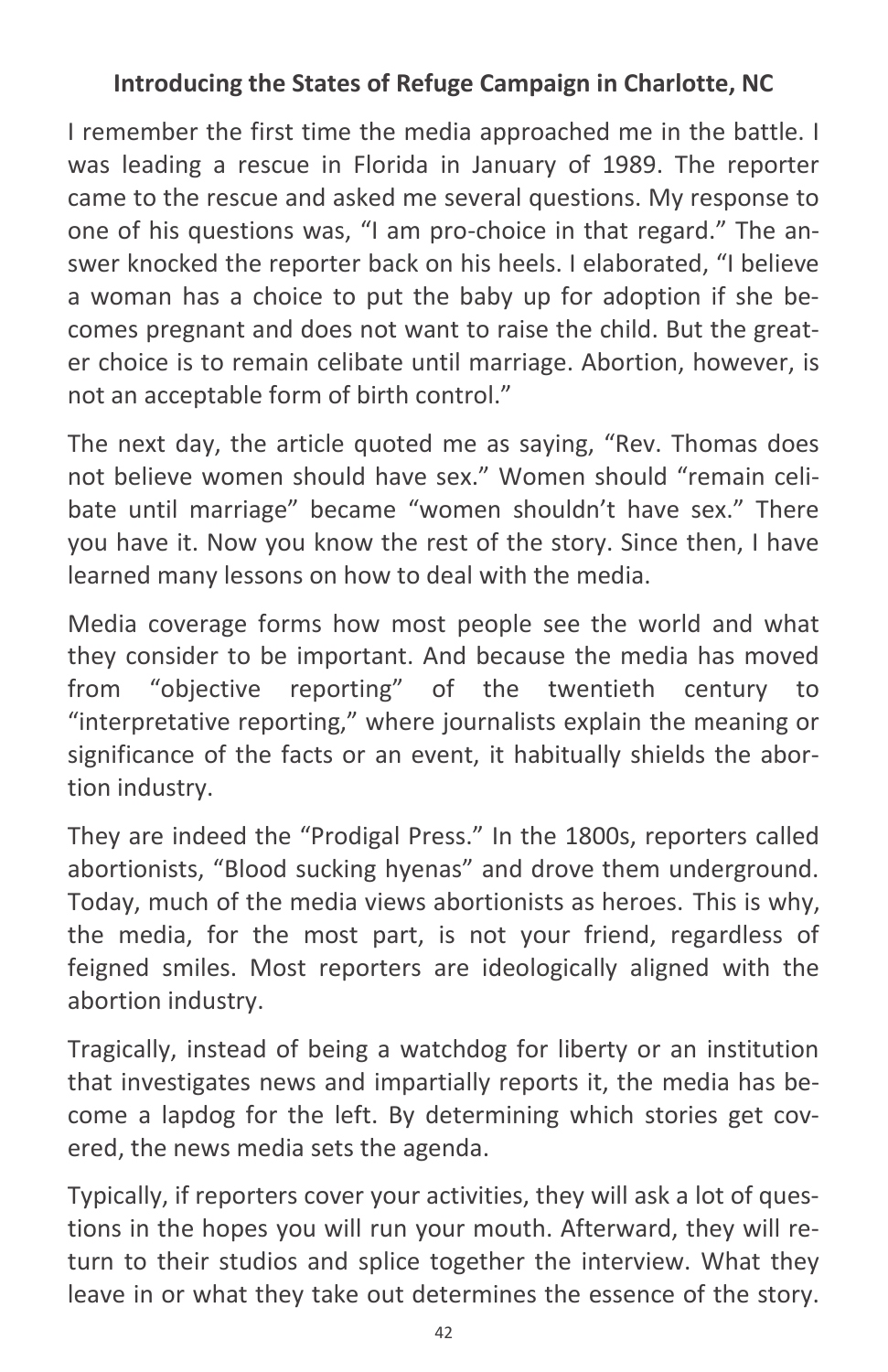It resolves whether you are shown in a good or a bad light. Most of the time, they will place you in the latter position.

Shakespeare once quipped, "Brevity is the soul of wit." Taking the complex and making it simple is one of the signs of God's wisdom. Brevity will serve you well in the battle as you engage the media. Make sure that you do not ramble when being interviewed. Seek the Lord for a couple of good quotes, Scripture references, or Biblical principles and stay on track. If the media tries to steer you in another direction, bring them back to your message. Keep the main thing, the main thing. You want the Holy Spirit to lead the interview, not the worldly biases of the reporter. If you allow the reporter to direct the interview and set the agenda, you will end up portrayed in a way that justifies his worldview. Let God be true and every man a liar (Romans 3:4).



## **The Battle Bonus Article**

**St. George and the Dragon: Cassell, Petter, Galpin & Co.: of Art Illustrated" (1878)**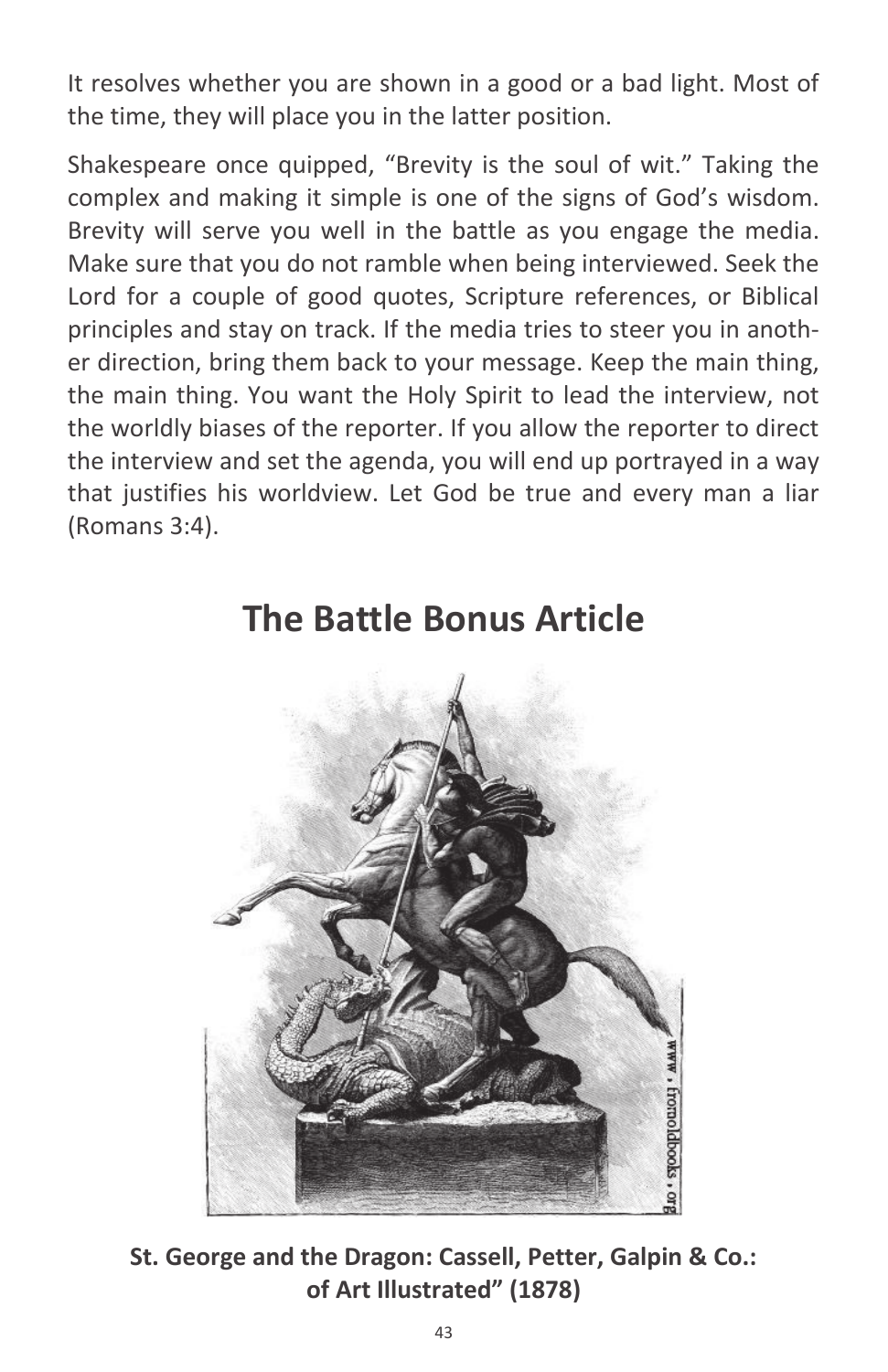**This teaching is taken from a chapter in our first book called the** *Kingdom Leadership Institute Manual***. For more of an extensive study on abortion ministry, our second book** *Abortion Violation: America's Premier National Security Issue* **is available.**

"How you are fallen from heaven, O Lucifer, son of the morning! How you are cut down to the ground, You who weakened the nations! For you have said in your heart: 'I will ascend into heaven, I will exalt my throne above the stars of God; I will also sit on the mount of the congregation On the farthest sides of the north; I will ascend above the heights of the clouds, I will be like the Most High.' Yet you shall be brought down to Sheol, To the lowest depths of the Pit." (Isaiah 14:12-15).

The idea of the church militant, of a conquering, battling church advancing the cause of Christ, has become a faded memory for most American Christians. Too often we compromise, concede, cater, and coddle in the hopes of winning souls to Christ, instead of conquering evil that enslaves them. In America's present backslidden condition, it would be prudent to recall the necessity of conflict.

#### Dr. Augustus Neander, in *Memorials of a Christian Life,* wrote:

As the whole life of the Christian, from the beginning to the end, is a conflict with the world and the powers of darkness, a conflict within and without, the kingdom of God in this world must appear as militant, and must make its way by conflict; so that often, in Holy Writ, the calling of the Christian is compared to that of the military life, and the Christian is represented as the soldier of his Lord. This image was very clear and familiar to the first Christians. Though Christians, in later ages, may have been led to forget the nature of their calling as one of conflict, amidst external tranquility and prosperity, yet in primitive times their entire outward condition served to remind them of the spiritual warfare; for the church found itself on all sides in conflict with the heathen world, and the public profession made by Christians compelled them to take a share in this conflict. "Christians rejoiced to consider themselves as the soldiers of God and Christ (*milites Dei et Christi*), against the hostile powers of darkness, against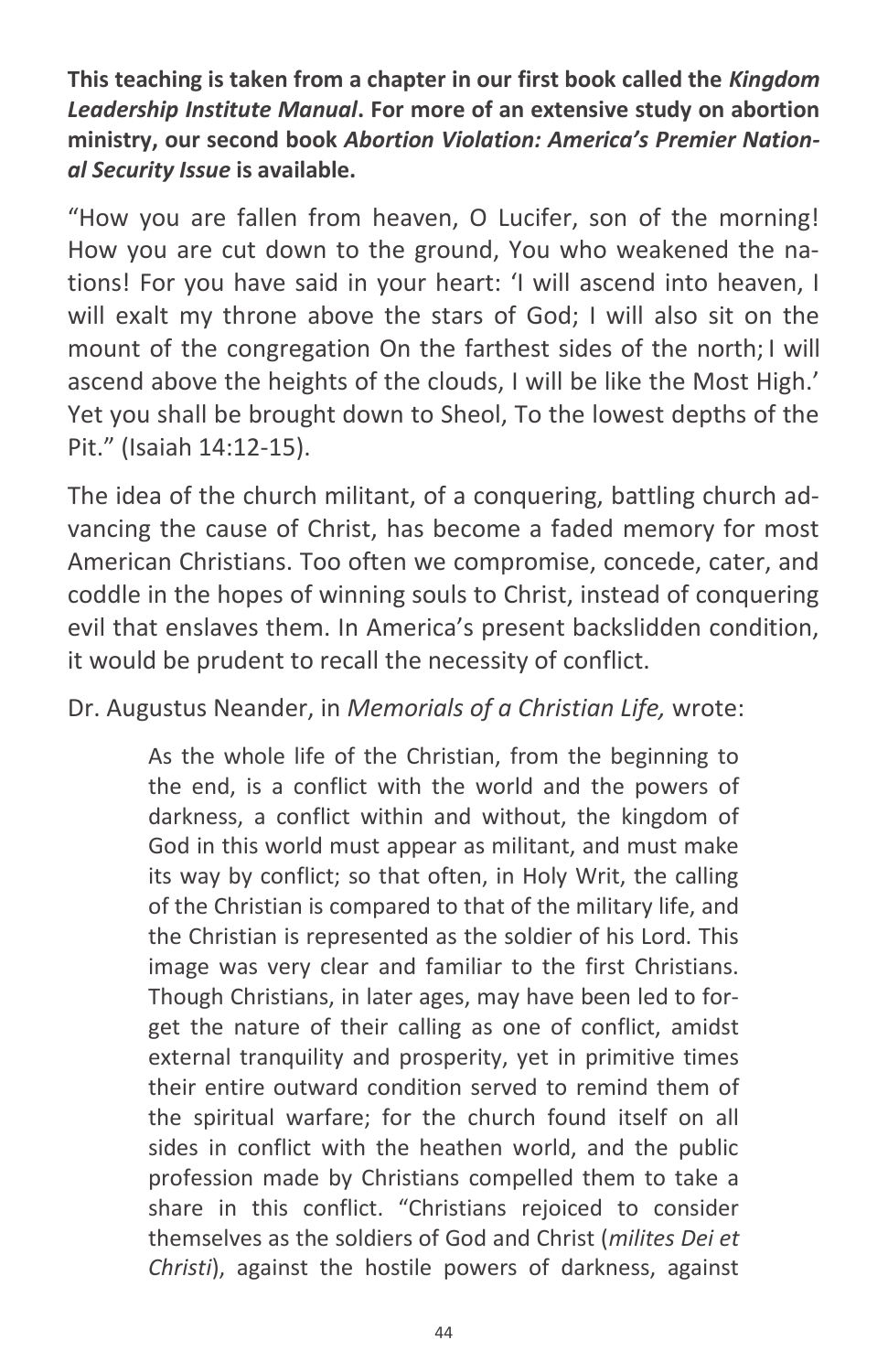everything which appeared to them as belonging to the kingdom of Satan, against the service of sin and of false gods.

Through the years, our ministry has been privileged to be on the cutting edge of the spiritual and cultural battle vying for the souls of men and the future of America. In this incredible journey of faith, the Lord has been gracious not only to strip away the layers of sinful fortifications that have surrounded our own hardened and deceitful heart, but he has also been faithful to strip away the layers of satanic deception that is defiling our great land.

Through the blood, sweat, and tears, a few truths have been learned that will hopefully benefit others. In this teaching, the goal is to strip off the mask of the adversary and peel away the layers that he has meticulously constructed to conceal his works of darkness. Much like a battering ram against a fortified wall of a castle, we will use the Bible to break down the strongholds of the enemy in our nation.

## **The Early Church**

The early church was no stranger to danger. She was birthed in battle. There were heresies from within and great persecutions from without. In the book of Acts, the two points of conflict are revealed that concern this cosmic battle. God's Word states:

> But when they did not find them, they dragged Jason and some brethren to the rulers of the city, crying out, "These who have turned the world upside down have come here too. Jason has harbored them, and these are all acting contrary to the decrees of Caesar, saying there is another king—Jesus (Acts 17:6, 7).

According to this passage of Scripture, the battle comes down to two vital issues: Who is Lord, and whose laws are to govern in the affairs of men? Will it be Almighty God or Caesar? Will it be the flawed laws of men, which in many cases decriminalizes evil, or the holy, righteous laws of God that protects the liberty Christ died to secure for the sons of men?

Notice that the accusation against the early church that turned the world upside down was not, "There is another Savior who loves you and has a wonderful plan for your life." No, the early church suf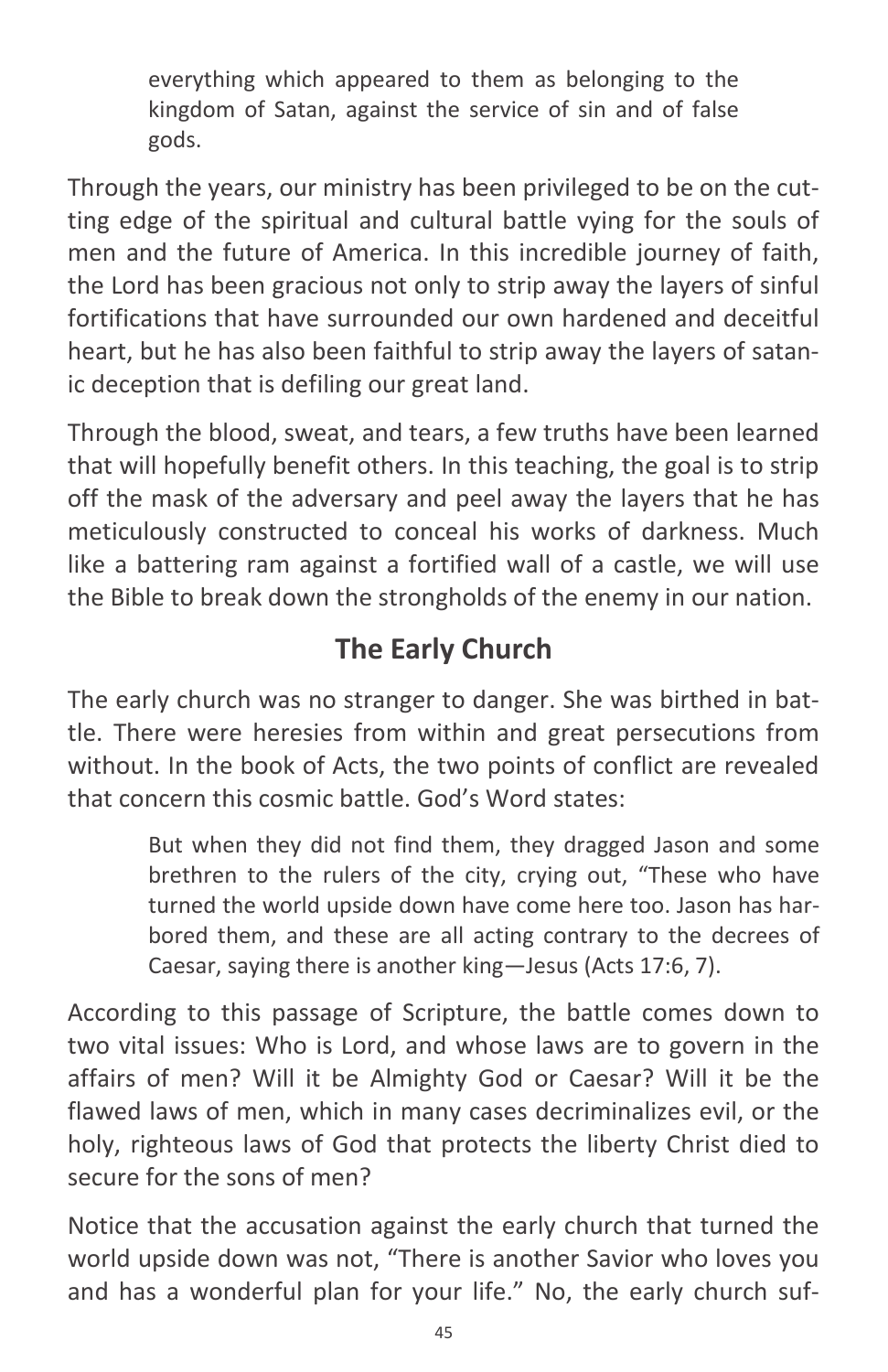fered great persecution and martyrdom because of the revelation of "another King." This was the clear and present danger that threatened the political tyrants and religious oppressors of their day.

We must understand that this new sect called Christianity did not endanger Rome religiously. Rome was threatened politically. There was religious freedom under Roman occupation. You could worship the god of your choice. Every land, nation, and tribe that Rome conquered, however, was required to speak a loyalty oath to Caesar. This idolatrous practice was utilized to secure Rome's conquests. Caesar demanded that every knee bow and every tongue confess that he was Lord. It was a full manifestation of emperor-cult worship, which flourished under pagan rule. Before the true God/ Man, Jesus Christ, who received all authority in heaven and earth was born into the world, a satanic counterfeit was set up in Rome (Matthew 28:18–20).

The Jews of the day submitted to this idolatrous heresy. Though the Jews were still free to worship Jehovah in the temple, once they left the temple, they were forced to confess Caesar is Lord! Did they do so willingly? God's Word testifies they did, especially when Caesar as king came into direct conflict with the revelation of King Jesus. John 19:15 states, "But they cried out, 'Away with *Him,* away with *Him!* Crucify Him!' Pilate said to them, 'Shall I crucify your King?' The chief priests answered, 'We have no king but Caesar!'"

Man struggles with this same choice today. If Jesus is not the Sovereign King, men resort to two failed options. The state is therefore king, which has led historically to unprecedented murderous regimes that crushed the people they claimed to serve or the individual is sovereign, which inevitably leads to chaos, confusion, and anarchy. Only "One Nation under God" can secure the delicate tension between authority and liberty. Only "One Nation under God" can provide a proper social order on one hand with maximum individual freedom on the other hand. There is no other worldview or faith that can accomplish this in our fallen world.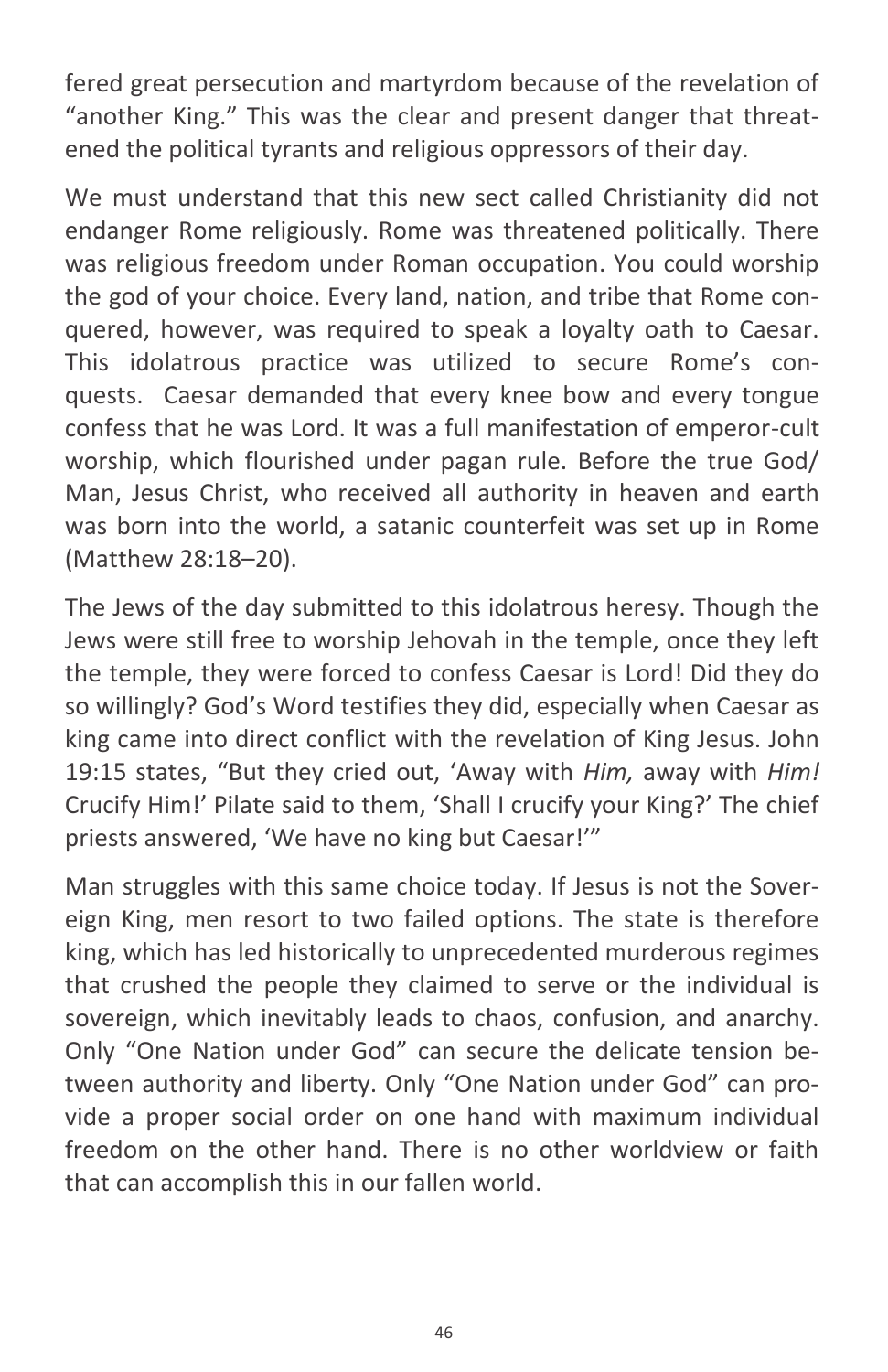## **The Boast of Satan**

In every war, intelligence plays a major role. It is one of the major keys to victory. Ask any veteran of war, knowing the enemy's position, leadership, strengths, weaknesses, communications, supply lines, ammunition dumps, and a host of other crucial information determines to a great degree success in battle.

In the opening Scripture passage, Isaiah 14:12-15, God allows us to obtain some intelligence data on the enemy that we contend against. It is crucial to our understanding. Notice that Lucifer makes a fivefold boast accentuated by arrogant declarations concerning his self-will. Proudly he announces, "I will," without any regard for the will of his Creator. This promotion of the devil's will is one of the major demarcation lines that exposes the battle that is raging today—a battle between two seeds and two competing worldviews.

Satan's final boast reveals his ultimate agenda, "I will be like the most High." In light of this admission, a few ramifications need to be explored. First, Lucifer has been in the presence of the Almighty in eternity past. He witnessed the very personhood, attributes, and divine characteristics of the Triune God up close. That vaunted position gave him a limited understanding of what the Most High is like. He knew enough of God's greatness to become jealous but apparently not enough to know rebellion against him was doomed to fail.

### **The Tender Mercies of the Wicked Are Cruel**

Based upon this imperfect knowledge of God, Satan seeks to counterfeit and pervert the attributes of the Most High to further his own demonic agenda. The Apostle Paul warned of this spiritual treachery in the New Testament. 2 Corinthians 11:14–15 states, "And no wonder! For Satan himself transforms himself into an angel of light. Therefore it is no great thing if his ministers also transform themselves into ministers of righteousness, whose end will be according to their works."

Satan, with regularity, uses religion as a demonic instrument of deception to mask his intent to kill, steal, and destroy. This is why the powers of darkness and the enemies of the cross parade "ministers"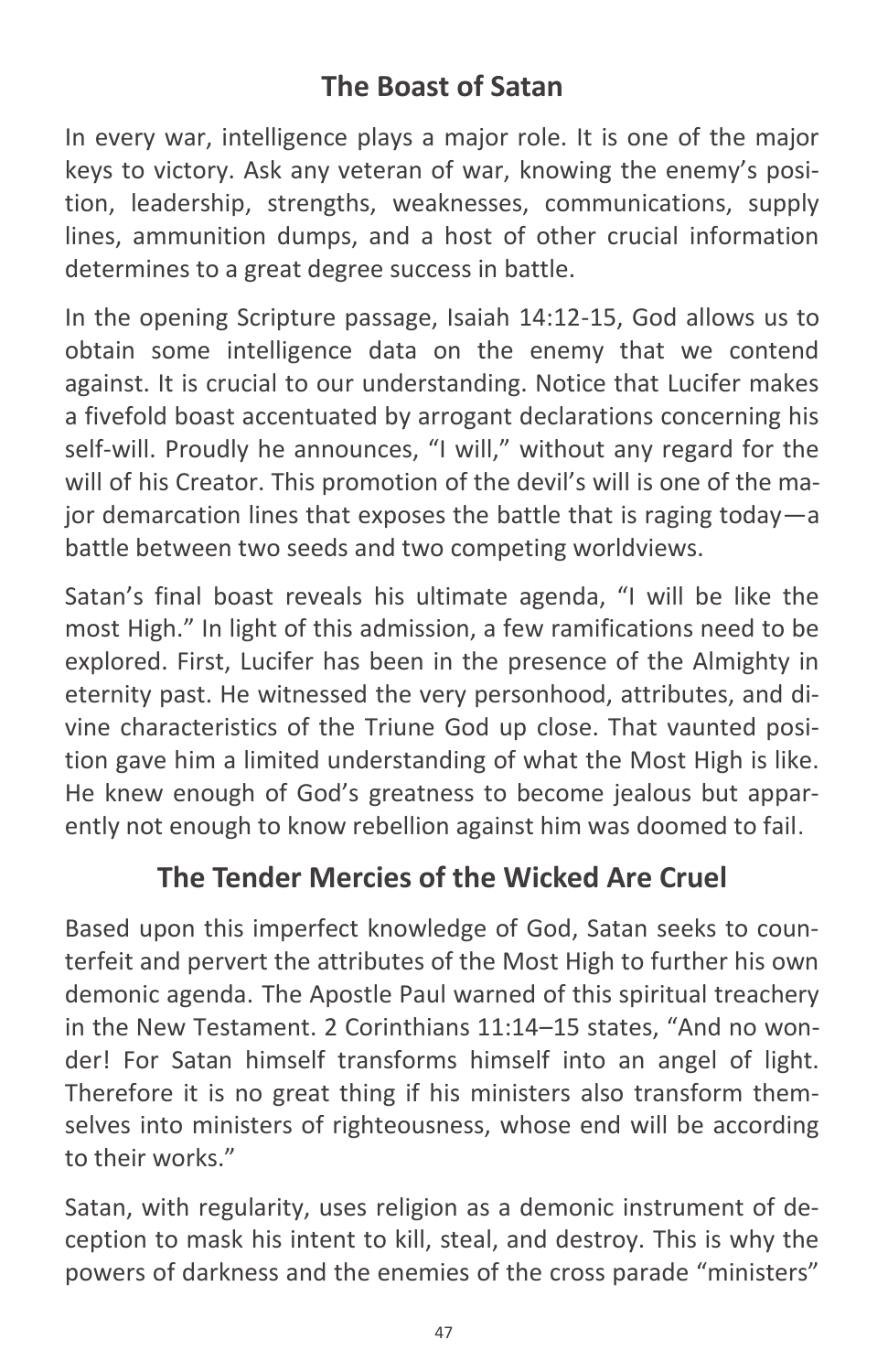around to grant religious endorsement to legitimize their abominations. These so-called "ministers" are a part of a propaganda machine utilized by Satan to dupe the masses. Unfortunately, many have fallen under their deceptive spell.

In the name of love, compassion, tolerance, and mercy, Satan is killing, stealing, and destroying the humanity that Christ died to redeem. G.K. Chesterton summed up well this sorry state of affairs by stating, "The modern world is full of old Christian virtues gone mad." Chesterton's statement reveals how man, duped by Satan, misapplies and misappropriates the virtues of Christianity to justify wickedness.

Proverbs 12:10b concurs, "But the tender mercies of the wicked are cruel." This truth manifests in the horrific practice of abortion and the perverse advancement of the homosexual agenda. Behind the deadly influence of Planned Parenthood lurks the *Angel of Light*. Aided by his human puppets, *ministers of righteousness* who clothe themselves in compassion for women, Satan is able to commit the unspeakable with impunity. These ravenous wolves in sheep's clothing rip apart the very image of God. They throw away precious children like pieces of trash, all the while smiling and assuring the children's mothers they are only there to help.

The liberal religious establishment ushered in birth control and abortion-on-demand in the 1960s and 1970s. Today, Planned Parenthood promotes abortion as a "sacred choice," and their spokespersons contend that to restrict abortion is to restrict religious freedom. My wife, Kendra, documented these truths in her book, *Abortion Rites: How Feminist Spirituality is Reframing the Abortion Debate.* In great detail, she reveals how abortion advocates went to great lengths to provide religious cover to their movement steeped in blood.

In the same cunning fashion, the homosexual rights juggernaut continues to crush everything moral, decent, and holy in its path—all in the name of love, tolerance, and compassion. Homosexual young people make up thirty percent of completed suicides. One in five HIV positive men today were infected during adolescence. Unmistakably, these monstrosities are savaging our children.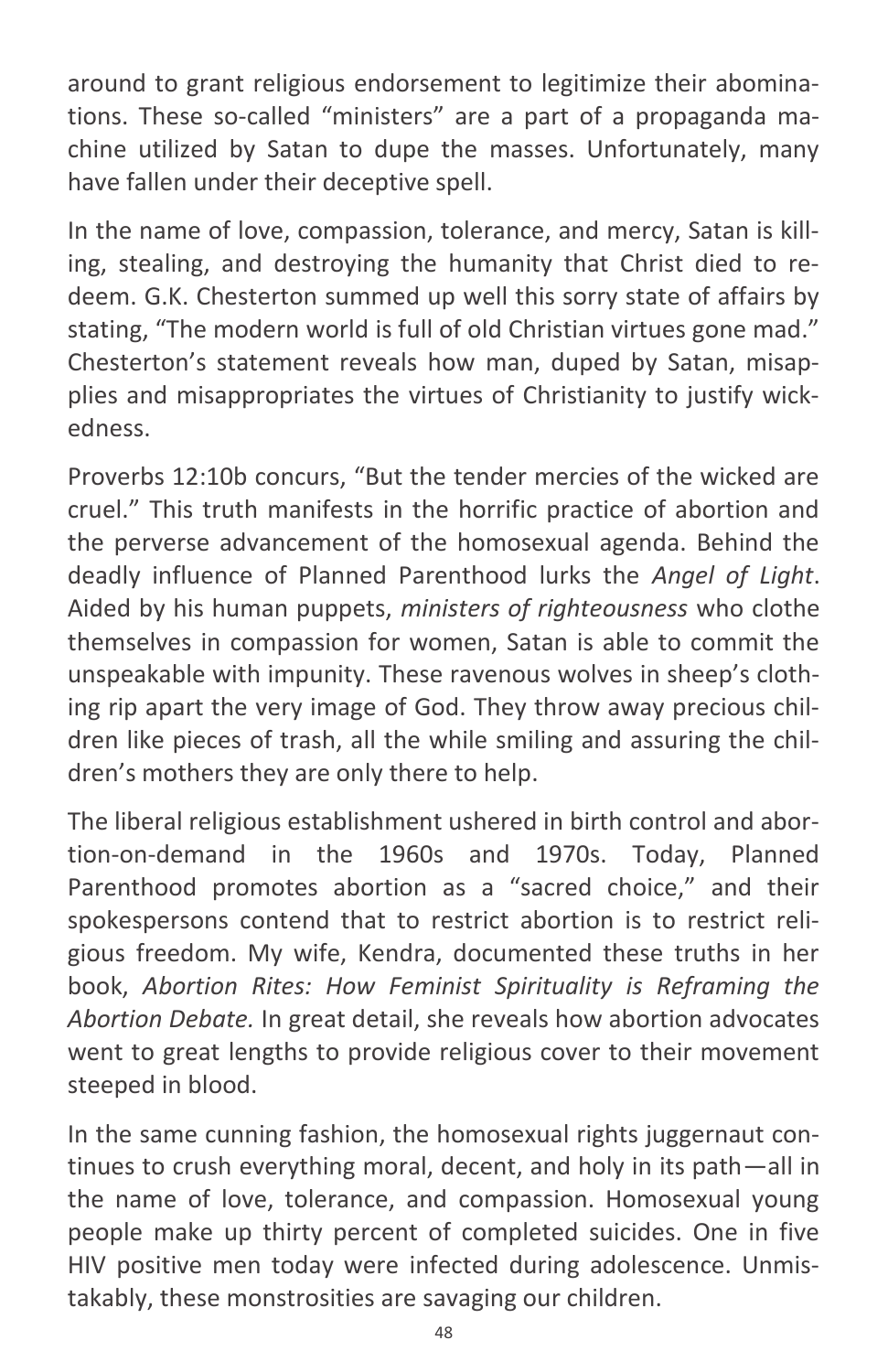In addition, America's largest corporations are being blackmailed to capitulate to the ever-increasing demands of the political arm of the homosexual rights movement. Tolerance is touted as the supreme American virtue, as homosexuals establish a caucus in Congress. Worst of all, Christians who preach against homosexuality are being classified as a "hate group" by our culture of George Orwellian Newspeak.

The tactic of the enemy to misapply and misappropriate the virtues of Christianity has been highly successful in the court of public opinion and in the judicial courts of America. While wrapping immorality in the American flag and "Christian virtues," the enemies of the cross appear to have effectively neutralized the church (who wants to appear judgmental in an age when the idol of tolerance rules the day?).

## **Satan's Targets in the Battle**

"And another sign appeared in heaven: behold, a great, fiery red dragon having seven heads and ten horns, and seven diadems on his heads.His tail drew a third of the stars of heaven and threw them to the earth. And the dragon stood before the woman who was ready to give birth, to devour her Child as soon as it was born." (Revelation 12:3–4).

It is significant to note that this particular child received the full attention of the devil himself. Obviously, the child struck such terror in the heart of the enemy. To the point that he felt compelled to deal with this child before this child dealt with him. With great malice, the dragon positions himself before the woman to destroy her child as soon as he is born.

The devil does not send an imp, a principality, a power, or a ruler of darkness to devour the child. No, he has reserved the dastardly deed for himself. His worst fears are upon him and he cannot afford to send one of his cronies. What is the source of his dread? Revelation 12:5 states, "She bore a male Child who was to rule all nations with a rod of iron. And her Child was caught up to God and His throne."

The Bible teaches and history affirms that Satan failed in his attempt to destroy the Christ Child. Eventually, he did bruise Christ's heel,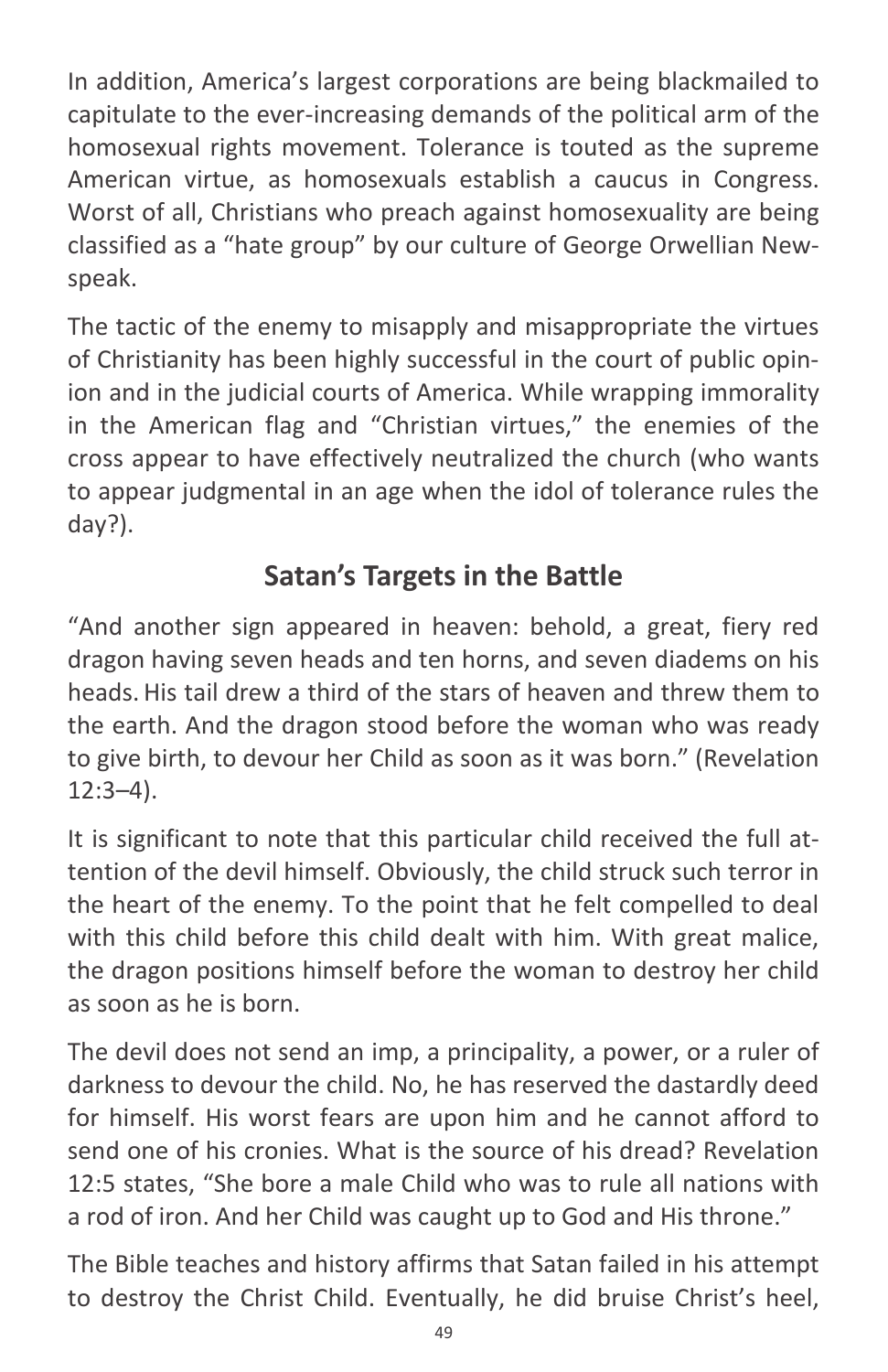but received a crushed head for his trouble. Although a defeated foe, the devil still attempts to either neutralize or destroy two remaining targets. The first is revealed in Revelations 12:17, "And the dragon was enraged with the woman, and he went to make war with the rest of her offspring, who keep the commandments of God and have the testimony of Jesus Christ."

This Scripture makes known the enemy of our souls is not enraged or concerned about the pagan, the unbeliever, the liberal apostate church, the lukewarm or carnal Christian. Just as with our Master before us, he becomes livid about those who obey the commandments of God and hold fast to the testimony of Jesus Christ.

In this battle, you must understand a true child of God was picked out to be picked on. If you love God by obeying his commandments and holding fast to the testimony of Jesus, you might as well paint a bull's-eye on your chest because you will become a target. Why? Because you threaten the enemy by following the one who is Conqueror and is conquering.

The Apostles provide great examples on how they responded to the attacks of the Evil One. After they were beaten, threatened, and commanded not to speak anymore in the name of Jesus, the Bible declares, "And they departed from the presence of the council, rejoicing that they were counted worthy to suffer shame for his name" (Acts 5:41). They rejoiced to be found worthy to suffer harm for the Lord's sake.

There is a marked difference between the saints of the past and today's church. If, God forbid, we ever suffer hurt in the struggle, we tend to murmur, complain, or retreat. Perhaps, it is time that we grew up and matured in the faith. After all, saving faith is what overcomes the world (1 John 5:4).

The second target of Satan is the seed of man. It is important to realize the fierce dragon is no longer waiting for the child to be born. The dragon is reaching into the very sanctuary of the womb to devour children daily. Biblically and historically, whenever Satan rears his ugly head, children die.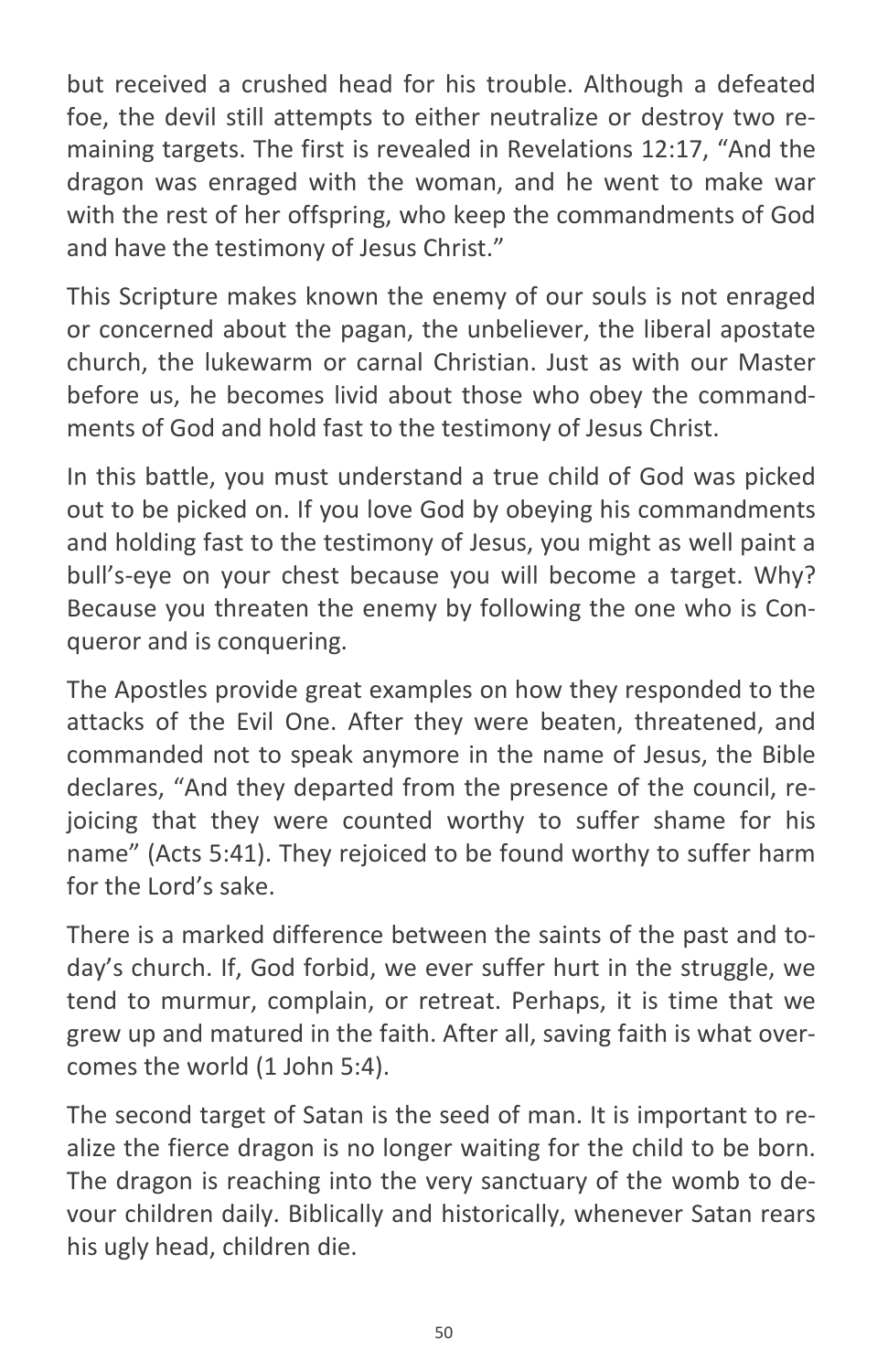Matthew 18:1–3 grants some insight into his murderous ways. The Apostles were bickering and competing over who was to be greatest in the Kingdom of God. Jesus placed a child in their midst and used him as an object lesson so that they might understand the mystery of the Kingdom. In essence, Jesus asserted lest they become like this child, they would not enter the Kingdom.

In another passage, Jesus made a more startling comparison between children and the Kingdom. In Matthew 19:13–15 the Bible describes how families were bringing their little children to the Lord. They were seeking his blessing upon them. Instead of the disciples welcoming the opportunity, they rebuked the families and tried to send them away. Jesus, somewhat angered by this folly, declared, "Let the little children come to Me, and do not forbid them; for of such is the kingdom of heaven."

This statement reveals why Satan goes after the seed of man with such fury. Jesus equated children with the kingdom of God. Our adversary understands the implications of this compelling statement.

Satan can coexist with the message of salvation, but he cannot afford to allow the revelation of the Kingdom to grip the hearts of the seed of man. For in the revelation of the Kingdom is the toll of his demise.

We must understand that Satan is like the Mafia in this regard. It is not personal; it is just business. The Mafia can know, and even like, the one they contract to kill for a price. They murder all the while assuring the victim, "It's not personal; it's just business!"

Satan operates under this same premise. To him, it is just good business to destroy the seed of man. If this is the case, than what is Satan's business? Most Christians would say his business is to kill, steal, and destroy (John 10:10). That answer, however, is not sufficient enough to explain the underlying reasons for his lying, murderous ways.

Simply stated, Satan's business is survival! He understands what is at stake in this battle, much more than the church of Jesus Christ. His agenda is to kill or be dispossessed*.* This reveals why abortion at its core is not a political/social issue, but a Kingdom/Gospel issue. Satan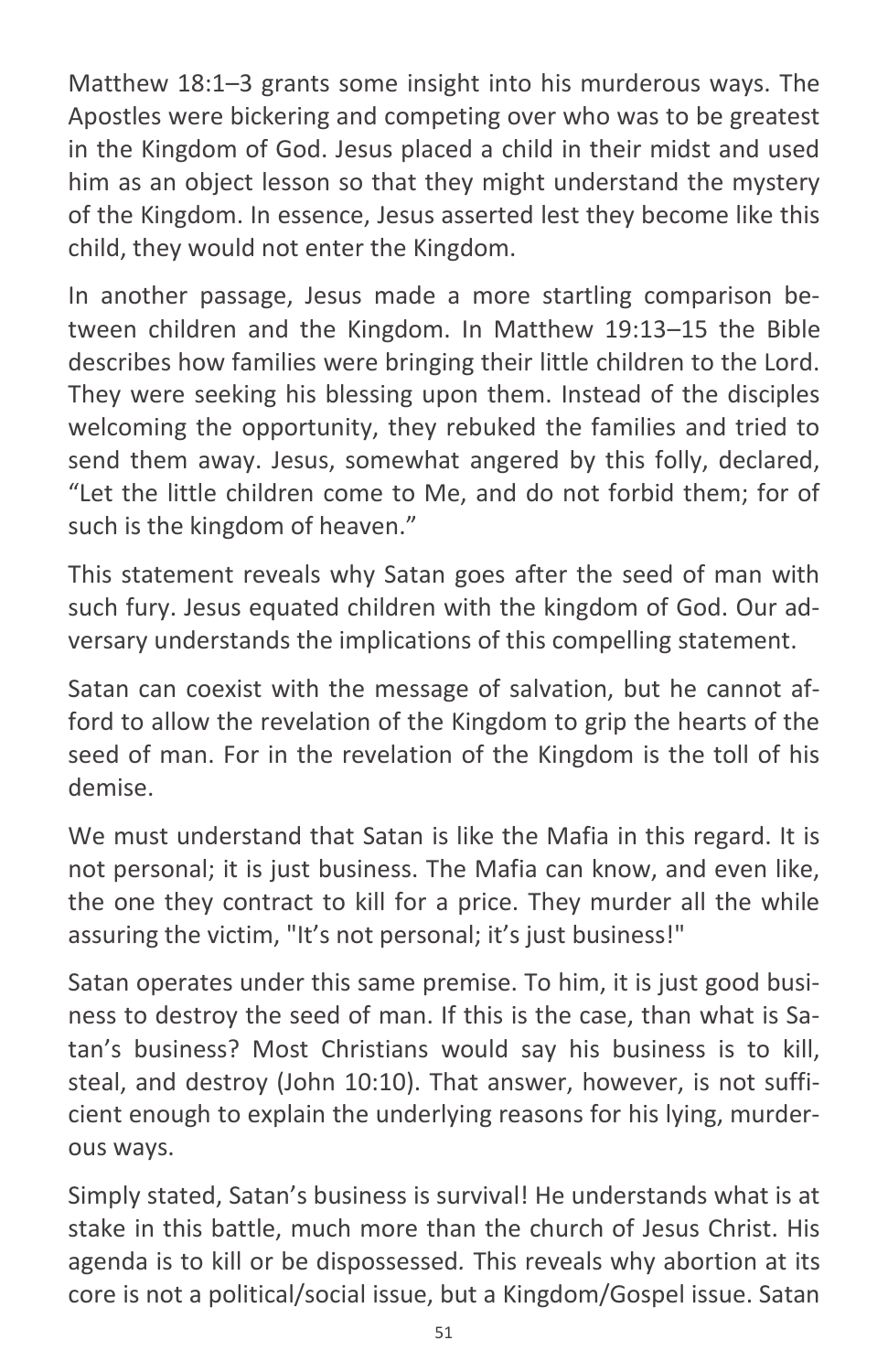knows what the church, either through ignorance or denial, refuses to acknowledge. Each child destroyed is one who may become a threat against Satan and his schemes.

Psalm 127:3–5 proclaims, "Behold, children *are* a heritage from the Lord, The fruit of the womb *is* a reward. Like arrows in the hand of a warrior, So *are* the children of one's youth. Happy *is* the man who has his quiver full of them; They shall not be ashamed, But shall speak with their enemies in the gate."

Satan fears the fulfillment of that Psalm. He cringes at the mere thought of families having many children/arrows shot from the bow of family and church. He fears Kingdom children who will arise to possess the gates of their enemies, to take him on and take him out.

Why do you think our culture and even the church, adopts an antichild bias? Why are children the least favorite "blessing" of professing Christians? Why in our day, is barrenness a "blessing" and a fruitful womb a "curse" in the minds of many?

In God's Word, the complete opposite is true. In fact, godly women of old wept at the prospect of a barren womb (1 Samuel 1; Genesis 30:1). They exceedingly rejoiced when blessed with many children.

In 1912, the average American family consisted of nine children. Today, the national average is 2.2 children. How can this be, when God declares, "Happy *is* the man who has his quiver full of them" (Psalm 127:5). The actual number of a "quiver full" is not the issue. The real concern is that we are in a battle and children are God's kingdom ammunition. When in a war zone, how many bullets do you want, 2.2 or as many as God will bless you with?

Satan has worked overtime to dupe man into accepting abortion-ondemand, contraceptives, day-care centers, and governmentsponsored schools. If he fails through contraceptives, abortion, and homosexuality to prevent children from being born, his contingent plan is to separate them from father and mother after they are born. In this way, he can continue his dastardly schemes against the seed of man. If he cannot destroy the seed of man in the womb, he has a whole array of schemes set up to waylay our young outside of the womb.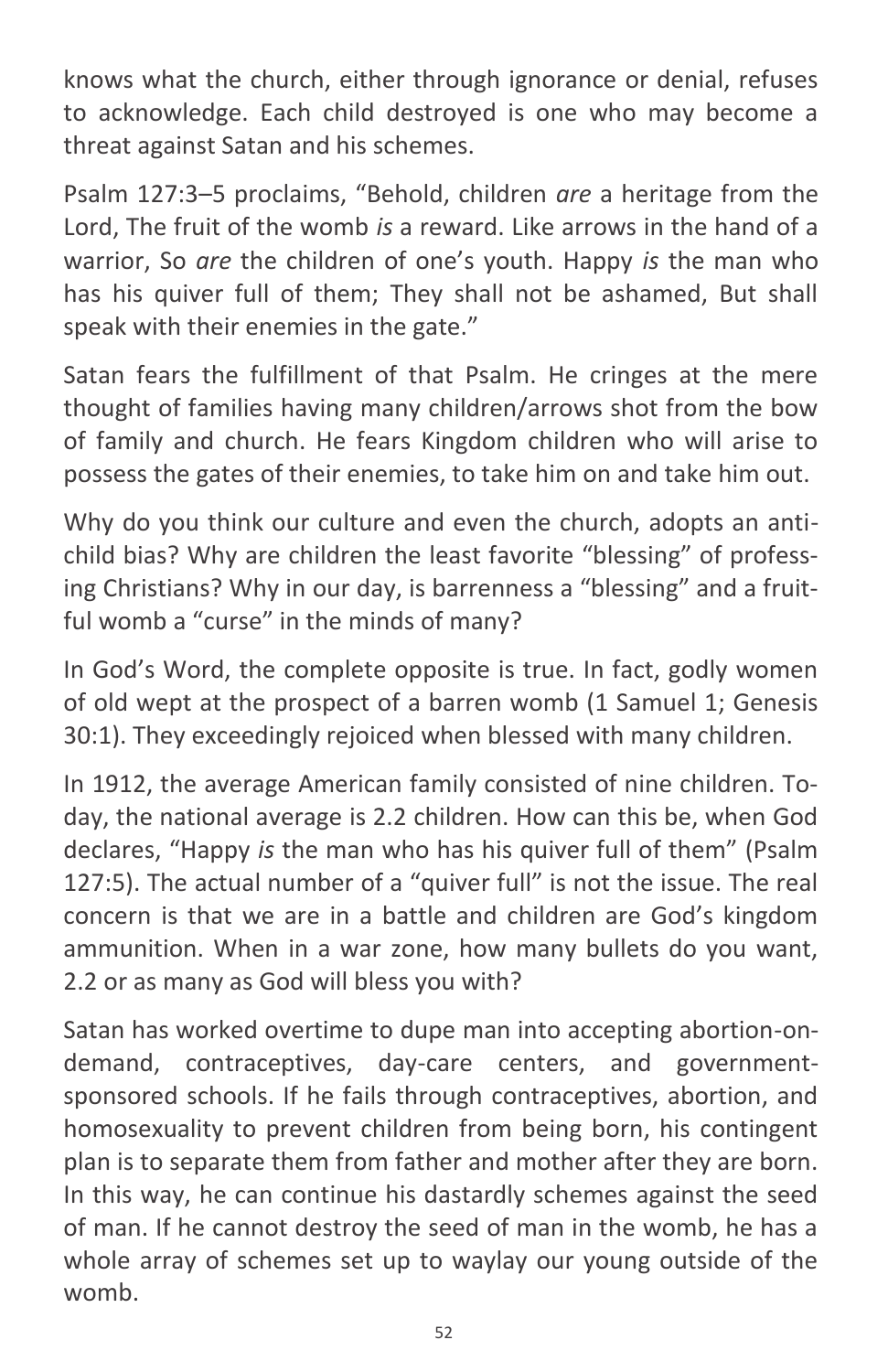### **War in Heaven**

"And war broke out in heaven: Michael and his angels fought with the dragon; and the dragon and his angels fought, but they did not prevail, nor was a place found for them in heaven any longer. So the great dragon was cast out, that serpent of old, called the Devil and Satan, who deceives the whole world; he was cast to the earth, and his angels were cast out with him" (Revelation 12:7-9).

From this passage of Scripture, we glean the first sin was actually committed not in the garden with Adam and Eve but in heaven with Lucifer. It was there that the kingdom of God suffered the initial split. As a result, God banished Satan and his imps from heaven and confined them to planet Earth.

Do you not find it strange that God created and strategically placed innocent man in the same neighborhood with his nemesis? What can we make of this difficult situation? Was God subjecting man to the wiles of this fallen angel as a cruel joke? I think not! We have to dig a little deeper to discern God's strategy. If we fail, we will lose sight of our purpose and remain blind to God's redemptive plan.

For years, I have cried out to God, "Lord, you have the power to annihilate the enemy. You can just say the word and his reign of terror would cease to exist. Why do you allow the struggle to continue? Why all the blood, sweat, and tears century after century?" This mystery is revealed in the vision and mission of Jesus Christ. God became flesh and dwelt among us as a man to defeat Satan and redeem man from sin.

Based upon this truth, I believe God chose to redeem man so he could take the victory of Christ and defeat the enemy. This earth is the battleground and man upon it has a God-ordained destiny. Ultimately, it is to repair the breach in God's kingdom in heaven before the world began.

For many Christians, this is a foreign idea. They think the primary purpose of their creation is to worship God on Sunday by singing hymns. Is this the primary purpose for the creation of man? God has a myriad of angels to sing his praise. Obviously, God wanting a contingent choir to sing on planet Earth cannot possibly define the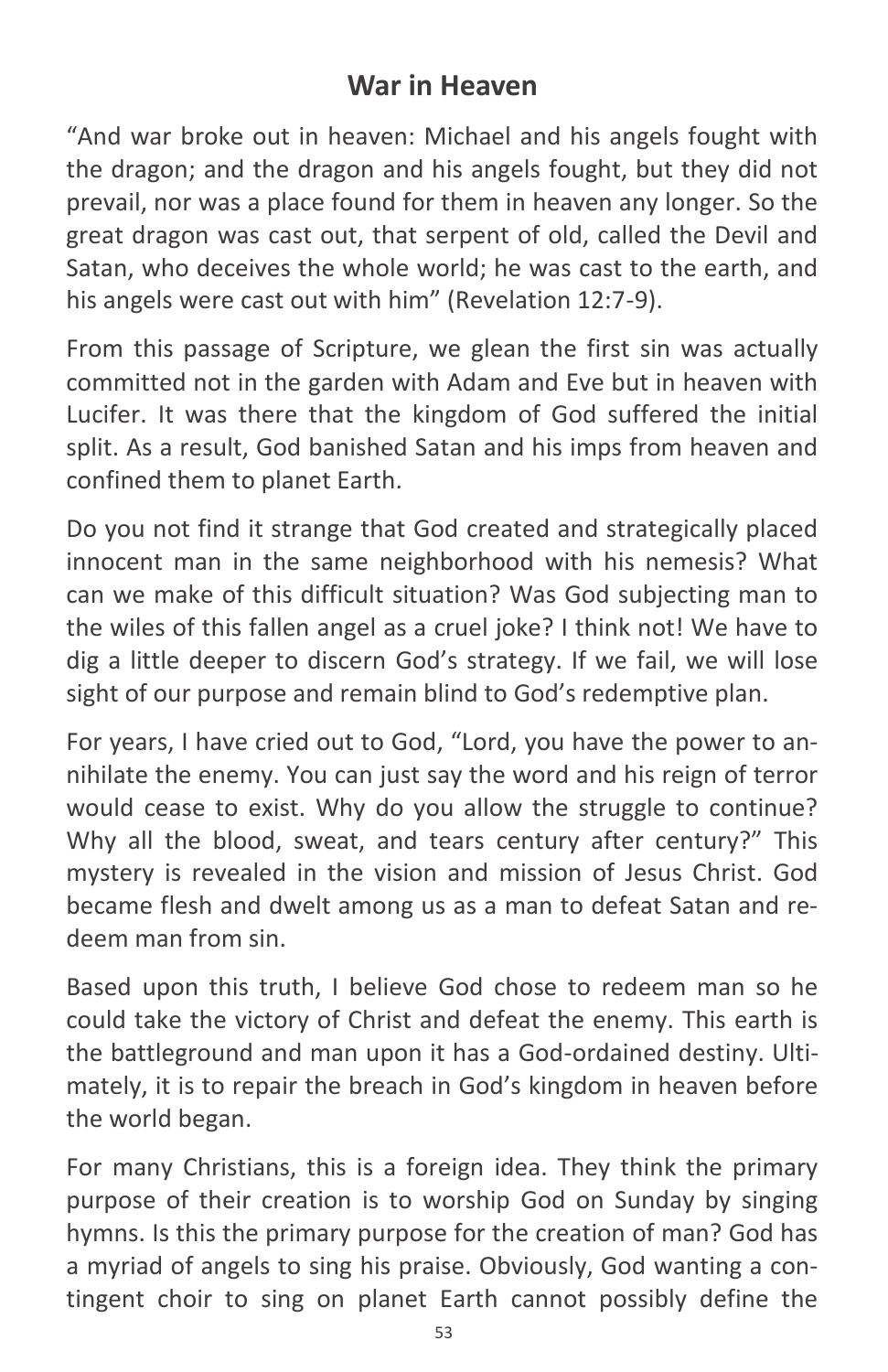whole purpose for this battle. Does God truly need a backup singing choir, in case he is not satisfied with the praise of angels?

I am not trying to belittle the importance of singing as a form of worship. Worship is something God has commanded us to do. He inhabits the praise of his people (Psalms 22:3). To view worship just in terms of singing, however, is to lose sight of the meaning of worship. Worship is a lifestyle defined by the beauty of holiness and a life of obedience, in the midst of this grave conflict. That is why God commanded Israel to put their songs and instruments away and let justice run down like water and righteousness like a mighty stream (Amos 5:21-24). God was chastising Israel for viewing the worship he desired as a song service, instead of a life dedicated to establishing his justice and righteousness in the Earth.

Let's face it, on a human level, most Christians did not sign up for a war when they gave their life to Christ. Many signed up to be blessed or to go to heaven when they die. Some signed up to be a better parent. Others signed up to obtain peace, health, and prosperity.

Most, however, were not told by the preacher that when they made peace with God through the merits of Jesus Christ, they declared war on God's enemies. In my case, it did not take long after tasting the goodness of God's salvation for me to realize that something or someone out there did not like me. The battle was on. All of a sudden, the good Word of God that tasted like honey on my lips turned bitter in my belly, as God began to call me from the playground of American Christianity to the battleground of Biblical Christianity (Revelation 10:9).

#### **The Battlefront**

The war was instigated by Satan in heaven but God declared war on earth (Genesis 3:15). This war continues to this day. It is the same God, same devil, same truth, same lie, same heaven and hell, yet the battlefront of the war shifts in every generation. Our great need is for watchmen, prophetic reformers, to stand upon the wall to discern the point of contact where the battlefront of the war is manifesting in our generation.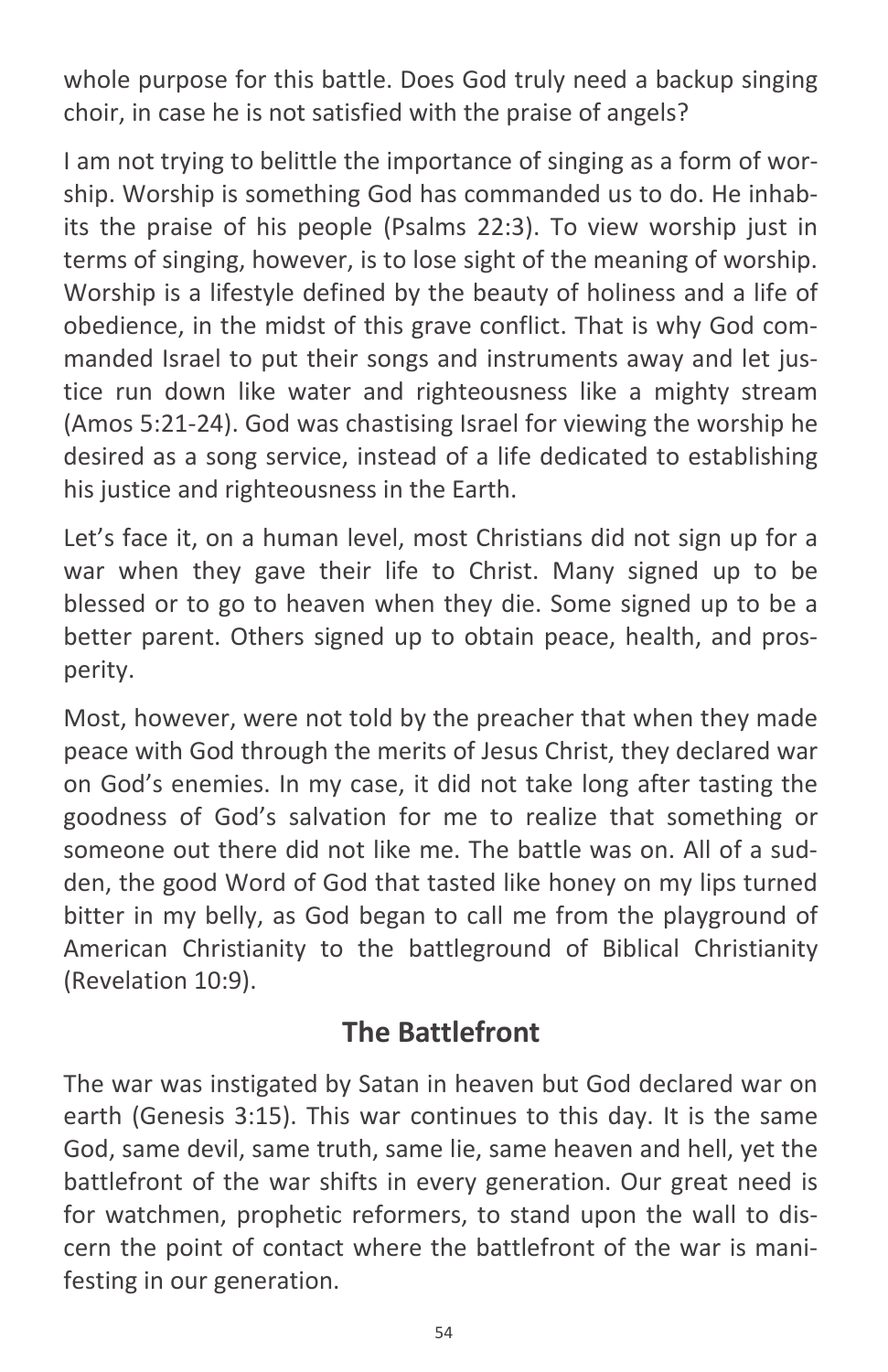For instance, if you were born 150 years ago, whether you liked it or not, believed in it or not, or participated in it or not, the battlefront of the war was slavery. God used a legal issue, states' rights versus federal power, to judge our nation concerning a grave moral issue. It cost America over six hundred thousand lives before America finally relented and let the slaves go free. The battlefront was slavery. We had to deal with it because God was dealing with us.

The same holds true if you lived during the time of America's pursuit to become a free and independent nation in the earth. Whether you liked it or not, believed in it or not, or participated in it or not, the battlefront of the war was the American Revolution. The battlefront of the war was tyranny versus liberty. Americans longed to be free from the despotism of England.

It is imperative the people of God discern the battlefront in this generation. We must not only recognize it, we must run to the roar that proceeds from it. The church today must perceive that the battlefront raging in America for the souls of men, the lives of children, and for the future of our nation is now abortion and homosexuality. These are the toxic roots, and the threat of Islam is the dangerous fruit.

No nation that killed its own babies and allowed homosexuality to flourish has survived to brag about it. These two sins threaten our national security and future hope. The church must gather her spiritual weapons and muster beneath the cross once again. The church must arise to stop the advancement of lawlessness, lest God arise with flaming fire to take vengeance against our spoiled, wicked nation. We must fight this spiritual battle to give God a reason to show us mercy, even as our nation, like a spoiled brat, begs for his judgment. The battle is on. Will you answer the call? If not you, then whom? If not now, then when?

IN KING JESUS' SERVICE,

Rev. Rusty Lee Thomas